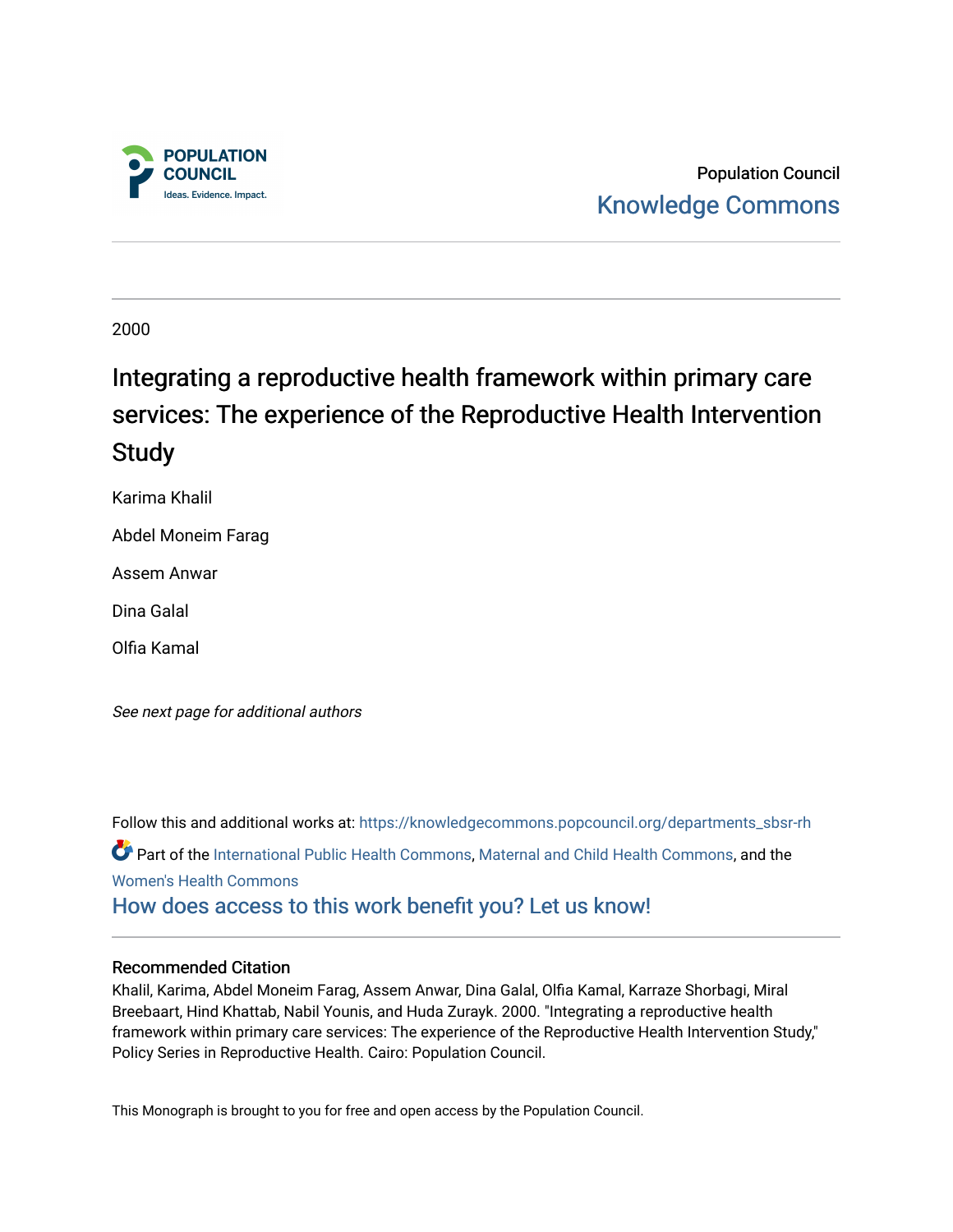## Authors

Karima Khalil, Abdel Moneim Farag, Assem Anwar, Dina Galal, Olfia Kamal, Karraze Shorbagi, Miral Breebaart, Hind Khattab, Nabil Younis, and Huda Zurayk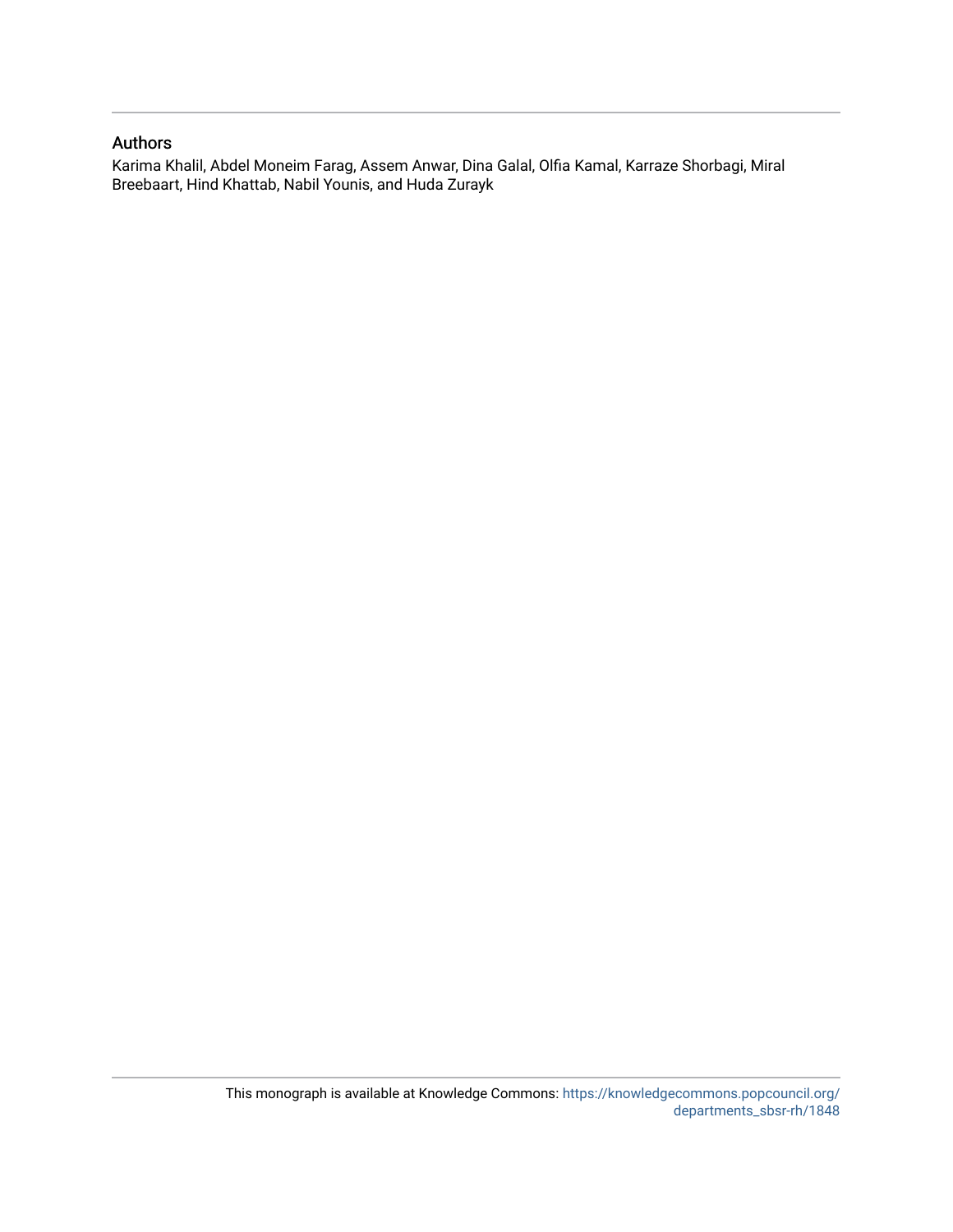# **INTEGRATING A REPRODUCTIVE HEALTH FRAMEWORK WITHIN PRIMARY CARE SERVICES**

**The Experience of the Reproductive Health Intervention Study**

## **THE POLICY SERIES IN REPRODUCTIVE HEALTH**

**No. 6** 

Karima Khalil, *M.P.H*. *Public Health*

Assem Anwar, *M.D. Gynecology & Obstetrics* 

Olfia Kamal, *M.A. Economics, Political Science* 

> Miral Breebaart, *B.Sc. Computer Science*

Nabil Younis, *M.D. Gynecology & Obstetrics*  Abdel Moneim Farag, *M.D. Gynecology & Obstetrics* 

> Dina Galal, *M.P.H. Public Health*

Nadine Karraze Shorbagi, *M.A. Medical Anthropology* 

> Hind Khattab, *Ph.D. Anthropology*

> Huda Zurayk, *Ph.D. Biostatistics*

**REPRODUCTIVE HEALTH WORKING GROUP HOUSED AT THE POPULATION COUNCIL REGIONAL OFFICE WEST ASIA AND NORTH AFRICA**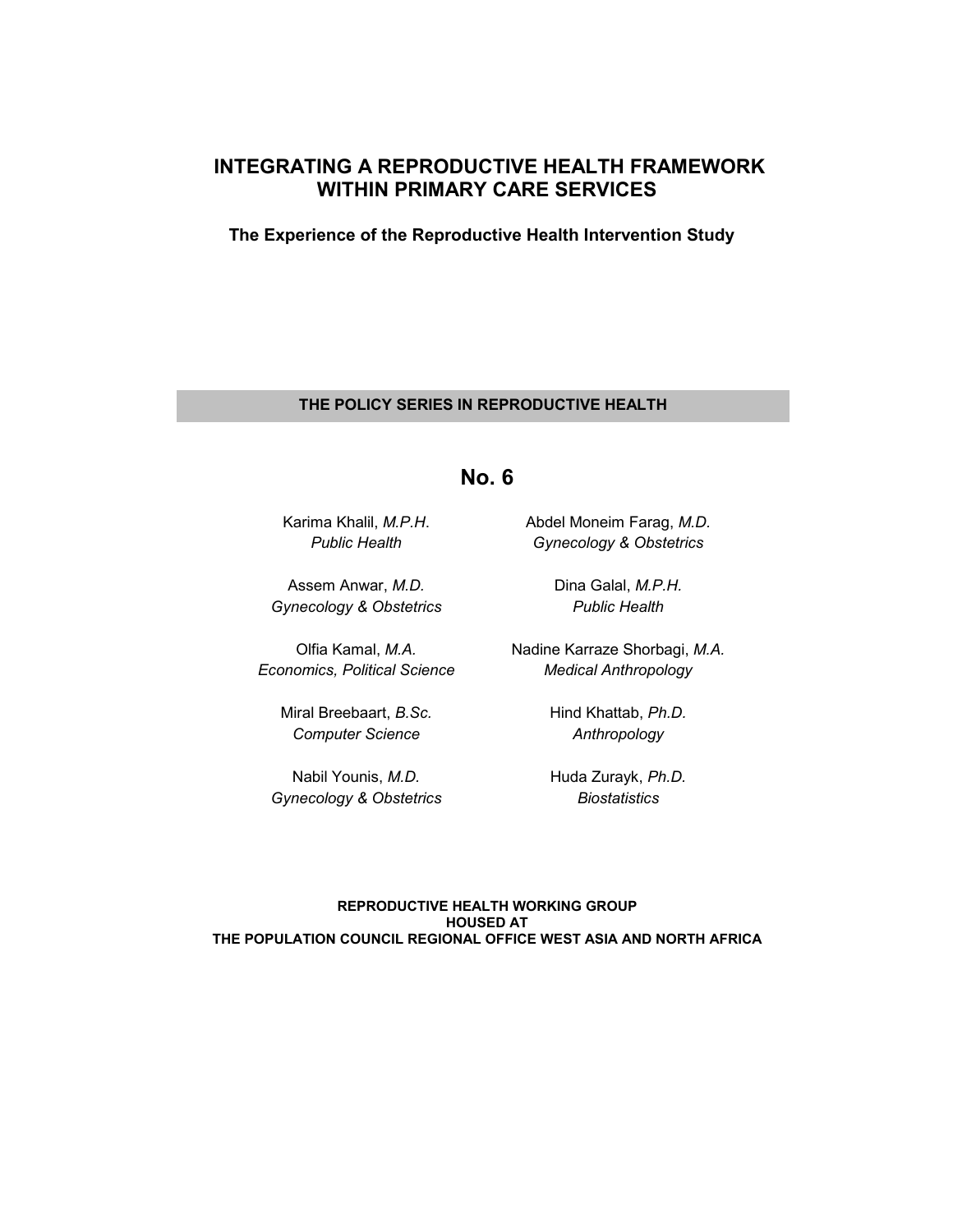The Population Council seeks to improve the well-being and reproductive health of current and future generations around the world and to help achieve a humane, equitable, and sustainable balance between people and resources.

The Council, a nonprofit, nongovernmental research organization established in1952, has a multinational Board of Trustees; its New York headquarters supports a global network of regional and country offices.

**The Policy Series in Reproductive Heath** is produced by the Reproductive Health Working Group housed in the Population Council Regional Office for West Asia and North Africa, P.O. Box 115, Dokki, Giza, Egypt.

© Copyright 2000 The Population Council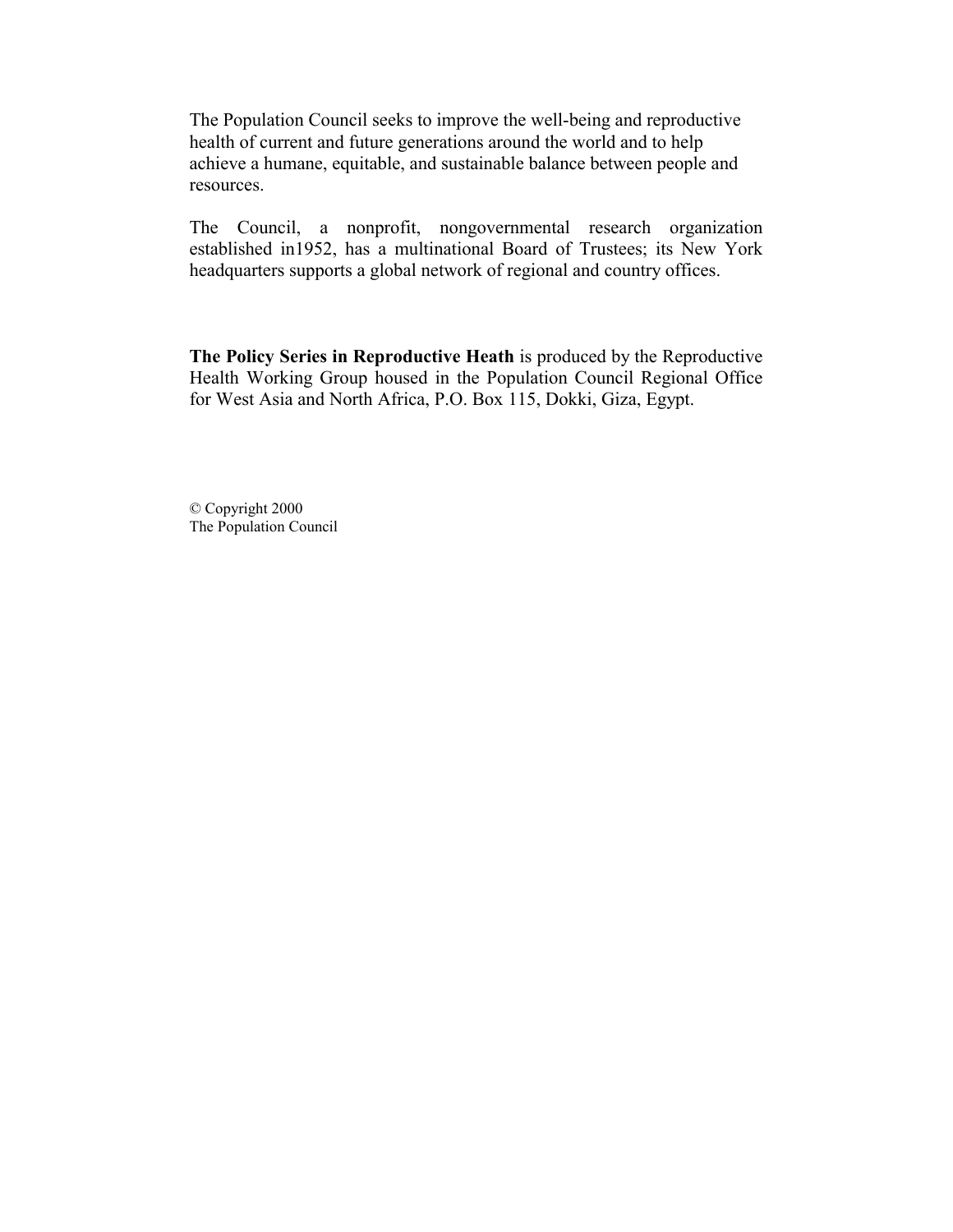#### **TABLE OF CONTENTS**

| <b>Preface: The Policy Series in Reproductive Health</b>   | IV   |
|------------------------------------------------------------|------|
| <b>Reproductive health Intervention Study Team Members</b> |      |
| <i><b>Acknowledgements</b></i>                             |      |
| <i><b>Abstract</b></i>                                     | VII. |

**What does adopting this approach mean for primary care services?** 

**The Reproductive Health Intervention Study** 

The background to the work: What do we really know about women's **reproductive health?** 

What are the framework's main components?

**Where the work took place:** 

#### **How the team developed the framework**:

The benefits of multidisciplinarity: The benefits of the MOHP's input:

#### **The framework that was developed:**

#### **A. The Supply side**

- 1. Component One: Expanding Reproductive Health Services
- 2. Component Two: Provider Training The main principles
- 3. Component Three: Upgrading the physical infrastructure and providing equipment
- **B. The Demand side: Health Education and Awareness-Raising**

Are women aware of reproductive health conditions? What the health education program aimed to do:

#### **Monitoring and Evaluation:**

Monitoring tools: How was the monitoring done?

#### **What the monitoring exercise showed:**

#### **Evaluation: Feasibility and not impact**

**Positive changes:** 

**What did we learn?** 

**Challenges** 

**Policy Implications** 

**Looking Ahead: The Next Step** 

**REFERENCES** 

**APPENDIX I: The Medical Record**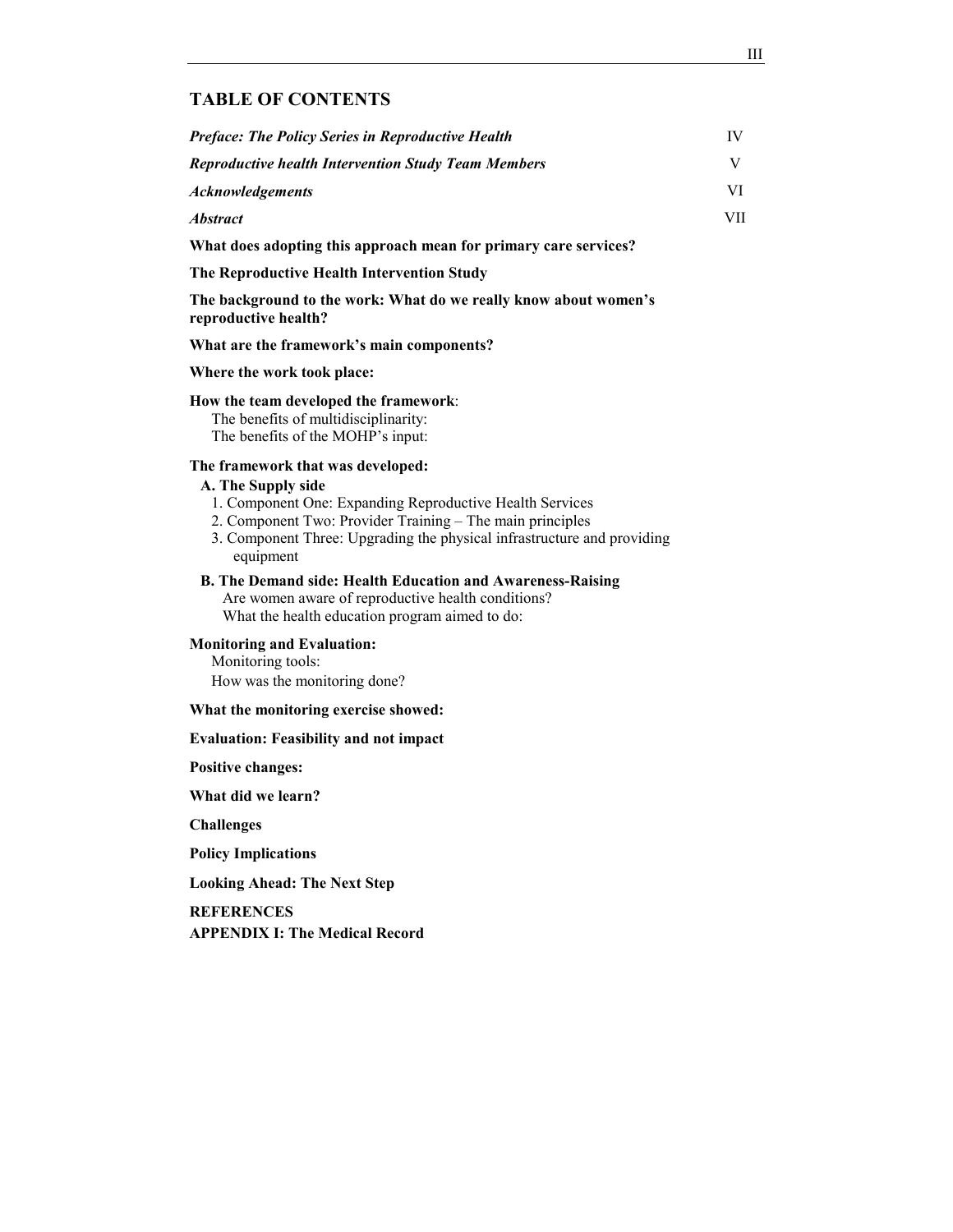## *Preface*

## **THE POLICY SERIES IN REPRODUCTIVE HEALTH**

Papers in the Policy Series in Reproductive Health aim at sharing research undertaken by members of the Reproductive Health Working Group with policy makers, program managers and health advocates in the region, the developing world and the international community. The Reproductive Health Working Group (RHWG) was established in 1988 as part of a Special Program on the health of women and children within the context of the family and community initiated by the Population Council's Regional Office for West Asia and North Africa (WANA) region. The Working Group includes professionals with specialization in anthropology, biostatistics, demography, medicine, public health and sociology, residing in various countries of the region.

The Working Group delineated three key issues which were considered as central to women's reproductive health in the WANA region: first, women's physical health in terms of morbidity conditions related to the reproductive function; second, women's perceptions of their health and their dignity in relation to reproduction; and third, on the health service side, the quality of reproductive health services directed at women. The Working Group has been undertaking studies addressing these issues in countries of the region since 1989. Further research interests are currently emerging concerned with developing an intervention framework to improve reproductive health within primary care settings, and with investigating physicians' perceptions of women's health.

The Policy Series in Reproductive Health and Monographs in Reproductive Health are two complementary publications issued by the Reproductive Health Working Group. Monographs in Reproductive Health present original research, reviews of literature and theoretical discussions. They address researchers and students primarily and aim to contribute to advancement of interdisciplinary approaches in research on reproductive health. Papers in the Policy Series in Reproductive Health reach out with frameworks, methodologies and evidence of research to policy makers, program managers and health advocates, bringing out interdisciplinary perspectives. In this way they aim to contribute to the development of more holistic approaches that can better meet the health needs of women in the developing world.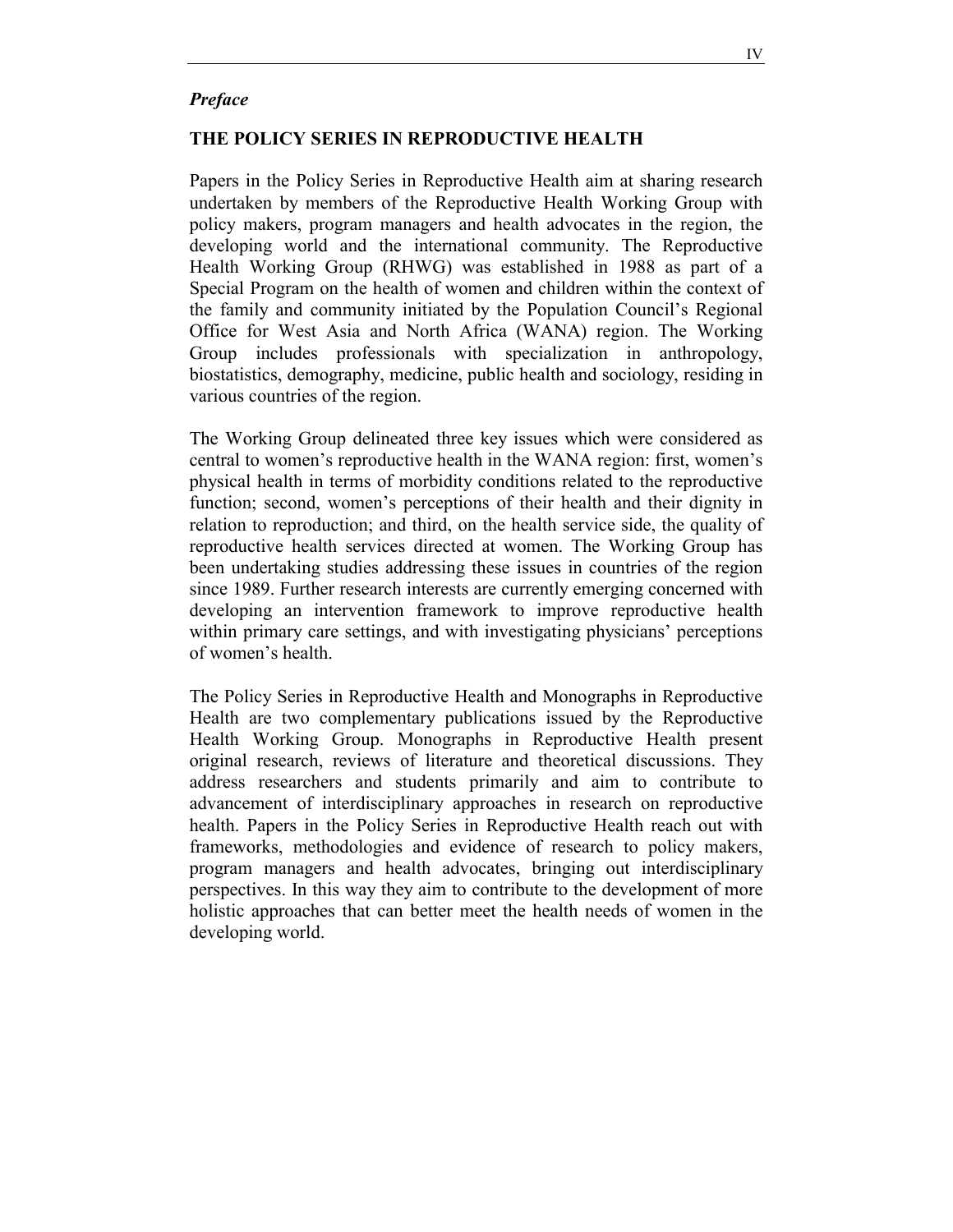# **Reproductive Health Intervention Study Team Members**

## **Delta Consultants**

Dr. Hind Khattab Ms. Olfia Kamal Ms. Nadine Karraze Shorbagi Dr. Dina Galal

## **Al-Azhar University**

Dr. Nabil Younis Dr. Abdel Moneim Farag Dr. Assem Anwar

## **The Population Council**

Dr. Karima Khalil Ms. Miral Breebaart

# Faculty of Health Sciences - American University in Beirut

Dr. Huda Zurayk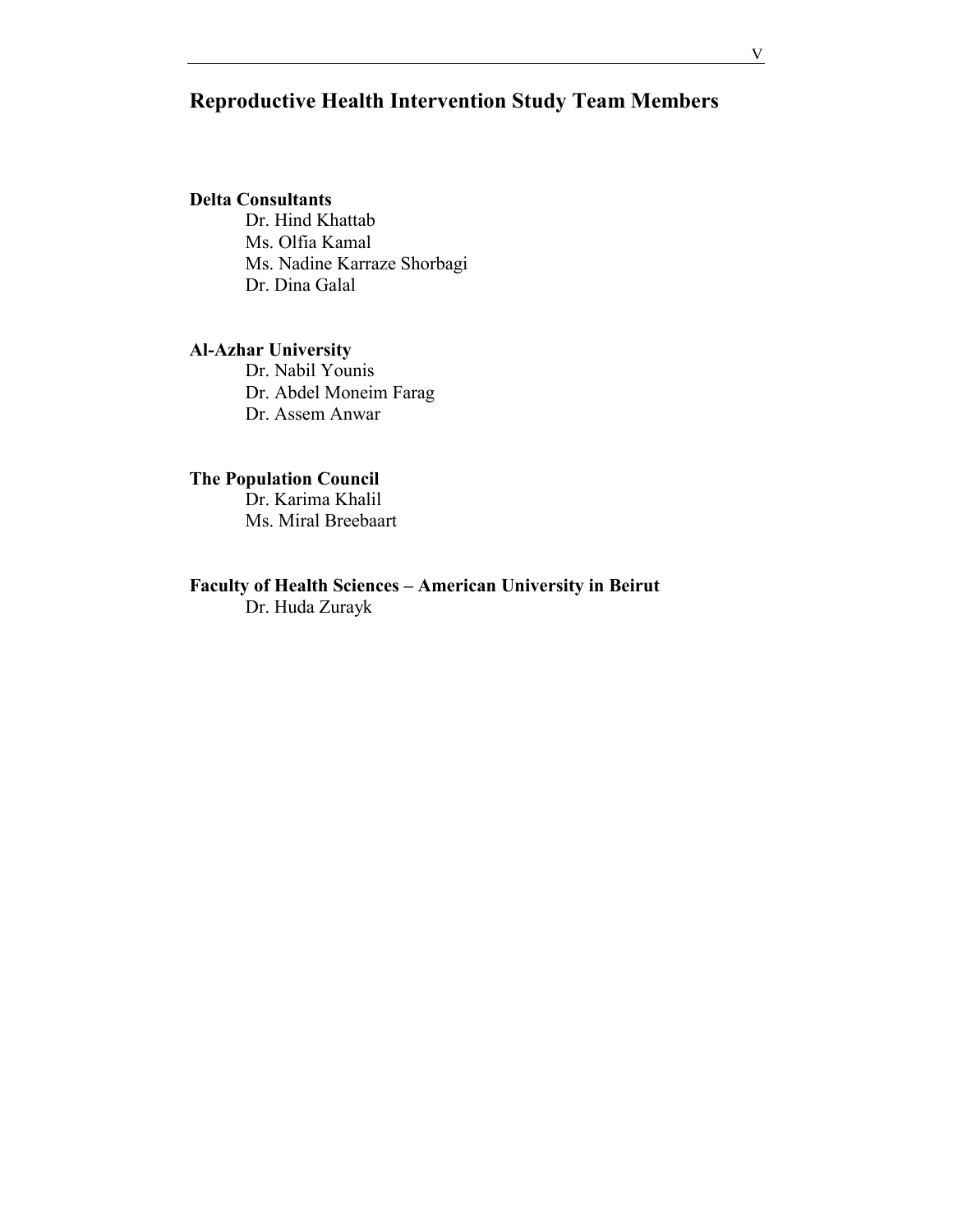## **Acknowledgements**

The authors wish to acknowledge the valuable participation of the field researchers at Delta Consultants as part of the implementing team that conducted the study. Thanks are due to Dr. Mervat el Geneidy as well as to the nurse trainers Nemat Aboul Seoud, Boshra Rabab and Sophie Farag. Thanks are also due to Faten Mohamed who trained the lab technicians. The authors are also grateful to the members of the Reproductive Health Working Group for their feedback during various stages of the study's progress. Dr. Salah Mawajdeh's contribution to the design of the medical records was very valuable.

The authors acknowledge with gratitude the invaluable comments made by Dr. Cynthia Myntti on the manuscript of this paper. They similarly wish thank Dr. Barbara Ibrahim for her editorial contribution and Noha Gaballah and Miral Breebaart for their help in preparing it for publication.

The authors would also like to express their appreciation to Ministry of Health and Population personnel at the central levels in Cairo and Giza and the district level in Ossim for their support. Dr. Emad Ezzat's assistance in assessing the framework's cost is much appreciated. We would like to particularly thank the primary care providers who collaborated so enthusiastically on the framework's implementation.

The Reproductive Health Intervention Study was supported by the United Nations Fund for population Activities (UNFPA), the Population Council and the Ford and Rockefeller Foundations. The study was a collaborative effort with the Egyptian Ministry of Health and Population. Publication of this paper is supported by the Ford Foundation grant to the Reproductive Health Working Group.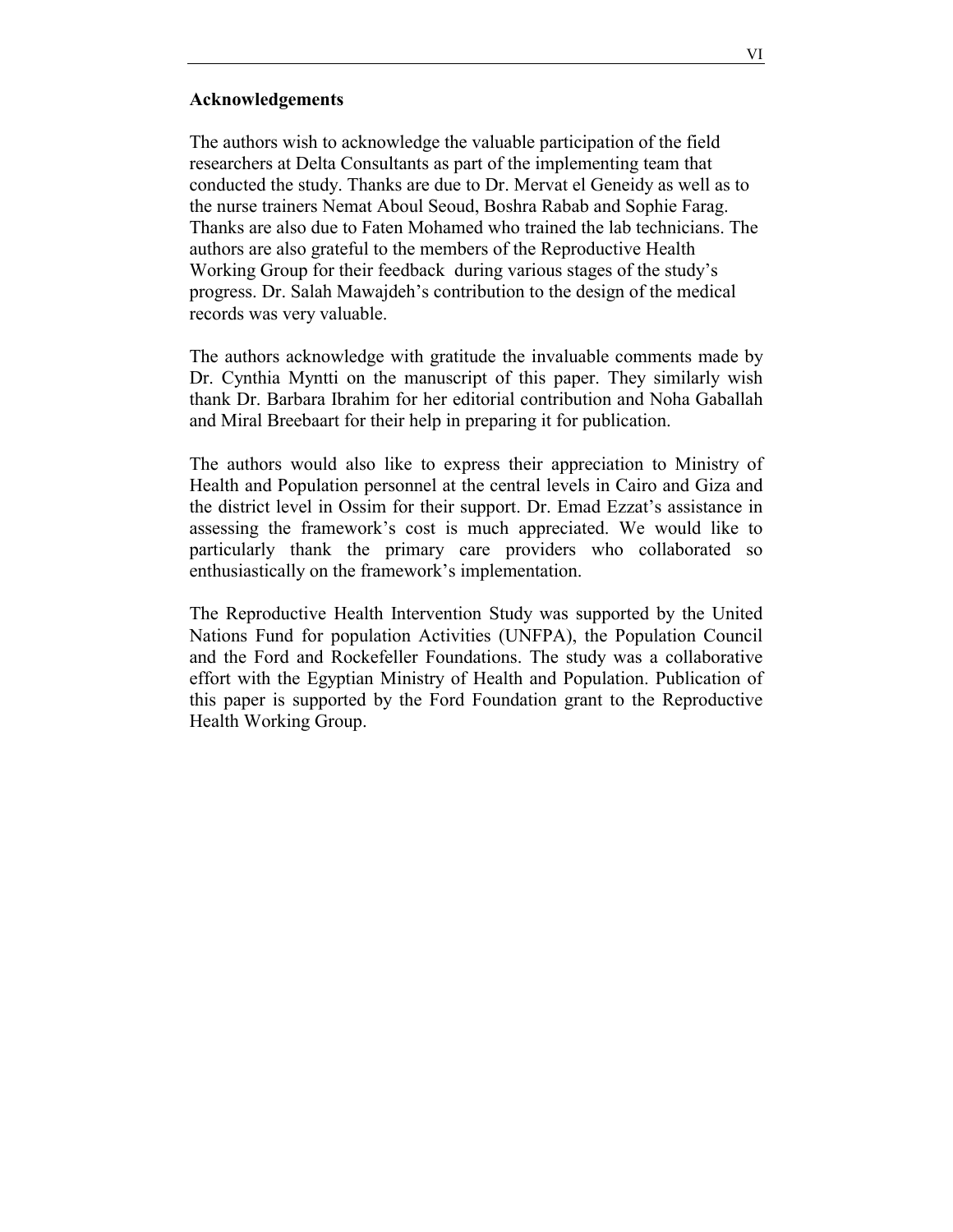## **Abstract**

This paper describes the experience of the Reproductive Health Intervention Study. The study involved the design and testing of a model of essential reproductive health services. It identified a framework of basic service components that address reproductive health, and showed that their delivery is possible at the primary level. The aim of this paper is to give an overview of this experience, which illustrates how the reproductive health approach can be translated into actual service delivery at the primary care level, in a developing country setting. The paper outlines the framework which was developed and tested by the team in three rural primary care clinics in Giza, Egypt and which is a concrete example of "implementing Cairo" on the ground. The paper presents the main achievements as well as challenges and discusses the most salient policy implications.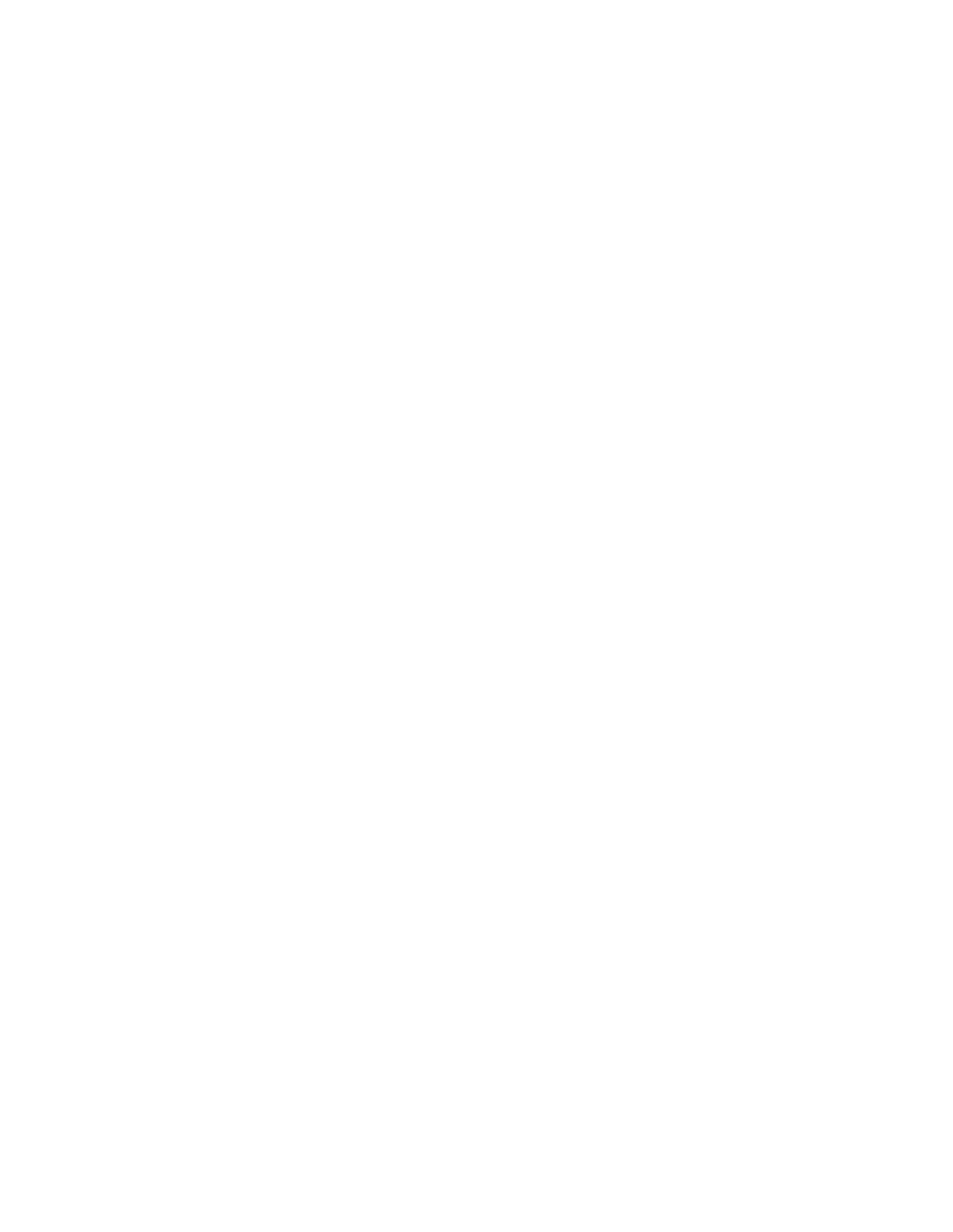Reproductive health is a relatively new approach. It seeks to address women's health holistically and includes, but is not limited to, family planning and maternal issues. Of the various definitions of health currently in use, there is general agreement that it includes "a state of complete physical, mental and social well-being and not merely the absence of disease or infirmity"<sup>1</sup>. In this context, reproductive health is not limited to the absence of disease or a disorder of the reproductive process. It means that people should have the ability to live through their reproductive years and beyond with reproductive choice, dignity, with successful childbearing, and to be free of reproductive disease and risk.<sup>2</sup>

This approach has gained wide acceptance since  $ICPD<sup>3</sup>$ , the forum held in Cairo where reproductive health was first championed in 1994. On ICPD's fifth anniversary the UN undertook a global review of what had been accomplished in implementing its agenda. The year-long series of meetings, known as ICPD+5, showed that while significant progress has been made, considerable barriers remain to fully implementing the ICPD's progressive program of action.<sup>4</sup>

#### **What does adopting this approach mean for primary care services?**

This approach is new and challenging in many ways. Adopting it means that existing services have to change what services they provide and how they provide them. It means that the focus must shift from contraceptive targets and from seeing women mainly as mothers. Because primary care is limited to the essentials in what it can provide, it becomes necessary to be selective when planning to integrate reproductive health services within such services. The question becomes "What should essential reproductive health services consist of?"

The Reproductive Health Intervention Study described in this paper has tried to answer this question. It designed and tested a model of services that can be adapted for wider application in Egypt and elsewhere. The study identified a framework of essential service components that address reproductive health, and showed that their delivery is possible at the primary level. The aim of this paper is to give an overview of this experience, which illustrates how the reproductive health approach can be translated into actual service delivery at the primary care level, in a developing country setting. It outlines the framework which was developed and tested by the team in three rural primary care clinics in Giza, Egypt and which is a concrete example of "implementing Cairo" on the ground.

l

<sup>&</sup>lt;sup>1</sup> WHO Constitution

<sup>&</sup>lt;sup>2</sup> Fathalla (1991).

<sup>&</sup>lt;sup>3</sup> The International Conference on Population and Development, held in Cairo in 1994.

<sup>&</sup>lt;sup>4</sup> For a review of the progress and challenges, see Catino, J. (1999).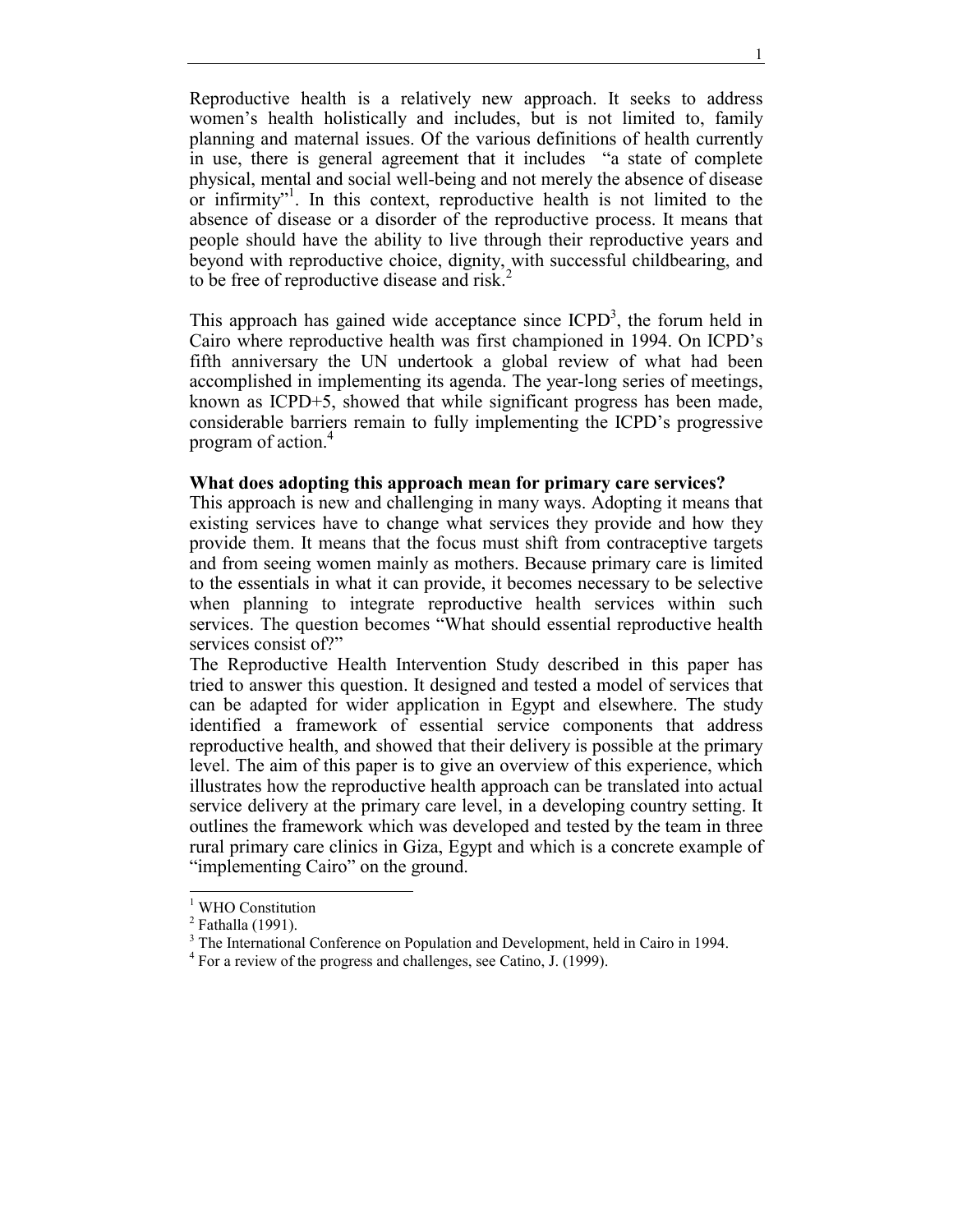## **The Reproductive Health Intervention Study**

This study was carried out by a subgroup of the Reproductive Health Working Group<sup>5</sup> (RHWG), which came together with other researchers to form the Reproductive Health Intervention Study Team. The team was made up of an anthropologist, a field research manager, a public health physician and a health education specialist (based at Delta Consultants), three obstetrician-gynecologists (based at Al Azhar University Faculty of Medicine), a bio-statistician demographer, a public health physician and a research assistant (based at the Population Council). The study was conceptualized, designed and implemented by the team. The team members raised the funds to do the study, carried out the baseline analysis, implemented the framework's various components and evaluated the performance of its various components.

The study has been a collaborative effort with the Egyptian Ministry of Health and Population and has received support from the United Nations Fund for Population Activities (UNFPA), the Population Council and the Ford and Rockefeller Foundations. The framework's various components are individually described in detail in separate working papers and manuals.

#### The background to the work: What do we really know about women's **reproductive health?**

The team's interest in developing a framework of essential reproductive health services grew out of prior community-based work that it had done, also in rural Giza. That research, which came to be known informally as the Giza study, showed that women had an unexpectedly high level of gynecological and related illnesses<sup>6</sup>, (see Table 1). This was echoed by several other studies<sup>7</sup> in other parts of the world. In fact, conditions like reproductive tract infections have been found to be very common in almost all of the developing countries in which they have been investigated. $8$ Findings like these led the team to examine the gap that exists between this burden of disease and the services that are provided for women in primary

l

<sup>5</sup> The RHWG was established in 1987 and is a regional multidisciplinary group of researchers based in the Arab world and Turkey, who share an interest in reproductive health. Their research interests include the prevalence of reproductive morbidities in various settings, health awareness and health-seeking behaviors, women's perceptions of health and illness and the processes which shape physician's perceptions of women's reproductive health, among others.

 $<sup>6</sup>$  Younis, et al. (1993).</sup>

<sup>&</sup>lt;sup>7</sup> Wasserheit (1989), Chowdhury et al. (1995), Hussain et al. (1996).

<sup>8</sup> Wasserheit (1989), M.E. Khan (1998).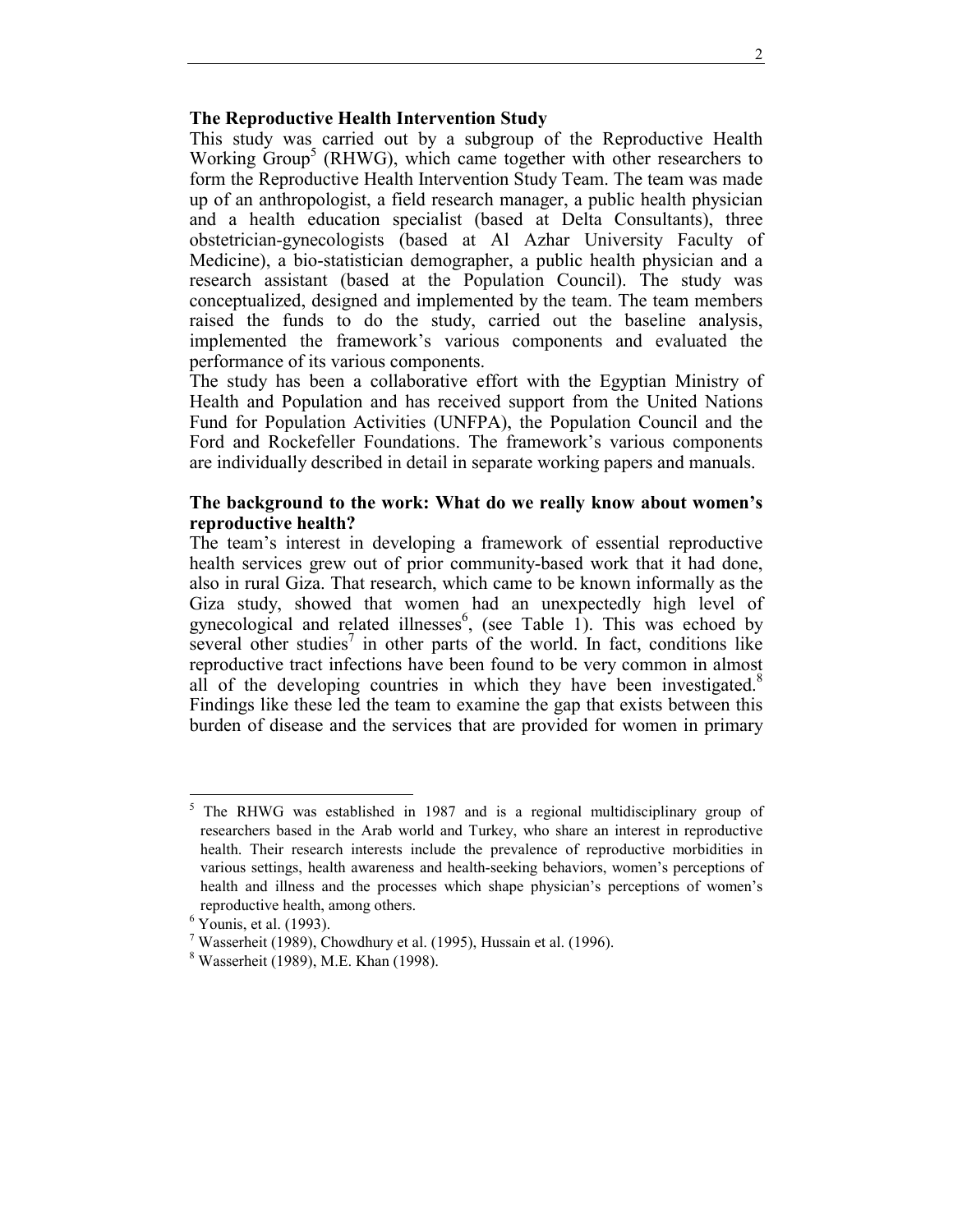care. The team's interest coincided with the global concern<sup>9</sup> which grew around ICPD, to identify how primary services can be best developed to reflect the reproductive health approach.

| Condition                                                     | $\frac{0}{0}$  |
|---------------------------------------------------------------|----------------|
| <b>Reproductive Tract Infections</b> <sup>a,b</sup>           | 51             |
| Vaginitis <sup>a</sup>                                        | 44             |
| <b>Bacterial Vaginosis</b>                                    | 22             |
| Trichomonas                                                   | 18             |
| Candida                                                       | 11             |
| Cervicitis <sup>b</sup>                                       | 10             |
| Pelvic Inflammatory Disease <sup>b</sup>                      | $\overline{2}$ |
| Cervical Ectopy <sup>b</sup>                                  | 22             |
| <b>Suspicious Cervical Cell Changes<sup>a</sup></b>           | 11             |
| Genital Prolapse <sup>b</sup>                                 | 56             |
| Posterior or Anterior Vaginal                                 | 27             |
| Posterior and Anterior Vaginal                                | 21             |
| Vaginal and Uterine                                           | 8              |
| <b>Urinary Tract Infection</b> <sup>a</sup>                   | 14             |
| $S$ yphilis <sup>a</sup>                                      | 1              |
| <b>Anemia</b> (Hg < 12 gm/dl) <sup>a</sup>                    | 63             |
| <b>Obesity</b> (Weight/Height <sup>2</sup> > 25) <sup>b</sup> | 43             |
| <b>High Blood Pressure</b> (Diastolic $> 90$ ) <sup>b</sup>   | 18             |
| Number of Women <sup>c</sup>                                  | 502            |

**Table 1** Percent Prevalence of Main Morbidity Conditions found, from Younis et al.

<sup>a</sup> Laboratory Test

<sup>b</sup> Clinical Exam

l

c Every condition has a few missing women, so the average number of women over all conditions is shown.

 $9$  Pachauri (1995), Hardee and Yount (1995), Fortney (1995), Elias (1996) and Hardee et al (1999), among others.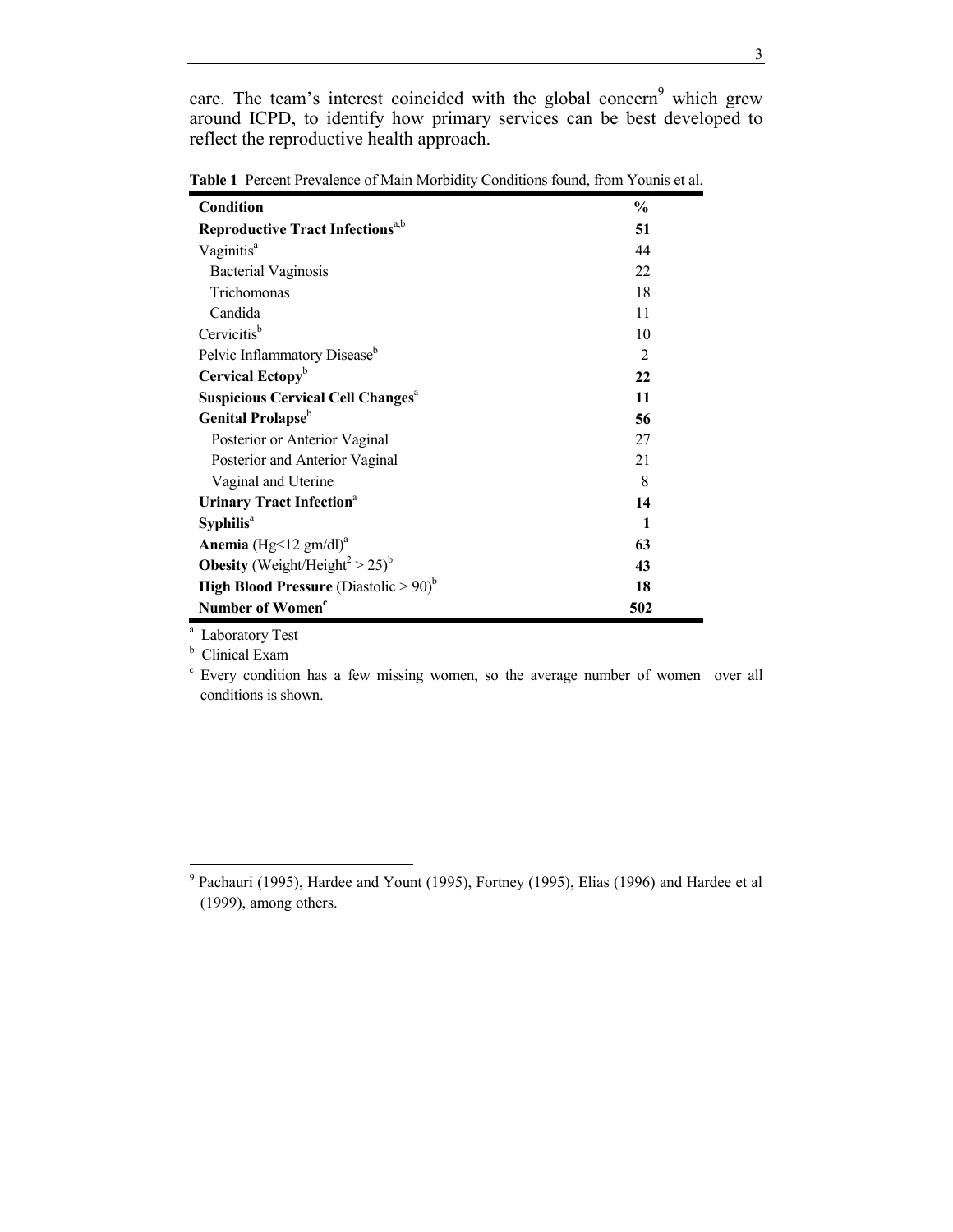

Figure 1: Simplified Framework for the Reproductive Health Intervention Study Figure 1: Simplified Framework for the Reproductive Health Intervention Study

4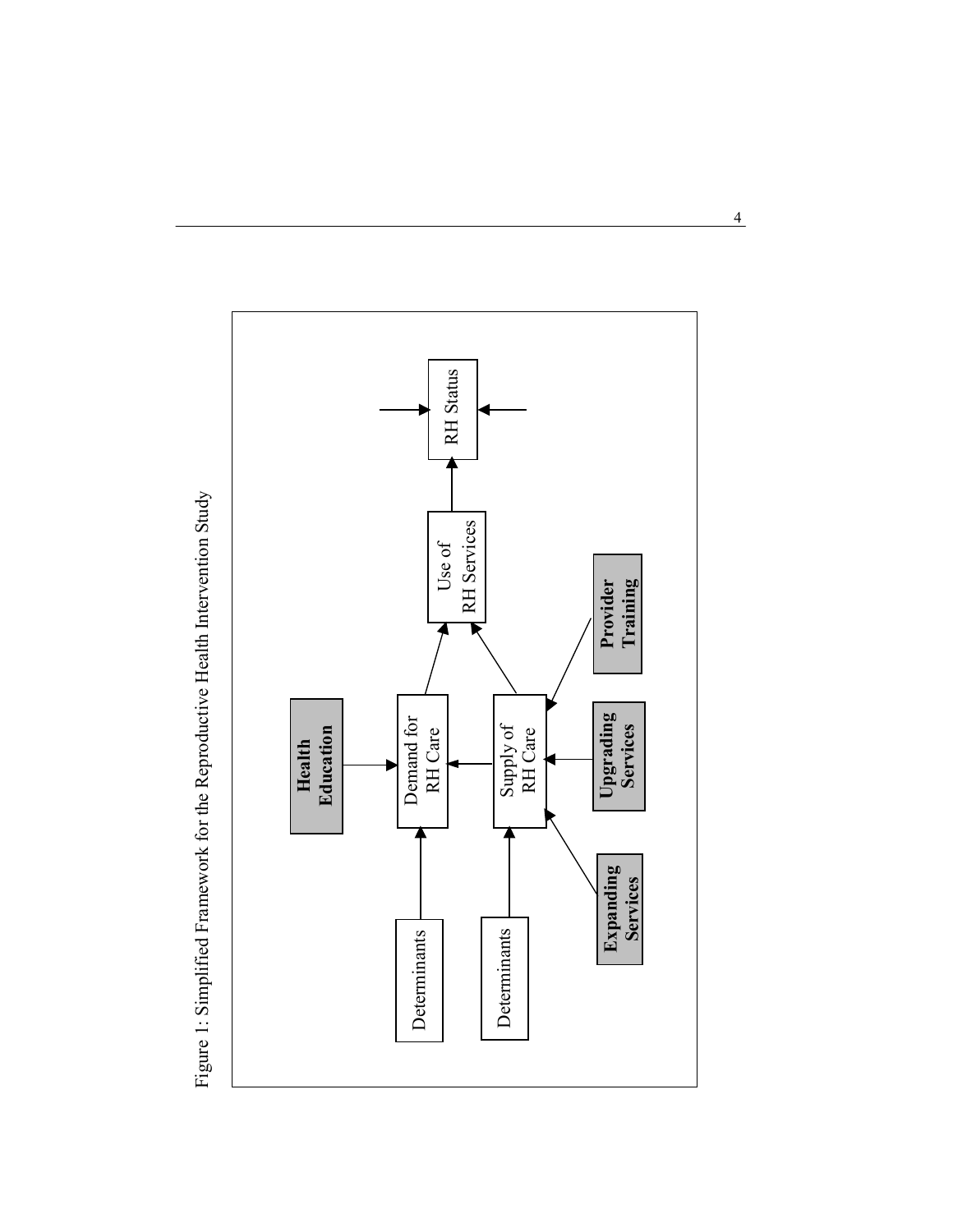## What are the framework's main components?

Figure 1 illustrates the intervention study's conceptual framework. The reproductive health status of the population is represented by the box entitled RH status on the diagram's extreme right. While recognizing that RH status is affected by a multitude of factors, our concern is with the reproductive health services available and with the factors that affect service uptake. Use of services is mainly the product of two constructs: the demand for care and its supply. These are in turn, affected by a myriad of sociocultural and physical factors, which for simplification in the diagram are labeled "Determinants". The shaded boxes in the diagram show the framework of intervention elements developed and implemented by the team: health education affecting the demand for reproductive health care, expansion and upgrading of services and provider training targeting its supply.

## What were the study's main objectives?

- I. On the supply side:
- (a) To **expand the reproductive health services** available at the health centers. As will be described below, this involved bro dening what was offered to include new services, integrating he different service components, monitoring quality, strengthening management and organization, outreach and referral services and finally, ensuring the continuity of supplies.
- (b) To carry out low-cost **basic upgrading** of the physical environment, appropriate with this level of care.
- (c) To **train providers** in technical as well as communication skills.
- II. On the demand side, **to conduct a community health awarenessraising education program** for both women and men, with the aim of empowering women to understand and make de isions about their reproductive health.
- III. To develop appropriate indicators and evaluation tools that could monitor the performance of the intervention's elements.
- IV. To **transfer** the lessons learned to the Ministry of Health and Population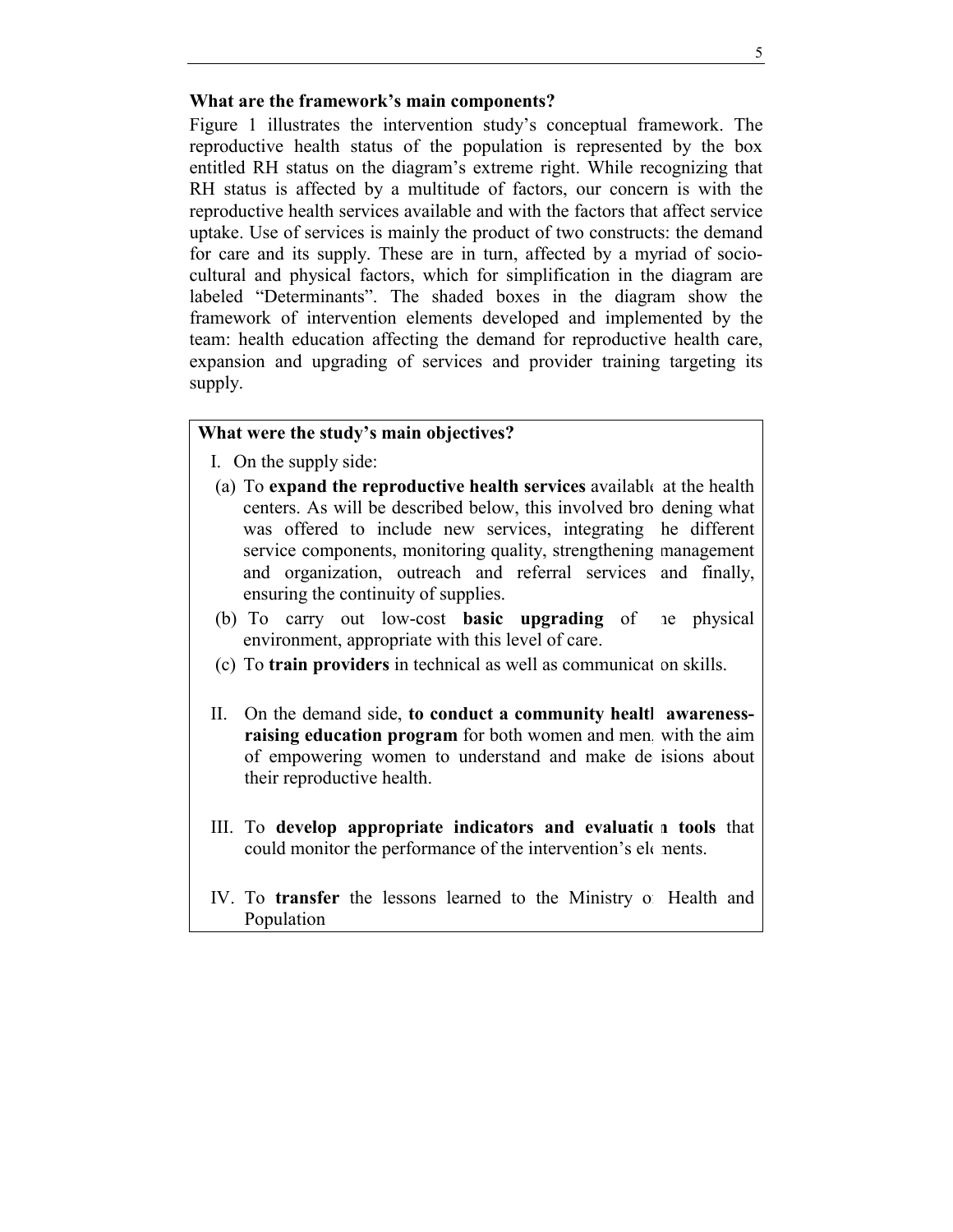Collaboration with the Ministry of Health and Population (MOHP) was established from the start. A Steering Committee was set up with senior policy makers from the relevant departments. The committee met regularly to review progress and make decisions regarding project activities. The framework of services that was ultimately designed was a result of this group effort.

## **Where the work took place:**

The three primary care centers where the study team set about implementing the framework are in Giza, between 20 and 40 Kms from Cairo. The centers are part of the national primary care coverage provided by the Ministry of Health and Population. Each was staffed with a female physician, an average of four nurses, a lab technician, a custodian, registrar and a health assistant. The centers routinely provide childhood immunizations and treatment for simple conditions. As far as services for women were concerned, these centers focused mainly on delivering family planning services, although antenatal and postpartum services were available, largely in theory but not in practice. Table 2 contrasts the study's proposed service framework with what was being offered at the primary level prior to the intervention. The services at these centers are heavily subsidized by the government. In the morning, patients are required to buy a LE 1 ticket<sup>10</sup>, which should entitle them to an examination and free medication. After 11 am this fee is raised to 3 L.E, and after 1pm the doctor is allowed to charge fees which he or she can claim.<sup>11</sup>

l

 $10$  LE 1 the equivalent of USD \$ 0.30

 $11$ <sup>11</sup> This system was developed to encourage doctors to work in rural areas.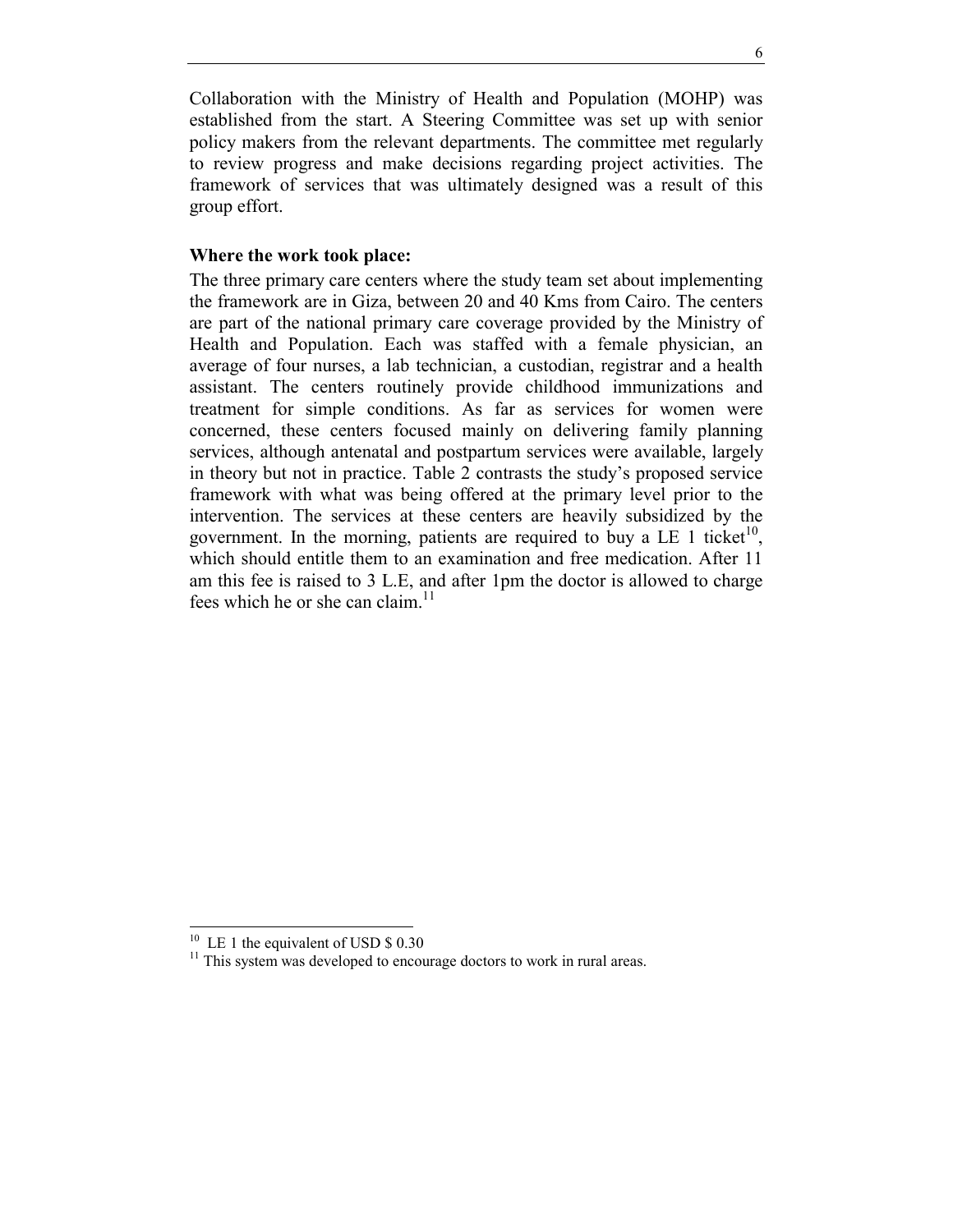## **How the team developed the framework:**

## **The benefits of multidisciplinarity:**

The team examined every aspect of service delivery at the health centers over a period of several months at the start of the study. Healthcare utilization patterns and attitudes in the community were also looked at in depth. All of the issues identified were taken into consideration in the design of the service framework.

The process of developing the framework and deciding on which components to include and which to exclude was a lengthy one. It is important to point out that this process was very much enriched by the multidisciplinary make-up of the team. Composed of social scientists, clinicians, a bio-statistician and public health physicians, the team met weekly as a group throughout the lifetime of the study. All decisions were taken as a team, and the final framework benefited from the contribution of each member based on his or her discipline.

The social scientists for example brought their expertise to discussions on the framework's medical components as well as to the content of the physicians' training course and similarly, the physicians contributed to the content of the health education program. The baseline survey tools as well as those specially developed for monitoring and evaluation were likewise designed and reviewed by the whole team and each member naturally brought his or her background to the interpretation of findings and results.

## The benefits of the MOHP's input:

The process of developing the framework benefited greatly from the input of the MOHP staff, at the central, district and health unit levels. The Steering Committee reviewed the framework design and was instrumental to problem-solving. District-level MOHP staff were crucial with regards to logistics. The health unit providers' input on which elements could be offered at this level of care was essential to the process.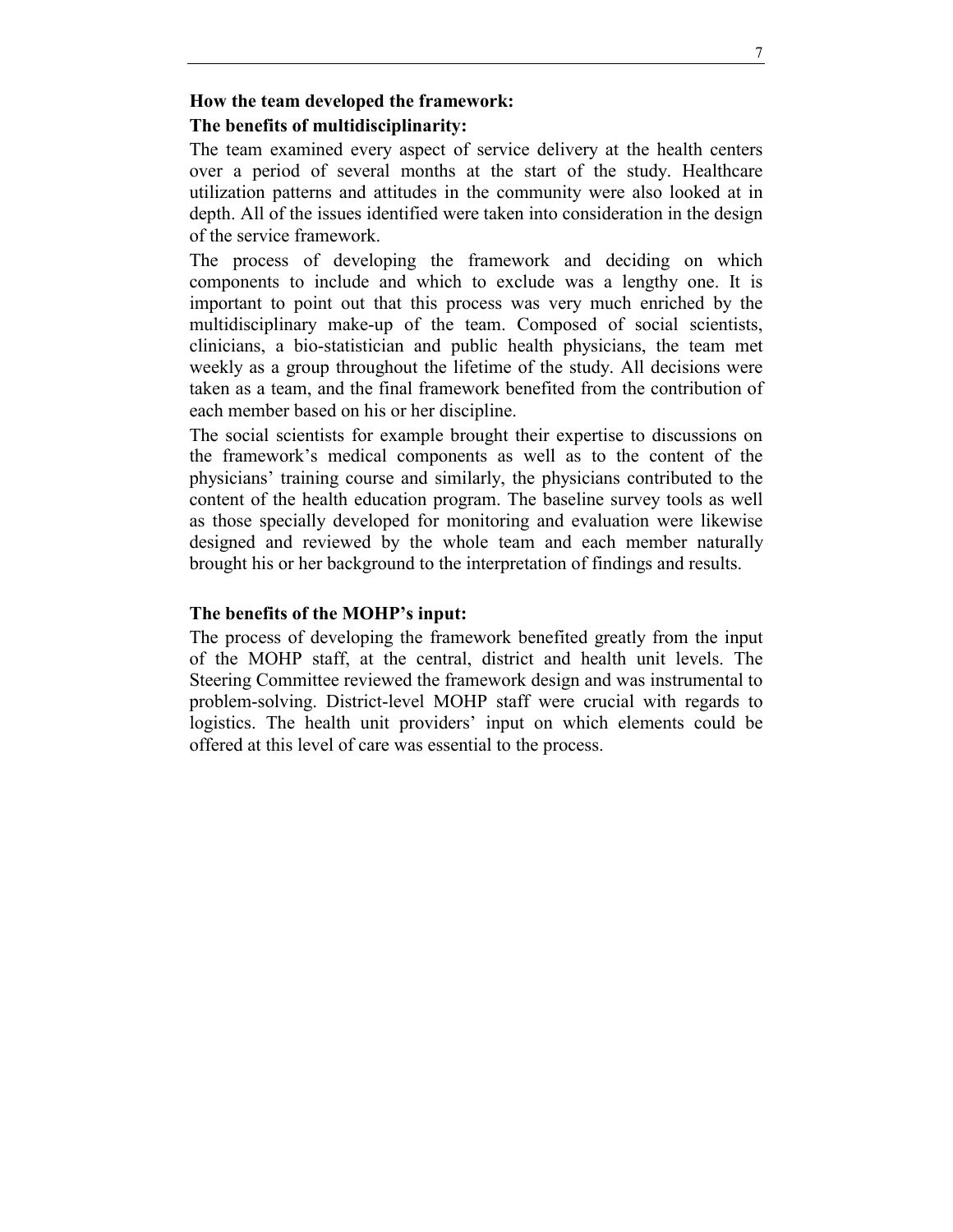| ົ<br>4 |                       |                    | of the pre-existing services with the expanded framework of service provision piloted by the |           |
|--------|-----------------------|--------------------|----------------------------------------------------------------------------------------------|-----------|
|        | <b>Antenatal Care</b> | ostpartum services |                                                                                              | ynecology |
|        |                       |                    |                                                                                              |           |

| Gynecology             | Expanded<br>services             | Hypertension<br>Standardized<br>treatment of:<br>Diabetes<br>Anemia<br>UTIs<br>- RTIs                   | Information for<br>Menopausal<br>Complaints<br>adolescents            | Strict referral<br>counseling<br>Infertility<br>criteria                   |
|------------------------|----------------------------------|---------------------------------------------------------------------------------------------------------|-----------------------------------------------------------------------|----------------------------------------------------------------------------|
|                        | intervention<br>services<br>Pre- |                                                                                                         | treatment of<br>some RTIs<br>systematic<br>Non-                       |                                                                            |
| Postpartum services    | Expanded<br>services             | For identification<br>· Outreach visits<br>hemorrhage<br>and referral of:<br>- Postpartum               | complications<br>- Abortion                                           | Planning                                                                   |
|                        | intervention<br>services<br>Pre- |                                                                                                         | outreach<br>Minimal<br>services                                       |                                                                            |
| Antenatal Care         | <b>Expanded services</b>         | encourage visits<br>Screening and<br>treatment of:<br>· Outreach to<br>$\bullet$ 4 visits for<br>- UTIs | - Hypertension<br>immunization<br>- Diabetes<br>- Anemia<br>- Tetanus | breastfeeding<br>Nutrition and<br>Clear referral<br>counseling<br>criteria |
|                        | intervention<br>services<br>Pre- | immunization<br>Tetanus                                                                                 | blood pressure<br>monitoring of<br>Some                               | monitoring of<br>anemia<br>Some                                            |
| <b>Family Planning</b> | Expanded<br>services             | Counseling on:<br>Side effects<br>- Range of<br>methods<br>Focus on:                                    | Hypertension<br>$\bullet$ Treatment for<br>RTIs<br>Prolapse<br>Anemia | Strict Infection<br>ת הנישיט ט<br>control                                  |
|                        | intervention<br>services<br>Pre- | provision<br>Method                                                                                     | treatment of<br>some RTIs<br>systematic<br>Non-                       | Some degree<br>of infection<br>control                                     |

 $12$  The service provision details follow in separate tables  $12$  The service provision details follow in separate tables

8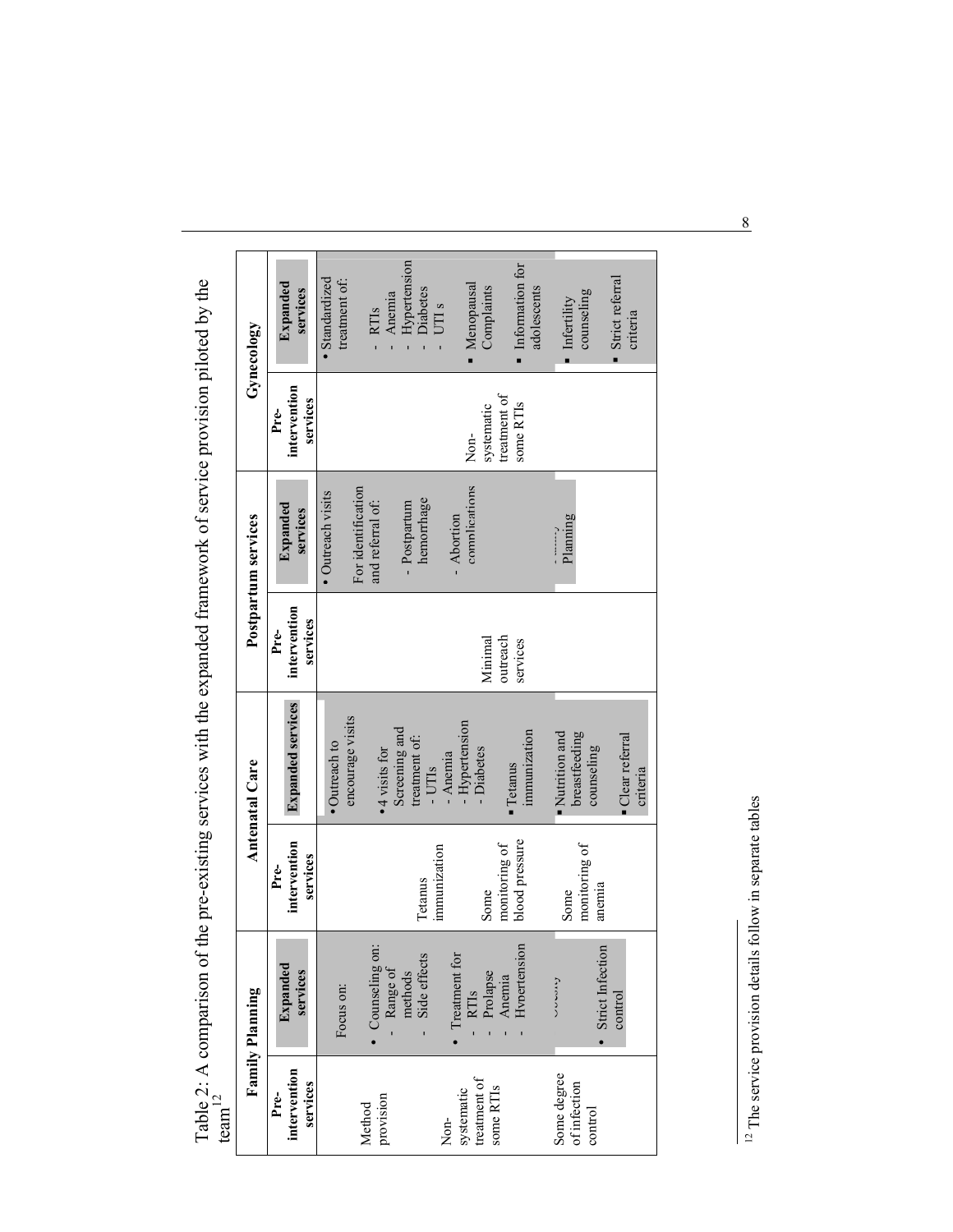#### **The framework that was developed:**

## **A. The Supply side**

l

## **1. Component One: Expanding Reproductive Health Services:**

**1.1 Providing what is lacking:** Broadening the scope of services available in order to better address women's reproductive health needs<sup>13</sup>:

The team conducted a baseline survey that showed that the primary clinic services for women are in the main limited to family planning and rudimentary MCH services, as illustrated in Table 2.

Family planning services are part of a vigorous, vertically funded program, which until recently focused on recruitment of new acceptors.14 The MCH services, while comprehensive in theory, were in practice limited to rudimentary antenatal services, which in turn, focus on tetanus immunization for pregnant women, a common situation in many developing countries. No systematized services were available for minor gynecological complaints. It becomes clear when these activities are compared to the documented burden of disease in these communities, that there is considerable unmet need for a range of on-site services addressing conditions such as reproductive tract infections<sup>15</sup>, as well as for referral services to offsite secondary centers for more complex conditions such as advanced prolapse and resistant RTIs, for example. It must be emphasized that service elements described in this paper and itemized in Tables 3, 4 and 5 were selected on the basis of their suitability for a primary care level facility.

 $13$  For a detailed rationale of the service items selected for inclusion, please refer to the forthcoming RHWG monograph on the framework's medical components by Younis et al (2000). 14 Contraceptive use in Egypt is largely dominated by the IUD, according to the 1995

EDHS (El-Zanaty, 1996).<br><sup>15</sup> RTIs are associated with fetal wastage, low birth weight and congenital infections. These in turn contribute to high neonatal and infant mortality rates and are the cause of significant morbidity. Evidence also suggests that the risk of HIV transmission is increased in the presence of some RTIs. Infection of the upper reproductive tract by RTIs results in pelvic inflammatory disease, which in turn can lead to infertility, ectopic pregnancy and chronic pain. RTIs also have an impact on family planning programs, both in the sense of increasing demand as well as resulting in discontinuation of methods, if the RTIs are perceived as "side effects" of usage (Elias, 1996).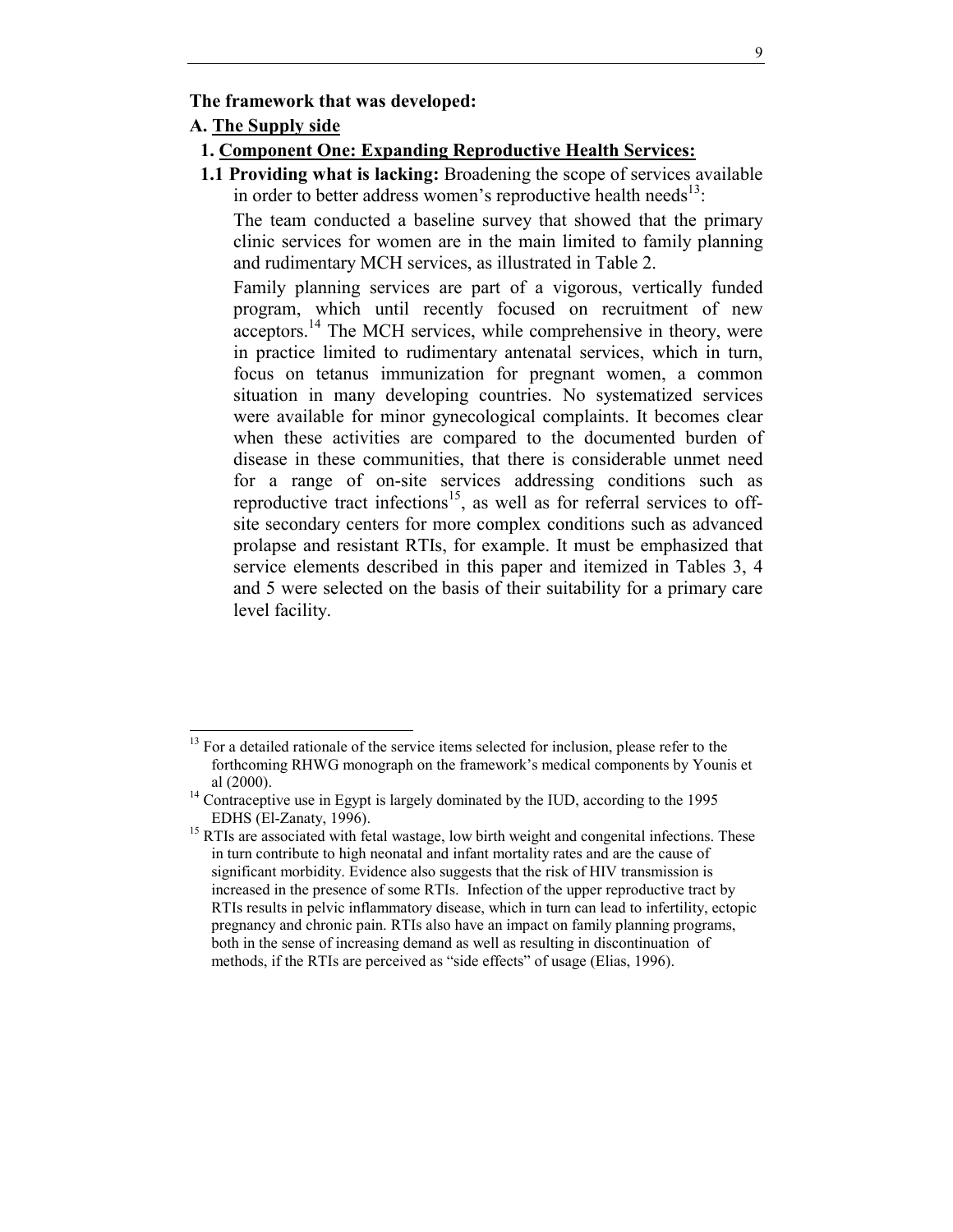## *Antenatal and postpartum services:*

The team focused on the essential antenatal care services that could be given at this level and these are shown in Table 3. Deliveries are not performed within primary care, and for this reason were not addressed in the intervention framework. Anemia was highlighted for example because it was one of the more prevalent and often severe conditions documented by the earlier Giza study. Postpartum services were also emphasized. The left-hand column of Table 3 lists the antenatal and postpartum service components selected for inclusion. The top row of the table lists the service elements that can be offered for each component selected, at this level of health provision.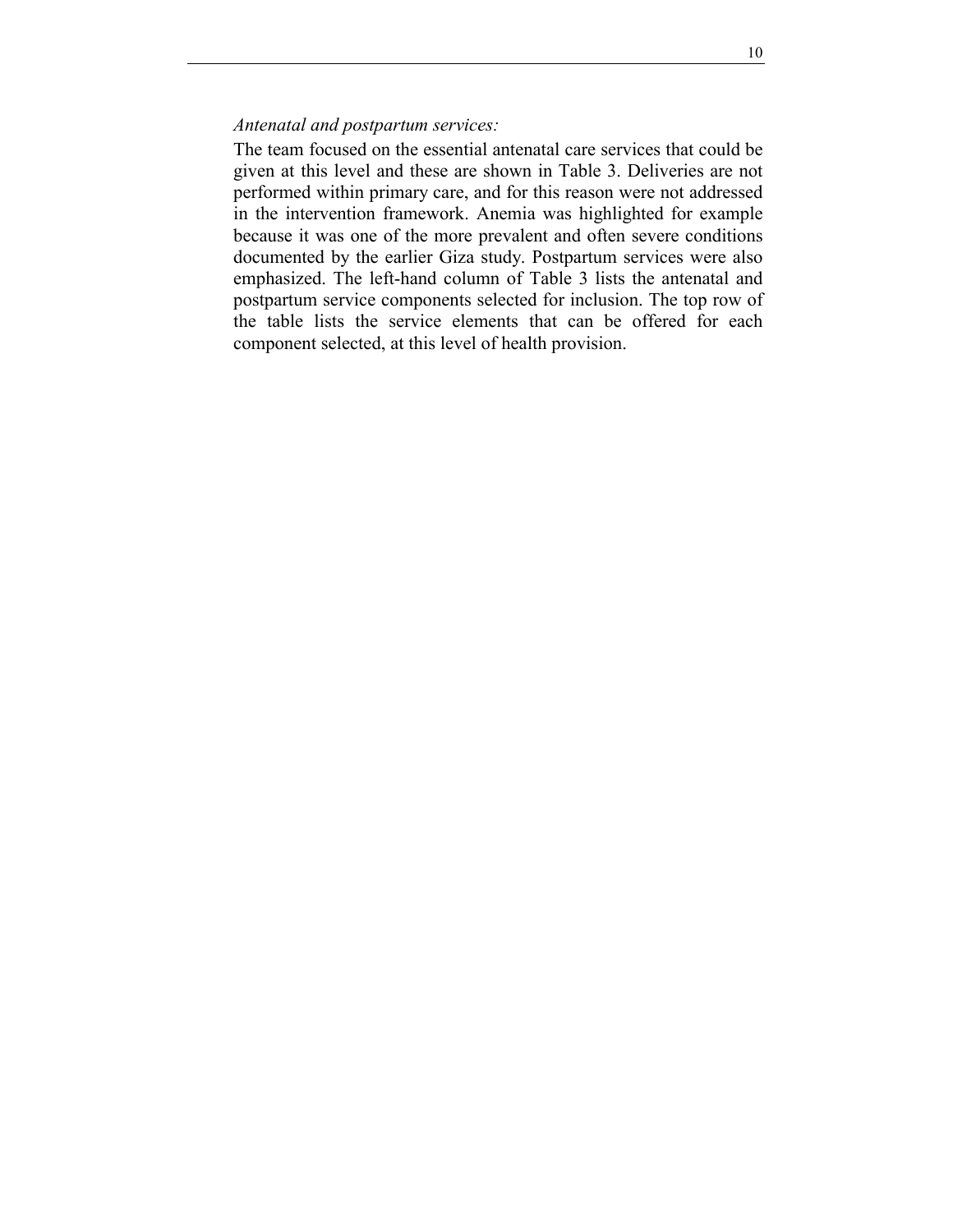| which the transmit the transmit to the second second the second the second the second the second the second th                                |          |          |           |          |            |          |          |          |
|-----------------------------------------------------------------------------------------------------------------------------------------------|----------|----------|-----------|----------|------------|----------|----------|----------|
|                                                                                                                                               | Physical | Lab*     | Equipment | Drugs    | Counseling | Outreach | Referral | Supplies |
|                                                                                                                                               | Exam     |          |           |          |            |          |          |          |
| Antenatal                                                                                                                                     |          |          |           |          | X          | ×        |          |          |
| RTI screening and treatment                                                                                                                   | $\times$ | $\times$ | ×         | $\times$ | ×          |          | ×        | ×        |
| Tetanus toxoid                                                                                                                                |          |          |           | $\times$ |            | ×        |          | X        |
| treatment<br>Anemia screening and                                                                                                             | ×        | ×        | ×         | ×        | $\times$   |          | ×        | ×        |
| Hypertension screening and                                                                                                                    | ×        |          | ×         | 6م       | ×          |          | ×        |          |
| treatment                                                                                                                                     |          |          |           |          |            |          |          |          |
| UTIS                                                                                                                                          | ×        | $\times$ | X         |          | X          |          | ×        | X        |
| Diabetes screening and treatment                                                                                                              | ×        | ×        | ×         | Ę,       | X          |          | ×        | ×        |
| Nutritional advice                                                                                                                            |          |          |           |          | ×          |          |          |          |
| ge<br>Antepartum hemorrha                                                                                                                     | ×        |          |           |          |            |          | ×        |          |
| Postpartum                                                                                                                                    |          |          |           |          | ×          | X        |          |          |
| Postpartum hemorrhage                                                                                                                         | $\times$ |          |           |          |            | ×        | X        |          |
| Abortion complications                                                                                                                        | X        |          | ×         | ×        | ×          |          | ×        | ×        |
| Puerperal sepsis                                                                                                                              | X        |          |           | ×        |            | ×        | ×        | ×        |
| FP services                                                                                                                                   | X        | $\times$ | $\times$  | $\times$ | ×          | X        |          | X        |
| * Lab services for UTIs will involve screening for the presence of infection, in order to refer for culture. Urine culture will not be done a |          |          |           |          |            |          |          |          |

Table 3. Antenatal and postpartum service elements selected for inclusion in the framework Table 3. Antenatal and postpartum service elements selected for inclusion in the framework

at the \* Lab services for UTIs will involve screening for the presence of infection, in order to refer for culture. Urine culture will not be done at the Ó health unit. health unit.

? Indicates that while recommended by the team, the decision to include in national services should ultimately be a budgetary one on the part of the Ministry, due to the costs of such medication. ? Indicates that while recommended by the team, the decision to include in national services should ultimately be a budgetary one on the part of the Ministry, due to the costs of such medication.

 $^{17}$  As footnote 16.

<sup>&</sup>lt;sup>16</sup> Whether antihypertensive drugs can be made available through the public system is question of cost which should be left to the health <sup>16</sup> Whether antihypertensive drugs can be made available through the public system is question of cost which should be left to the health system.<br>
<sup>17</sup> As footnote 16.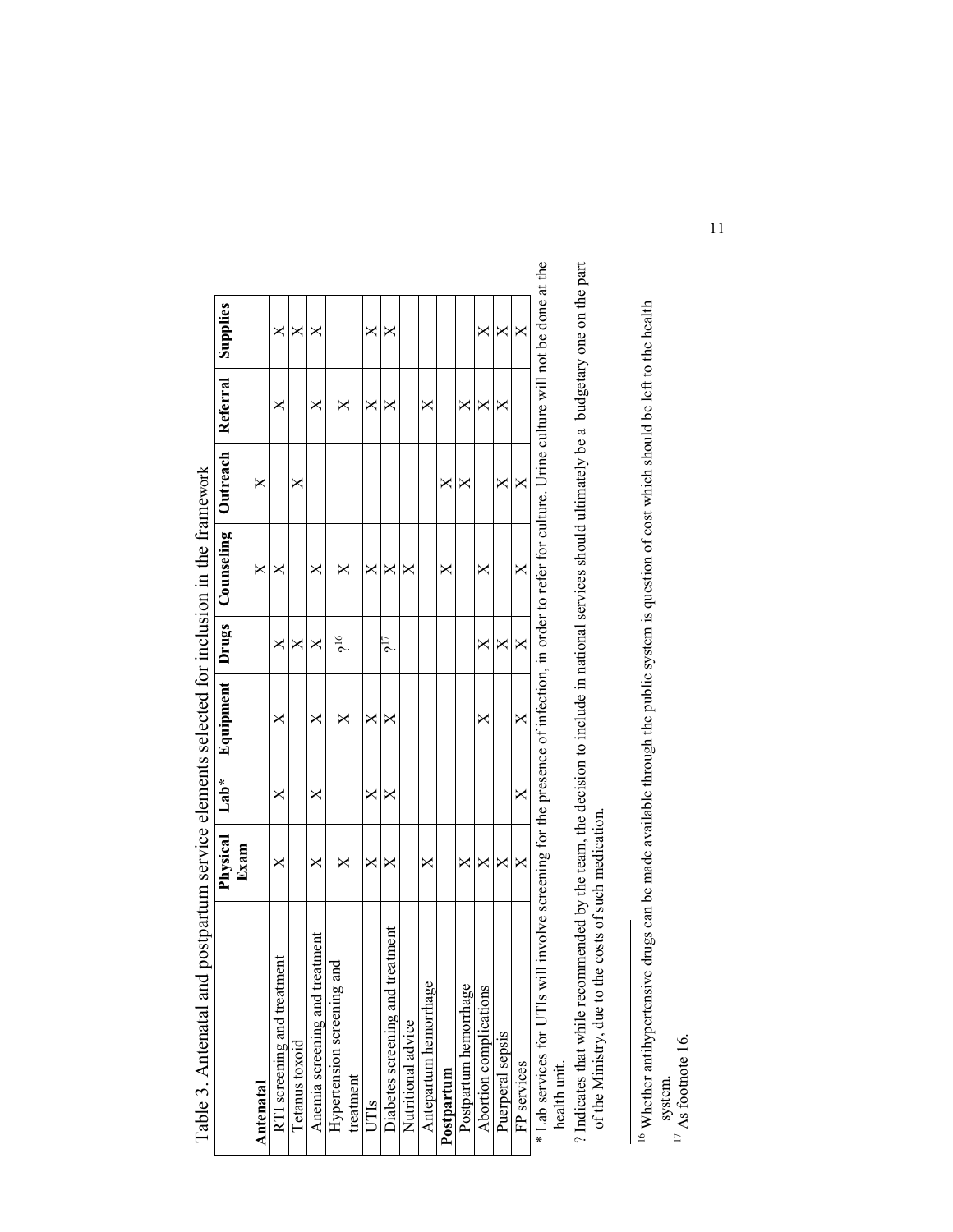*Services for gynecological and related complaints:* 

Since services for minor gynecological conditions were not offered at this level of service delivery, in spite of being highly prevalent, the team focused on introducing low-cost diagnosis and treatment/referral facilities. As with the other services, the team based its selection of what conditions to address on what the earlier Giza study had documented as being prevalent in the community. The services selected therefore include diagnosis and treatment of the most common reproductive tract infections (like monilia and trichomonas for example), diagnosis and referral for prolapse and counseling and referral if necessary for infertility.<sup>18</sup> Table 4 lists the service elements piloted to address each type of condition. A question mark in the box for hypertension and diabetes drugs is to indicate that their provision is recommended but is ultimately dependent on the clinics' budgetary limitations.

l

 $18$  While the Giza study did not document a high level of actual infertility the ethnographic work revealed a huge concern with perceived infertility as well as a large burden upon the services often resulting in inappropriate and unnecessary treatment.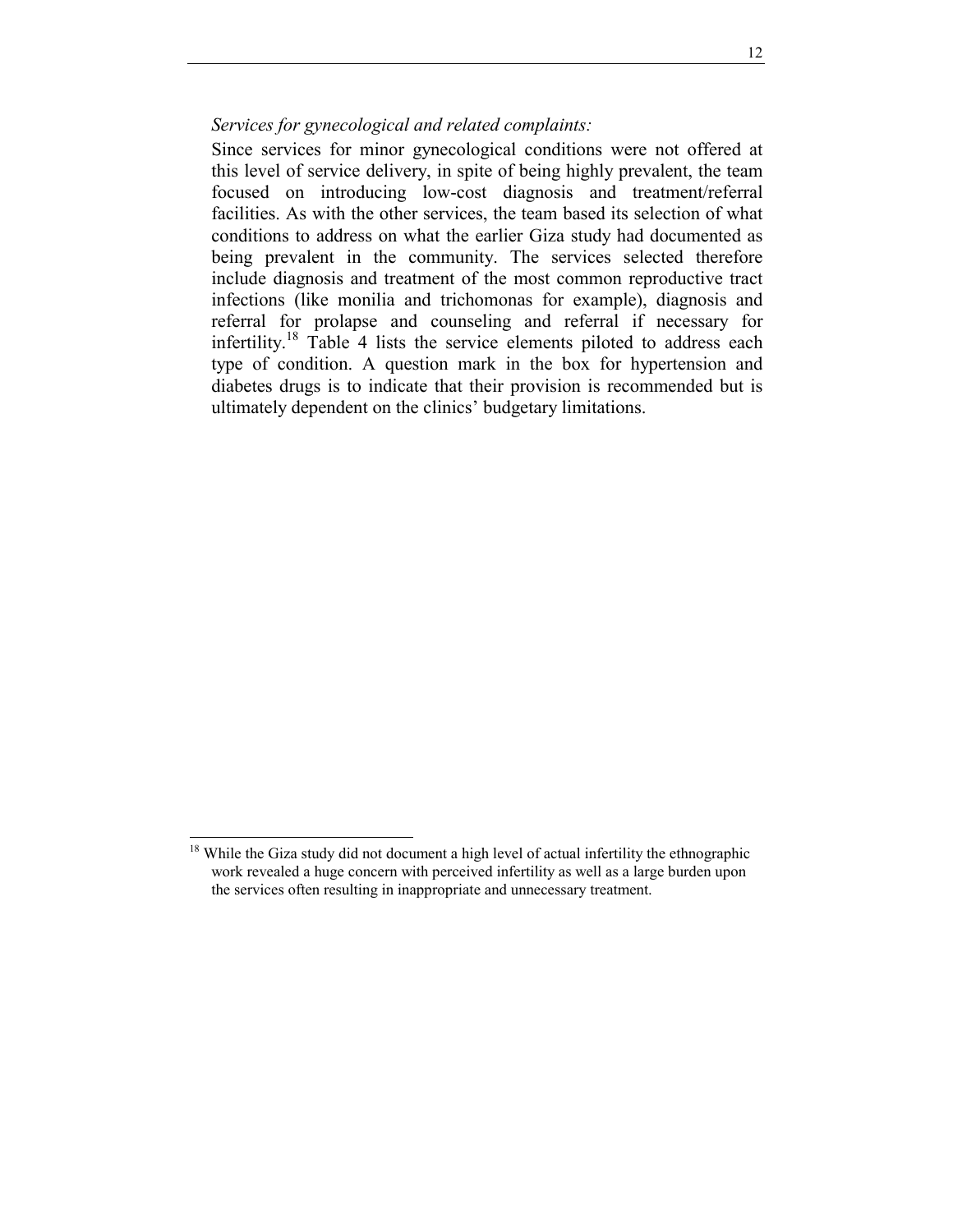| ć                           | Physical<br>)<br>J | $Lab*$                 | Equipment |         | Drugs   Counseling | Outreach | Referra           | Supplies      |
|-----------------------------|--------------------|------------------------|-----------|---------|--------------------|----------|-------------------|---------------|
|                             | Exam               |                        |           |         |                    |          |                   |               |
| RTIs                        | X                  |                        |           | $\Join$ |                    |          | If needed         | ×             |
| UTIS                        | ×                  | $\stackrel{*}{\times}$ | ×         |         | ×                  |          | ×                 | $\bm{\times}$ |
| Diabetes                    | X                  | ×                      | ×         | ᡕ       | ×                  |          | X                 | ×             |
| Prolapse                    | ×                  |                        |           |         | ×                  |          | If needed         |               |
| Anemia                      | ×                  | ×                      |           | ╳       | ╳                  |          | If needed         | $\times$      |
| Hypertension                | X                  |                        |           |         | ×                  |          | $\bm{\mathsf{X}}$ |               |
| Menopausal<br>complaints    | ×                  |                        |           |         | ×                  |          | If needed         |               |
| Services for<br>adolescents | requested          |                        |           | ×       |                    |          | f needed          | $\Join$       |
| Infertility                 | ×                  | ×                      | ×         |         | ×                  |          | ×                 |               |
|                             |                    |                        |           |         |                    |          |                   |               |

Table 4. The gynecology service elements selected for inclusion in the framework Table 4. The gynecology service elements selected for inclusion in the framework

\* Lab services for UTIs will involve screening for the presence of infection, in order to refer for culture. Urine culture will not be done at the health unit. \* Lab services for UTIs will involve screening for the presence of infection, in order to refer for culture. Urine culture will not be done at the health unit.

? Indicates that while recommended by the team, the decision to include in national services should ultimately be a budgetary one on the part of the Ministry, because of the costs. ? Indicates that while recommended by the team, the decision to include in national services should ultimately be a budgetary one on the part of the Ministry, because of the costs. 13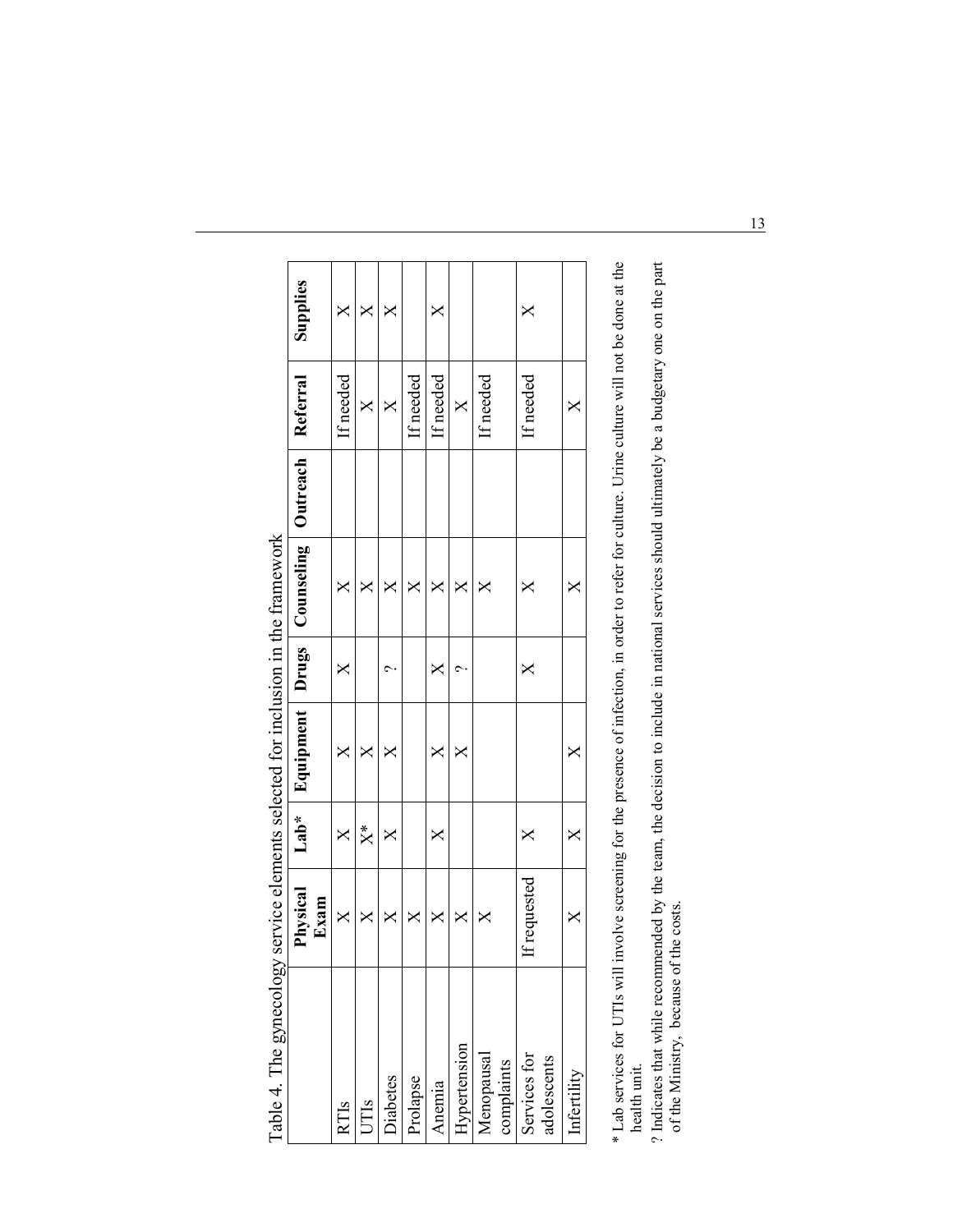#### *Family planning services*

Care was taken so as not to duplicate the successful MOHP family planning services already in place. The study therefore focused on three items; counseling, screening and infection control. Table 5 shows the service components required for each type of activity.

## **1.2 Integrating services:**

## Broadening providers' technical competence to offer multiple **services**:

Broadening providers' knowledge and technical competence gives them the skills they need to address different reproductive health problems at the same time and results in more integrated and more comprehensive services. This also helps sustainability by ensuring the continuity of services in the event of staff turnover. However, care must be taken not to overburden staff, and monitoring, supervision and technical support are essential.

#### **The value of simple yet comprehensive medical records**

The team found that the different services provided at the primary care center were largely un-integrated even though they were often offered by the same provider. An illustration of this was the record-keeping system, where records for MCH and family planning services are kept separately, usually in different rooms within the health center. This is a common reflection of separate vertical programs that administer different services in many countries and is not limited to the Egyptian primary care system. However, it has a large impact on both the quality of care that women receive and its comprehensiveness, since a woman attending on separate occasions for antenatal care, postpartum services and family planning would have each visit recorded in a separate record in a separate location. Moreover, the information collected was mainly for statistical reporting purposes. This by definition prevents the provider from reflecting on the woman's history and condition as a whole. Since the reproductive health approach views women holistically, one way of ensuring this would be to develop a simple medical record system that would keep all the information in one place and not focus on statistical reporting at the expense of the clinical picture and case management.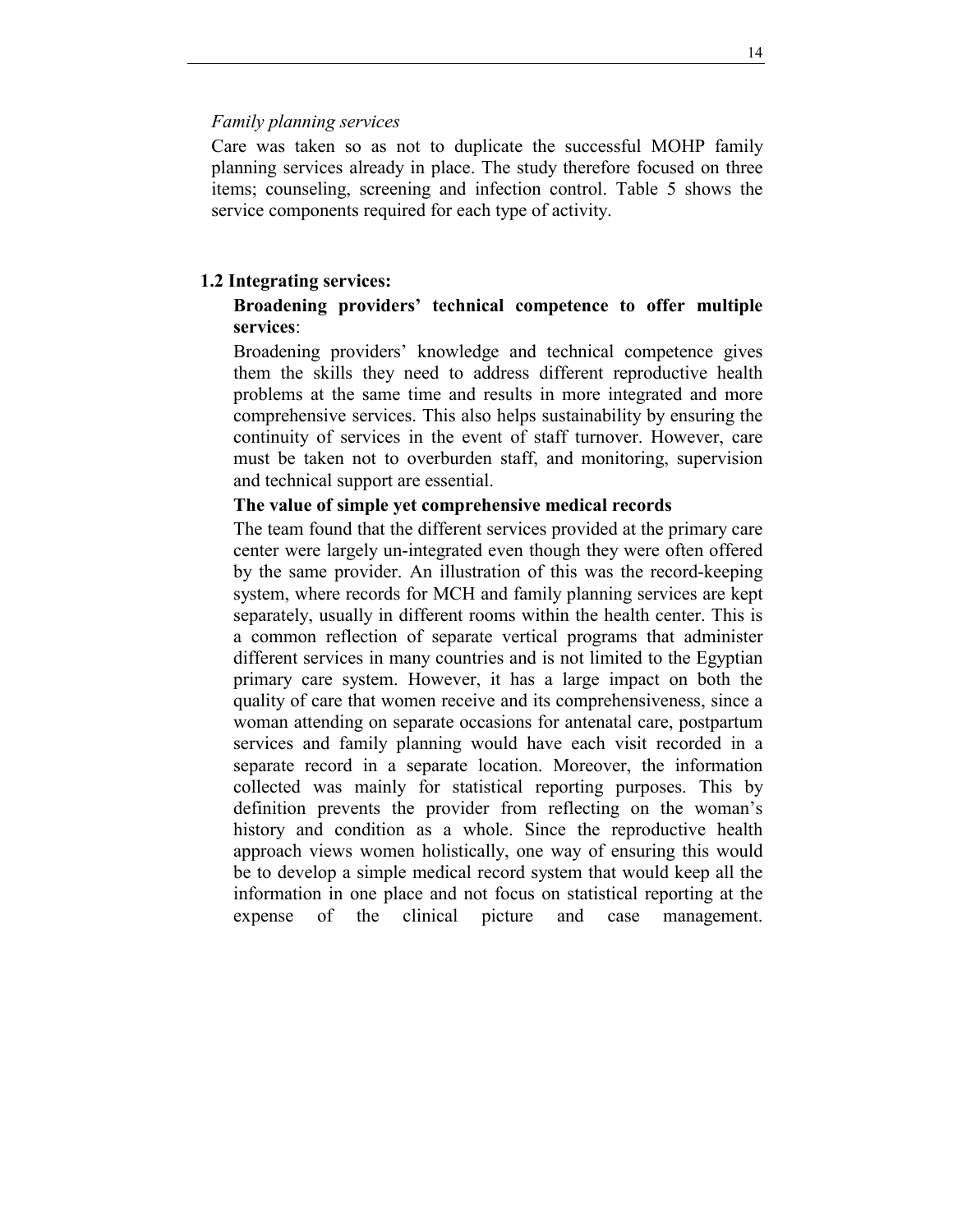|                                                         | Physical<br>Exam   | Lab <sub>1</sub>       | Equipment Drugs         |   | Counseling Outreach     | Referral | Supplies      |
|---------------------------------------------------------|--------------------|------------------------|-------------------------|---|-------------------------|----------|---------------|
| Range of methods available                              |                    |                        |                         |   | ×                       |          | $\bm{\times}$ |
| Screening and treatment for<br>pre-existing conditions: |                    |                        |                         |   |                         |          |               |
| RTIS                                                    | $\bm{\times}$      | $\bm{\times}$          | $\bm{\mathsf{X}}$       | × | $\bm{\mathsf{X}}$       | ₩        | ×             |
| Prolapse                                                | ×                  |                        | $\overline{\mathsf{X}}$ |   | $\bm{\times}$           | ⋇        |               |
| Anemia                                                  | $\bm{\times}$      | $\times$               | $\times$                | × | $\mathsf{X}$            | ⋇        | ×             |
| Hypertension                                            | $\bm{\mathsf{X}}$  |                        | $\mathsf{X}$            | ب | $\overline{\mathsf{X}}$ | ⋇        |               |
| Diabetes                                                | $\mathsf{X}$       | $\mathsf{X}$           |                         | c | $\overline{\mathsf{X}}$ | ⋇        | ×             |
| Obesity                                                 | ▒<br>$\bm{\times}$ | ▌<br>$\bm{\mathsf{X}}$ | ×                       |   | <br>$\bm{\times}$       |          |               |
| Infection Control                                       | $\mathsf{X}$       |                        |                         |   |                         |          | ×             |

Table 5 Family planning services selected for inclusion in the proposed framework Table 5 Family planning services selected for inclusion in the proposed framework

\* Referral will take place when needed, not in every case. \* Referral will take place when needed, not in every case.

 $15$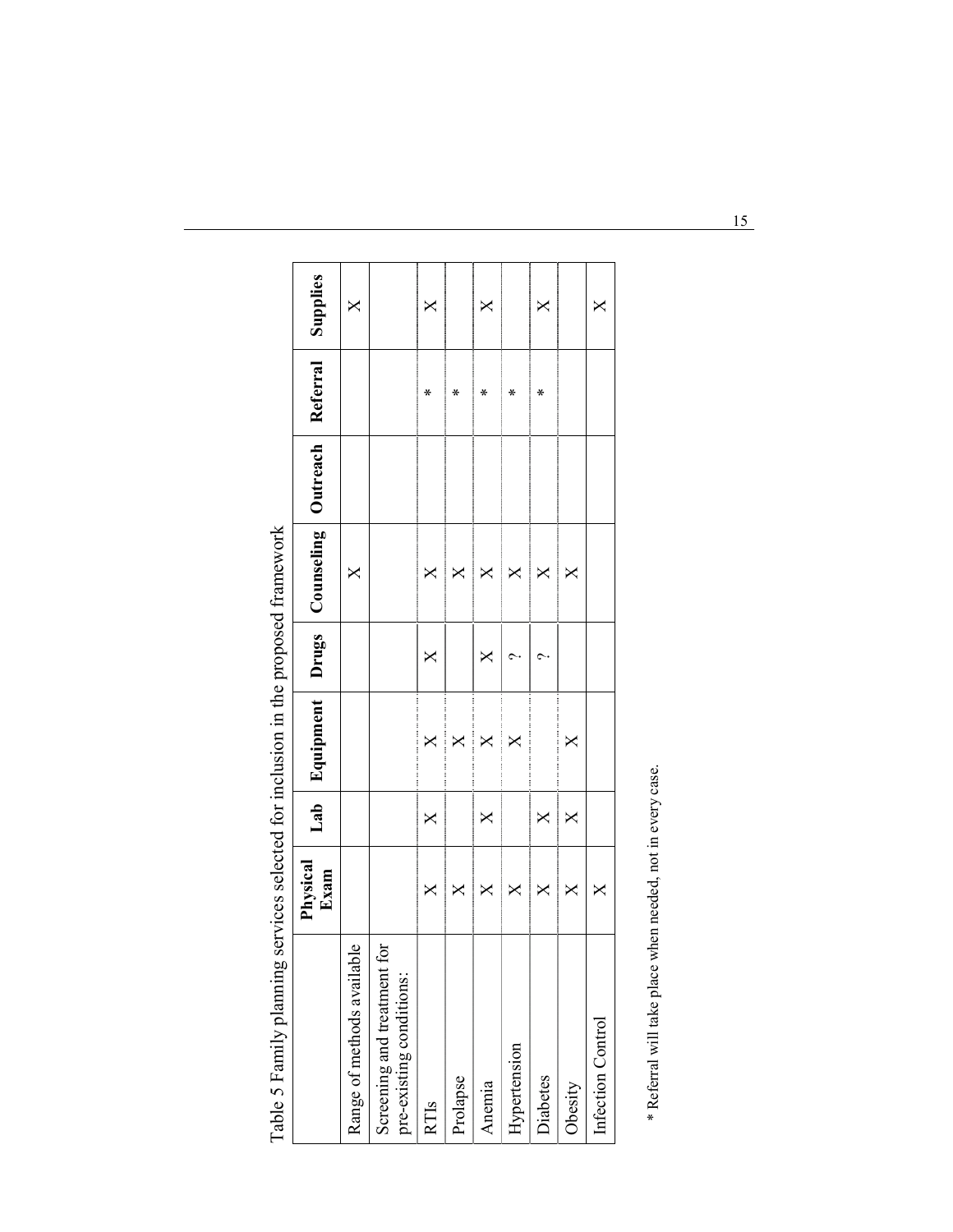To do this, the team spent a considerable amount of time first designing and then piloting a simple medical record system. The aim was to have a single, double-sided sheet of paper for each woman, divided into sections and columns according to the different services (antenatal care or family planning for example) and with spaces for several visits, so that the resolution or progression of a complaint could be viewed over time. The record included spaces for the complaint, a checklist of signs and symptoms, diagnosis, treatment and referral.<sup>19</sup>. An example is attached as an appendix to this paper.

## **1.3 Setting standards for care**

The team's baseline observations of how services were being delivered showed that there was much room for improvement in a wide range of areas. For example, provider/client interactions were often extremely brief, as short as a couple of minutes in many instances and mainly limited to verbal questioning. The providers often neglected to listen to the clients and also didn't usually encourage them to ask questions. The providers also often didn't explain treatment regimens properly or attempted to make sure that the clients understood them. Lack of privacy was also a problem. All of these items imply a certain lack of respect for clients, an issue which the social component of the study tried very hard to address, since it is such an important aspect of the reproductive health approach. Sanitary practices were often not followed in examinations, and the overall hygiene of the health centers was very poor. This is why the team worked to develop standardized procedures for diagnosis and treatment as well as for general cleanliness and hygiene.

## **1.4 Improving management and organization:**

l

The initial observations also showed that it was necessary to address organizational and management issues. While the personnel in each health center were not numerous, precise job descriptions and division of responsibilities were not followed, particularly among nursing staff. Attendance was irregular in some cases and punctuality was a problem. The providers were in effect managers of their health units, but had not been given any management training prior to their appointments.

 $19$  For a thorough discussion of the medical record developed, please refer to the forthcoming Intervention Study manual on monitoring tools by Galal et al.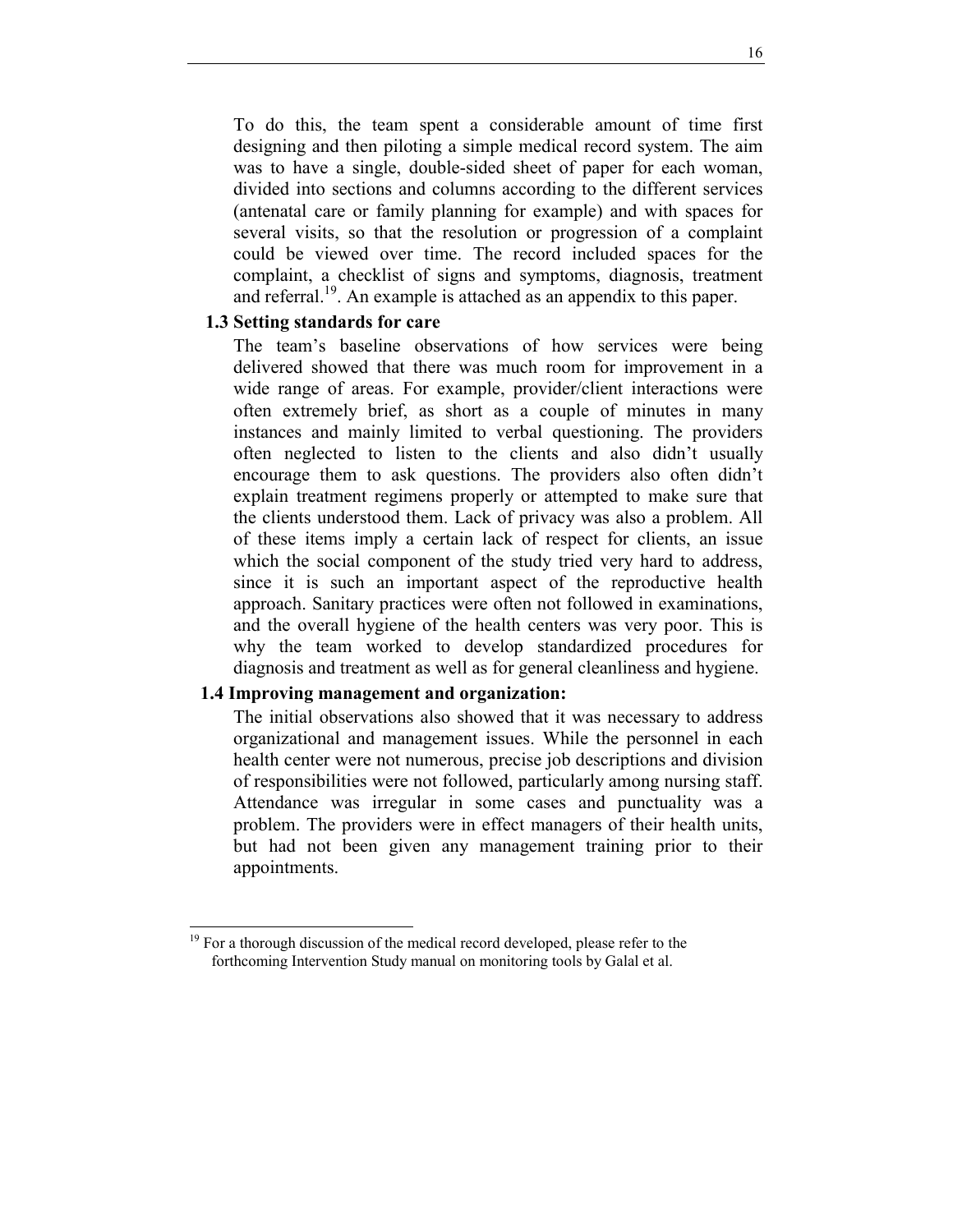## **1.5 Ensuring the availability of supplies:**

This is difficult to ensure, particularly in a system where the physicians are not given managerial training prior to taking up their responsibilities. For example, supplies of medication were delivered to the unit irregularly, and this affected service uptake to a large extent. The team explored various possibilities to ensure the regular supply of the necessary solutions and basic equipment such as slides and disposable gloves, for example, that were recommended by the team and that are not yet part of the Ministry's infrastructure.

## **1.6 Strengthening linkages to other levels:**

An effective two-way referral system to higher treatment levels is always essential to the success of primary services. For this reason, the team spent a considerable amount of time establishing links with secondary centers, namely local district hospitals that are within easy geographical reach by clinic users. Stress was placed on feedback to the primary provider after the referral visit and was seen as crucial. The providers were trained on referral criteria and referral cards were designed with their input and made available.

#### **1.7 Going out to the community with outreach services**

The nurses were also trained on how to take outreach services to the community. A series of training sessions covering antenatal, delivery, newborn and postpartum services were held with discussion of communication styles in order to show nurses:

• How to be prepared for home visits

l

- How to use simple language, be properly dressed and be sensitive to the household.
- How to make mental notes and avoid writing down observations during the visit itself.<sup>20</sup>

## **2. Component Two: Provider Training – The main principles**

Three principles were very important: The first was recognizing that it was necessary to train all the providers working at the centers and not just the doctors; the second was that the main part of the training be conducted on-site, and finally, that it emphasize the social aspects of service provision such as communication and the importance of being sensitive to women's social context as well as basic technical issues.

 $20$  For more details please refer to the Intervention Study manual on outreach services by Khattab et al. (2000)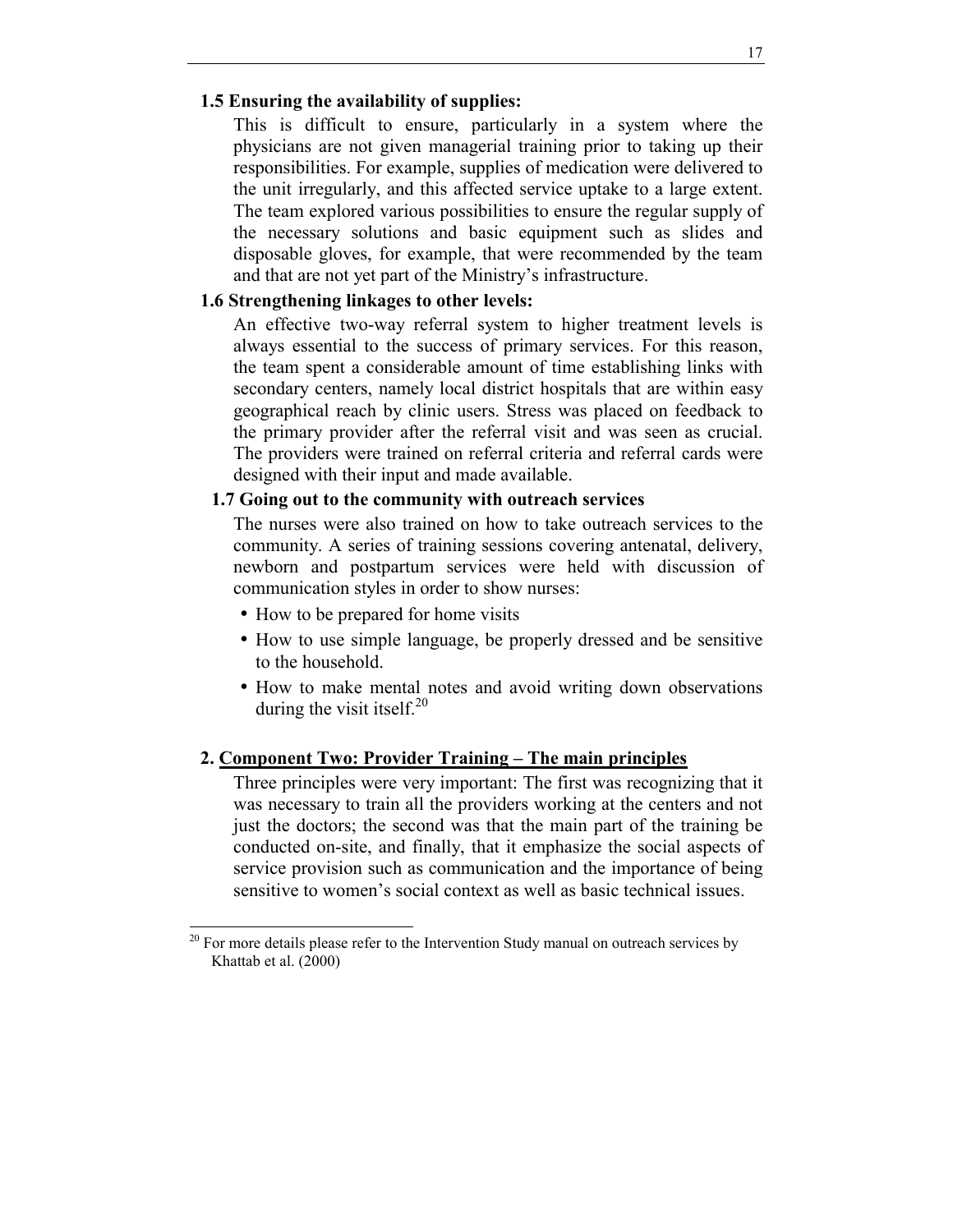#### **Who was trained ?**

The doctors at this level of care are typically general practitioners. They usually have several years' experience, before they are put in charge of a health center. They have access to in-service courses on family planning, control of diarrheal diseases and oral rehydration therapy, and management of acute respiratory infections. The doctors trained by the team had at least ten years of experience, on average and had been exposed to all of these courses. The team trained physicians, nurses, laboratory technicians and custodians, all on-site. The doctors also received 12 days of training at the out-patient clinic of a major urban teaching hospital. As mentioned above, the overall objectives were to increase the providers' understanding of reproductive health as a holistic concept, to train them how to provide the added services and how to approach different medical conditions from a social standpoint as well as medically.

## **Who did the training?**

The technical training for each type of provider was done by specialists in that field. Obstetricians/gynecologists on the team trained the doctors. Senior nursing consultants trained the nurses and the lab technicians were trained by a physician as well as by a technician with several years' experience. The social scientists on the team trained all the providers on the social aspects of service provision that they should take into account.

## **What did the providers training cover?**

a) The importance of the social context**:**

For all the providers the training course highlighted the importance of listening and encouraging women to ask questions. Sensitivity to rural traditions, women's workload, social circumstances, customs and the woman's right to privacy and counseling were stressed. The social training also exposed the providers to women's perceptions of health and health provision.

b) Technical aspects of their work:

i. For doctors:

- Diagnosis, management and follow-up of simple gynecological conditions that can be addressed at the primary care level.
- Antenatal management; stressing the early diagnosis of high risk factors in pregnancy and the referral of high-risk cases, based on a minimum of four antenatal visits per pregnancy.
- Family planning counseling and infection control.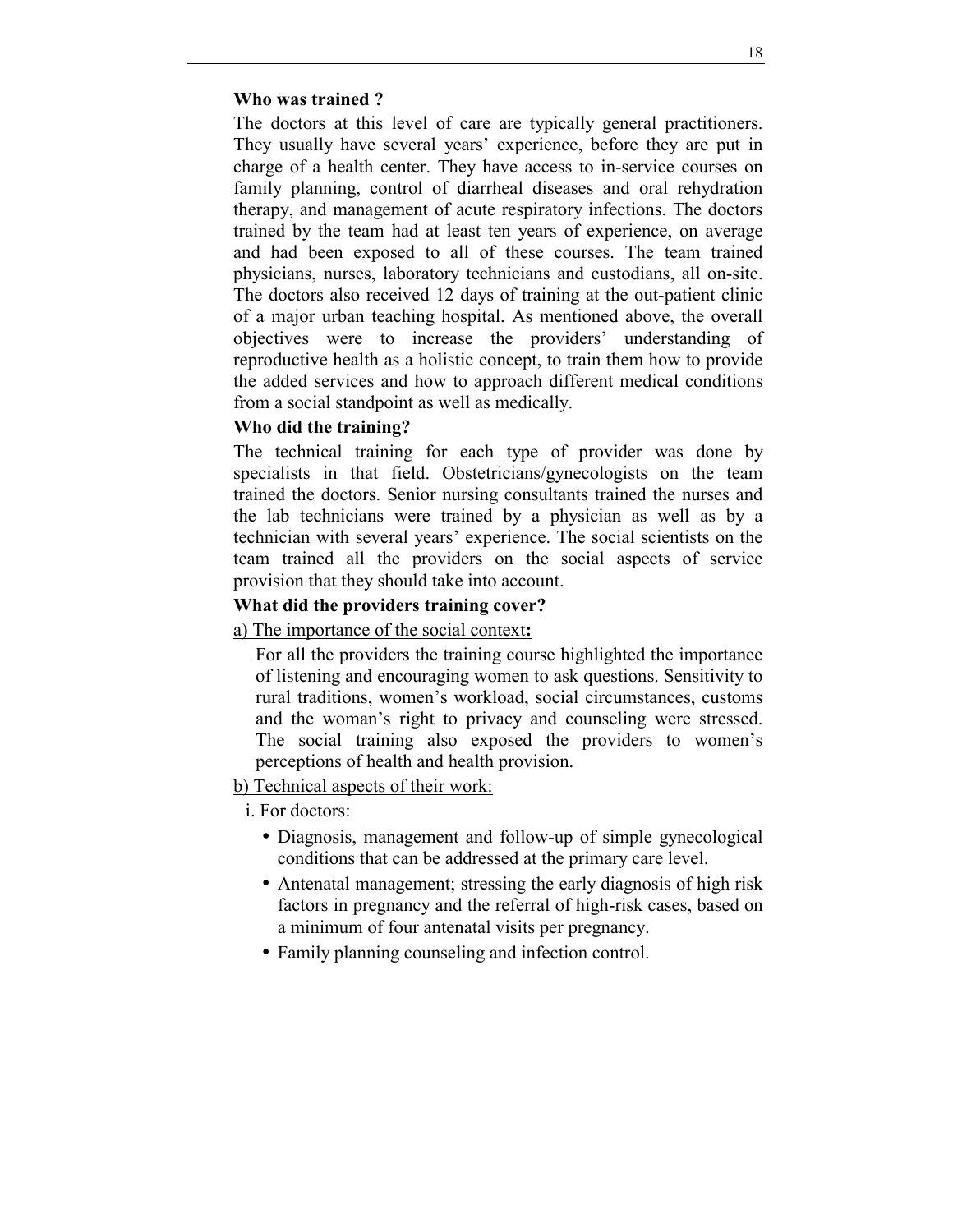- Referral criteria
- Filling in and retrieving medical records
- Counseling and communication
- ii. For Nurses:
	- Technical training on the nurses' role in antenatal care, family planning and gynecological service provision.
	- Hygiene in general and sterilization in particular
	- How to keep records and register case histories
	- How to do outreach visits
	- How to give health education messages
	- How to communicate better with patients
- iii. For laboratory technicians:

Since every health center in Egypt has a basic lab and a lab technician, the team made a decision early in the study to rely on actual laboratory diagnostics to identify RTIs instead of syndromic management<sup>21</sup>. The objective was to train the technicians to be able to do simple procedures such as diagnose common RTIs with a light microscope, analyze urine, estimate blood hemoglobin and sugar levels, and carry out pregnancy tests and rhesus typing. Involving technicians has the added benefit of not overloading physicians with these procedures.

The initial training was followed by on-site refresher sessions, twice weekly, for three months. After a monitoring period, the weak points that remained were addressed by a further course of twice weekly visits for another two.

## **3. Component Three: Upgrading the physical infrastructure and providing equipment**

• The physical infrastructure:

l

The health centers were in need of much basic physical repair. The team took care that any improvements or additions to the physical infrastructure corresponded with the primary care level of the clinics. It was very important that changes be as low-cost as possible so that

 $21$  For a discussion of the arguments for and against syndromic management of reproductive tract infection, please refer to Mamdani (1999).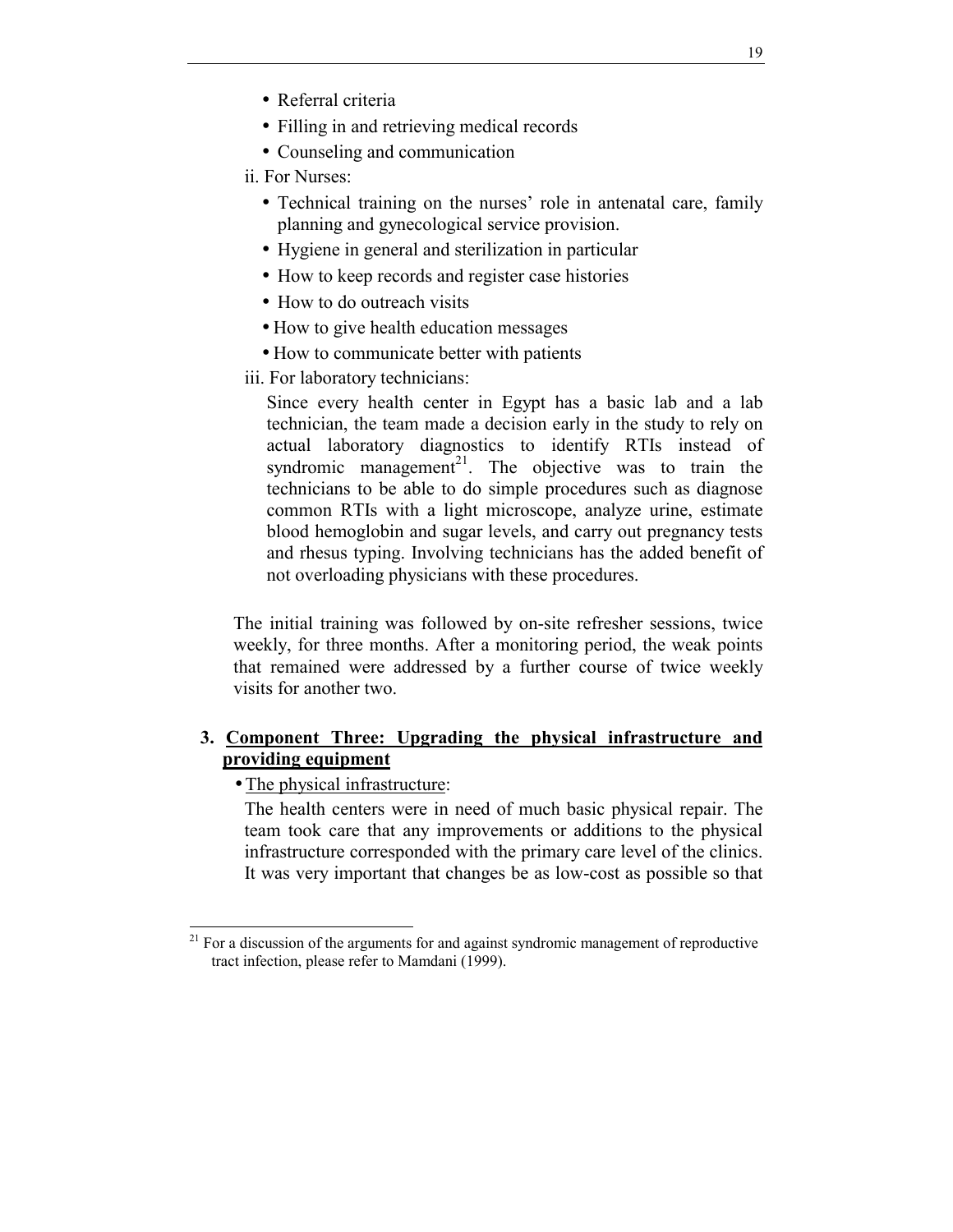they would be eventually feasible for the Ministry of Health and Population to replicate on a larger scale.

The physical upgrading involved items such as providing the examination rooms with a coat of paint, making sure that the plumbing and electricity were working, that the examination beds had screens for privacy and that there was netting on the windows to keep out flies and mosquitoes. Work surfaces in the lab were tiled. Much of the physical upgrading costs was covered by community participation, in the form of individual donations.

• Equipment needs:

The kind of equipment needed to provide the services outlined in the study team's framework is quite basic and is easily found in most primary level clinics. Usually the problem is one of maintenance rather than buying expensive apparatus. The team examined and tested all of the equipment like sterilizers, microscopes and speculae. Lenses for the light microscopes were replaced with new ones found in storage, and glass slides and slide covers were provided. The Ministry of Health and Population provided most of the needed equipment to the three health centers from its stores and the smaller portion that remained was purchased by the study. Ultimately, the study provided sterilizers and cleaning supplies.

## **B. The Demand side: Health Education and Awareness-Raising**

#### **Are women aware of reproductive health conditions?**

The team's earlier work had showed that not only did women have an unexpectedly high level of reproductive disease, they also had very low level of health awareness and a very low level of healthcare uptake<sup>22</sup>. Services don't function in isolation of demand and for this reason the team decided that a health awareness-raising program needed to be an essential part of the framework. The team was very aware of the social, cultural and economic constraints in womenís lives that affect their ability to access healthcare, however it was nevertheless strongly felt that health education would give women information empowering them to make decisions. Health educators from the MOHP were trained by the social scientists on the team, using a participatory approach.<sup>23</sup>

l

 $22$  Khattab et al. (1996).

<sup>&</sup>lt;sup>23</sup> For a detailed description please refer to the Intervention Study policy paper on the health education component., by Khattab et al. (1999).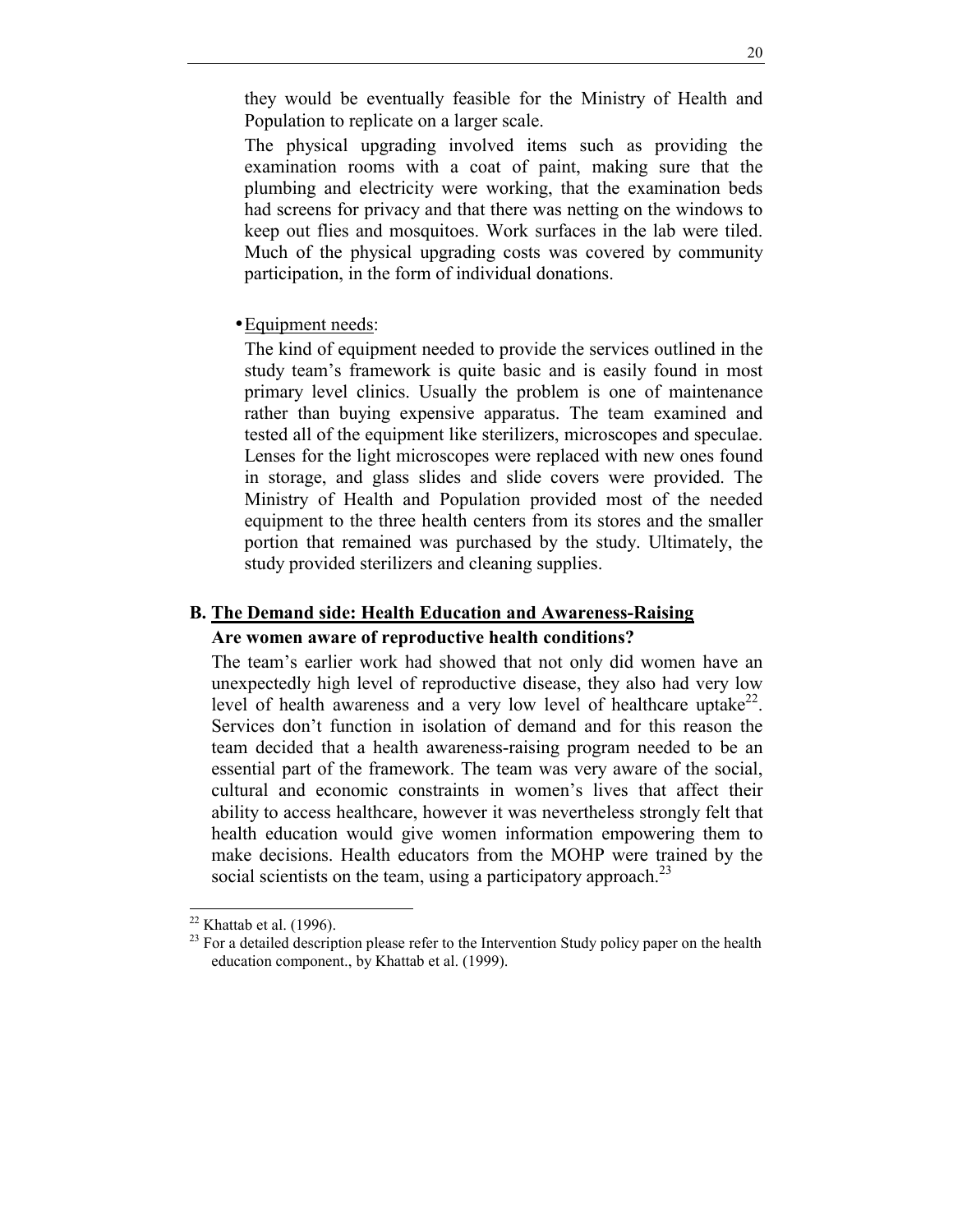## **What the health education program aimed to do:**

- Raise women's and men's awareness about their health in general and about their reproductive health in particular.
- Empower women with information to make decisions regarding their health.
- Train Ministry of Health and Population personnel in communitylevel reproductive health education, as part of the handing-over of the framework and so as to encourage sustainability.

A series of short, specific health messages, in simple, locally appropriate language, was developed and conducted in the field by the anthropologist and her field team to:

- Help women reorganize their priorities with regards to their health in general.
- Help women recognize symptoms of reproductive morbidities.
- Encourage women to seek medical advice whenever needed
- Help empower women to make their own decisions concerning their health.
- Encourage women to create an effective networking system
- To foster confidence among women that their contribution at home and in the community is essential and worthwhile and should be appreciated.

Messages were also prepared for men, policy-makers and service providers.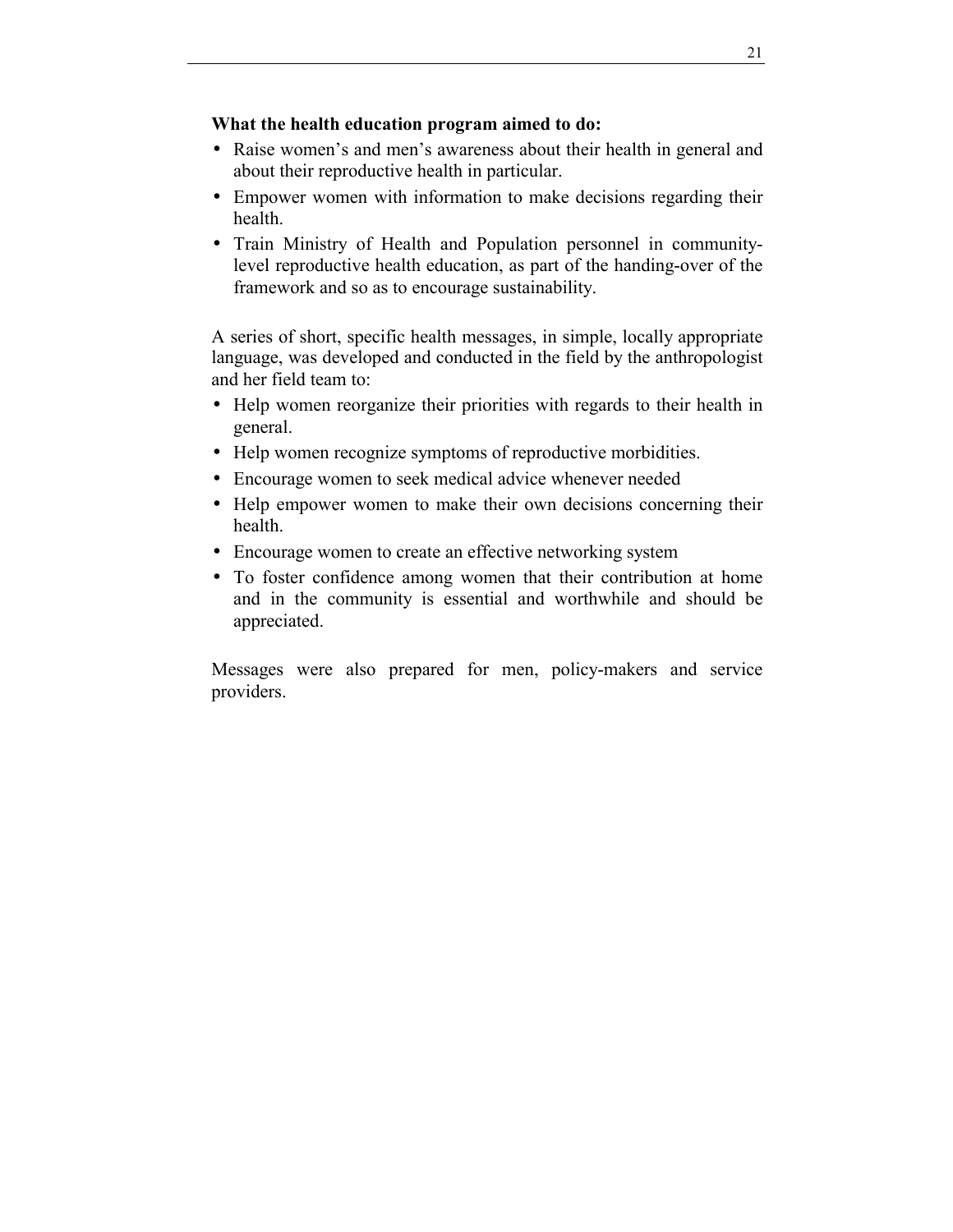| <b>Sequence of the activities:</b>                                                                                                                                                                                                                                                                                                                                                                                                                                                                                                                                                                                                                                                                                                                                                                                                                                                                                                                                                                                                                                                                                                                      |                               |
|---------------------------------------------------------------------------------------------------------------------------------------------------------------------------------------------------------------------------------------------------------------------------------------------------------------------------------------------------------------------------------------------------------------------------------------------------------------------------------------------------------------------------------------------------------------------------------------------------------------------------------------------------------------------------------------------------------------------------------------------------------------------------------------------------------------------------------------------------------------------------------------------------------------------------------------------------------------------------------------------------------------------------------------------------------------------------------------------------------------------------------------------------------|-------------------------------|
| 1. A baseline survey of the situation at the service del very points and<br>in the community over a nine month period was the t am's first task.<br>documented how services were being provide I at the health<br>This<br>centers and was necessary to understand the comr unity's health-<br>related behaviors and health care utilization patterns The team was<br>careful to collect both qualitative and quantitative dat. This baseline<br>assessment involved extensive facility-based observ tion of actual<br>service delivery, observation of encounters, a census of user<br>characteristics, provider interviews, a client satisfaction survey and a<br>cost study assessing the cost of services per user to he Ministry of<br>Health. The physical environment and upgrading n eds were also<br>explored. The community-based data collection includ d a household-<br>based women survey which documented the socio-ec nomic context,<br>reproductive history, reported reproductive morbic ty and health<br>utilization patterns. The team also carried out inter iews with key<br>informants in the community, focus group discussions. | June 96 –<br>February<br>1997 |
| 2. Design and development of the framework                                                                                                                                                                                                                                                                                                                                                                                                                                                                                                                                                                                                                                                                                                                                                                                                                                                                                                                                                                                                                                                                                                              | <b>June 96 –</b>              |
| At the same time, the team worked on the selection ( ) which service<br>components would be appropriate for inclusion in a reproductive<br>health framework at this level of healthcare. This nyolved many<br>months of examination of several issues:<br>a) The documented reproductive health needs at the community level.<br>b) The actual services being provided.<br>c) The gaps between the needs and services: determ nation of what<br>elements could to be added to the service mix at the primary level<br>and in what form they should be delivered.<br>d) A thorough study of the feasibility of providing such expanded<br>services, taking acceptability, training need<br>costs<br>and<br>sustainability into account<br>e) The training needed for the different types of provices.<br>f) Design of low-cost, basic upgrading of the physical nvironment.<br>g) Design of the health education component<br>Design of monitoring tools to evaluate the process<br>h)                                                                                                                                                                   | February<br>1997              |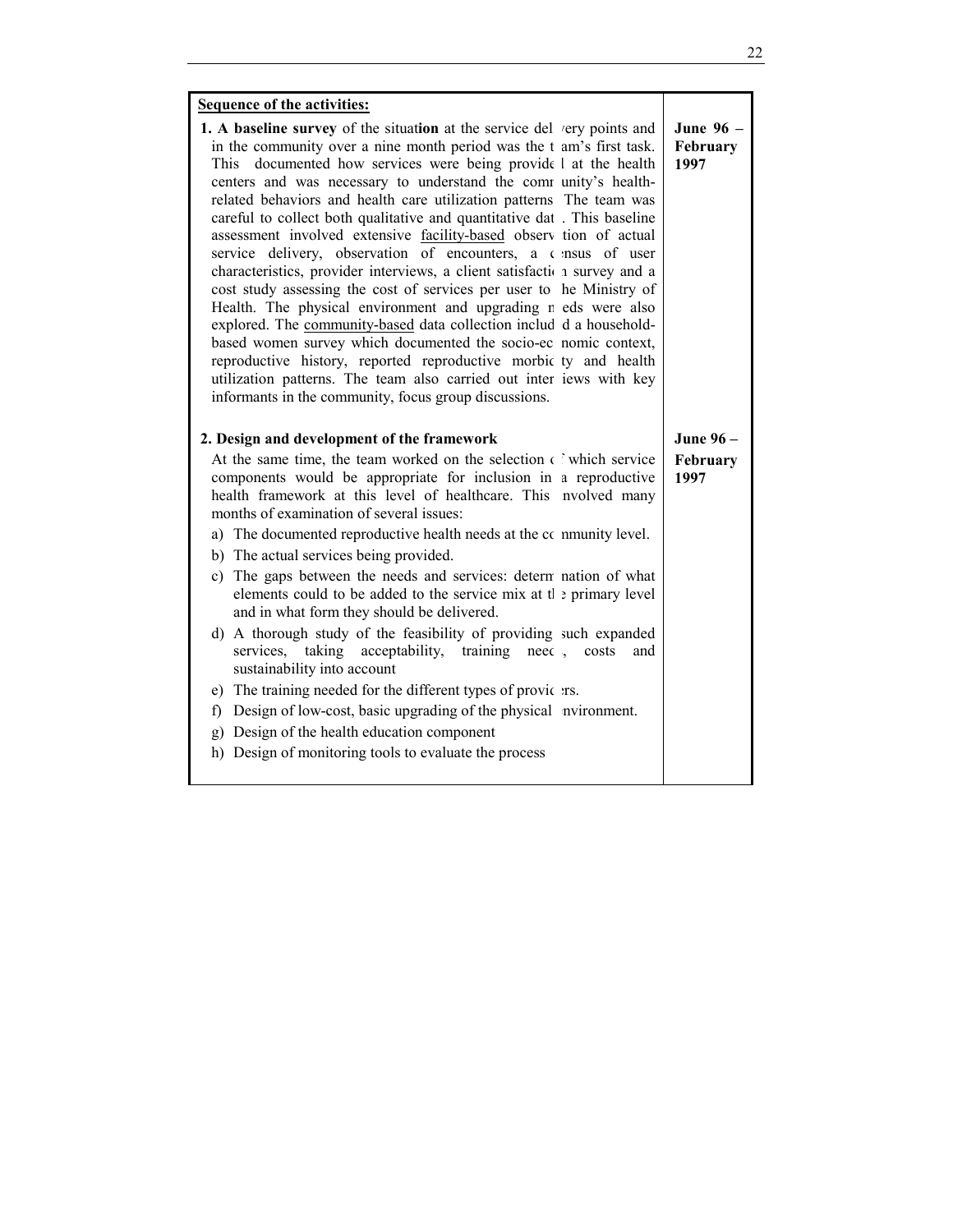| 3. Implementation in the field<br>The actual implementation of the different compone its in the field<br>took place in the winter of 1997 and the spring and $\epsilon$ urly summer of<br>1998. The health education program was initiated <sup>24</sup> nd carried out<br>over a period of seven months, after a pre-test of hea h awareness in<br>the community. The training of the different types of providers took<br>place during this period <sup>25</sup> . The low-cost upgrading of the physical<br>environment was completed <sup>26</sup> and the participation of the community<br>in the process was initiated. | <b>May 97 –</b><br><b>June 1998</b>  |
|--------------------------------------------------------------------------------------------------------------------------------------------------------------------------------------------------------------------------------------------------------------------------------------------------------------------------------------------------------------------------------------------------------------------------------------------------------------------------------------------------------------------------------------------------------------------------------------------------------------------------------|--------------------------------------|
| 4. Monitoring and retraining: In January 1998, the team began to<br>monitor the performance of the different components ii the field, using<br>specially designed observation tools and checklists. Tl is phase took 5<br>months. After analysis, two months of retraining was c rried out at the<br>health centers to address the problems identified.                                                                                                                                                                                                                                                                        | <b>January</b><br>$98 - May$<br>1998 |
| 5. Evaluation and analysis<br>The final evaluation of the performance of the differ nt intervention<br>components was carried out during the winter of 1998-99 for the<br>period of 6 months. The team then started to analyze nd disseminate<br>the findings and that is still ongoing at the time of writ ig. Manuals for<br>each of the framework's components are being produced, so that<br>others can replicate the experience, in addition to policy papers<br>detailing various aspects of the work.                                                                                                                   | Winter 98<br>– ongoing.              |

l  $24$  For a more detailed discussion of the process of designing and testing the monitoring and evaluation tools and process indicators developed, please refer to the forthcoming

 $\frac{25}{25}$  For a detailed description of the contents and process of the provider training, please refer to the study manuals.

<sup>&</sup>lt;sup>26</sup> For a detailed description of the upgrading process, please refer to the specialized study manual on facility upgrading.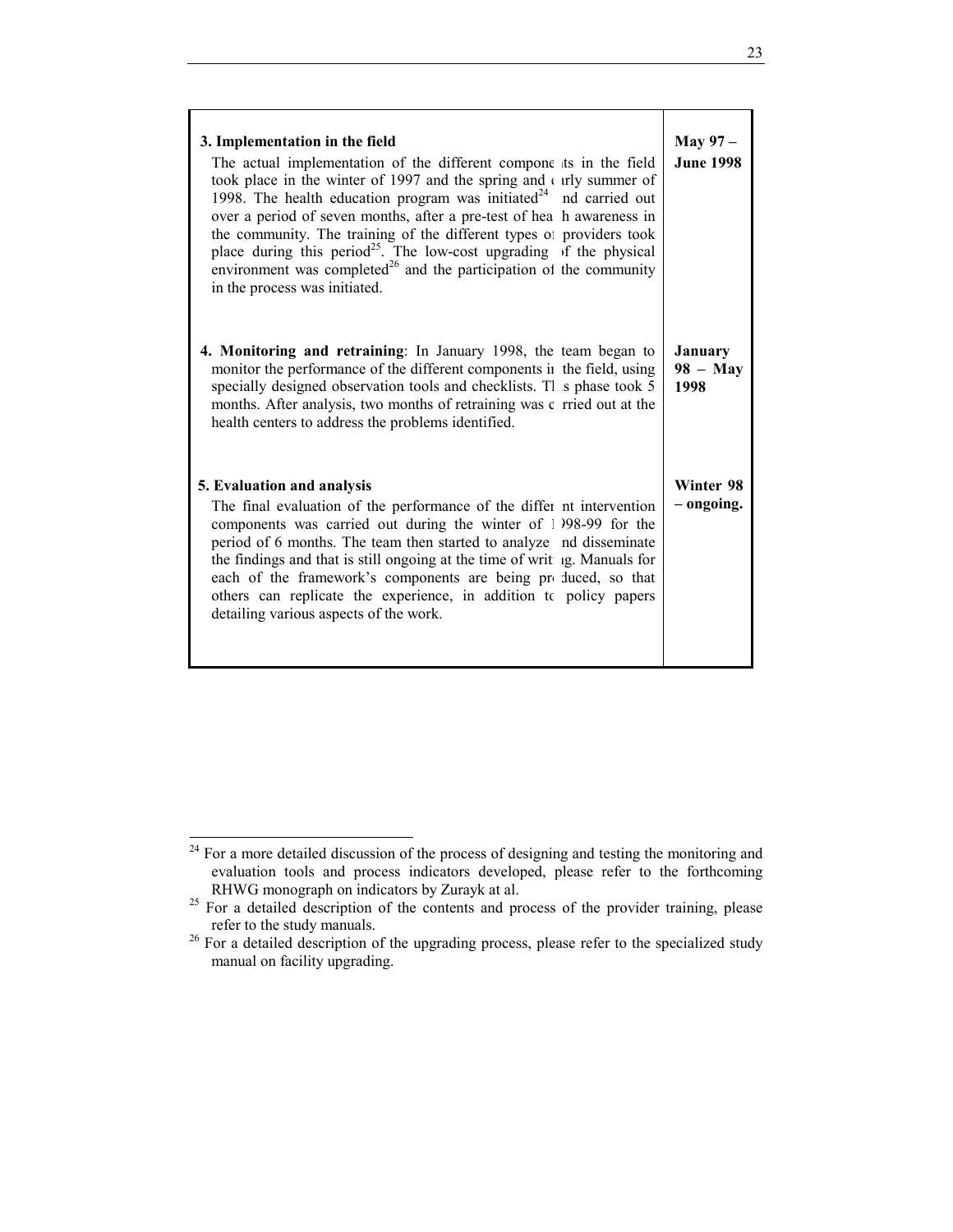#### **Monitoring and Evaluation**:

#### **Monitoring tools:**

Once the physical upgrading was finished and the equipment was in place, the providers were trained and the health education program was carried out, the framework was essentially in place. In order to examine its performance, the team developed and then tested monitoring tools to monitor and evaluate every component of the work. Different checklists were developed for each type of provider and separate tools were designed for observations, patient flow and facility readiness.

#### **How was the monitoring done?**

The team then began monitoring service delivery and user characteristics at the health centers, through regular observations by the field researchers and the team physicians. They collected both qualitative and quantitative information, using observation checklists they had developed.

The health education program was evaluated by a pre and post-test of health awareness, as well as by feedback from the trainers during the participatory training process.

The checklists the team developed for the baseline survey of the original situation at the health centers were further refined to record every aspect of the expanded services. These were then used in monitoring and evaluating. The different trainers used these checklists to observe and record every aspect of providers' performance, on-site. By breaking down the different providers' responsibilities into discrete steps and observing service delivery, the team captured details of the different elements of the services' performance They tried to be unobtrusive and not disturb the providers' daily activities. It was important not to write down information during the observations, but to do that afterwards, discreetly. The providers were told that the purpose of the observations was to help identify any problems and aid in their solution.

The observers rotated between the health centers and took care not to interfere in encounters even when faulty procedures were observed. Special feedback sessions were subsequently scheduled for that purpose.

Data was also collected from the community by interviewing clinic users as well as non-users, to complement the information collected at the facility, document utilization patterns and also to help evaluate the impact of the health education component.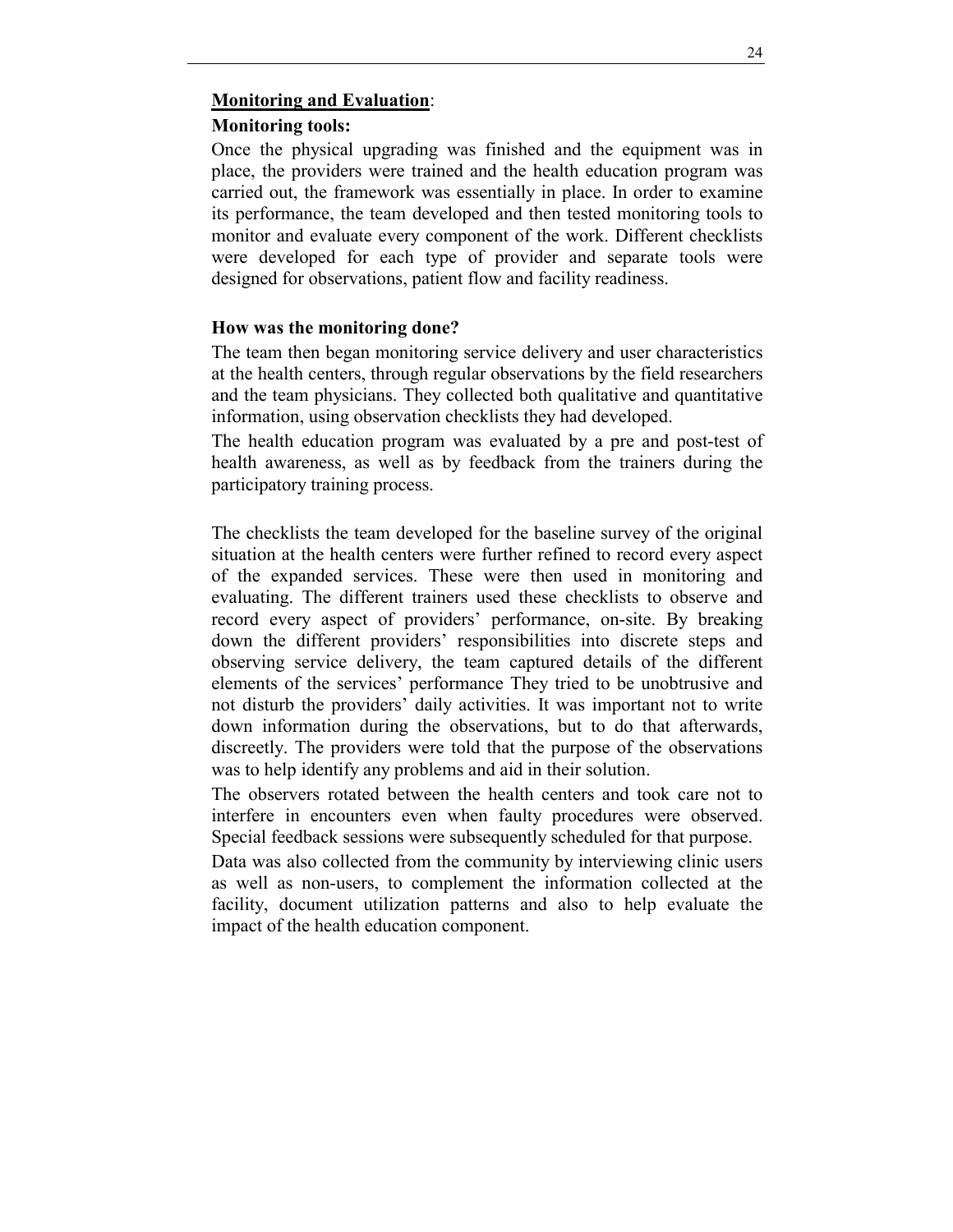The different tools developed by the team for monitoring and evaluation are shown in Table 6. Process indicators were selected and are described in detail, together with the tools themselves in a forthcoming publication.

|                                                                         | <b>Baseline</b><br><b>Survey</b> | <b>Monitoring</b> | <b>Evaluation</b> |
|-------------------------------------------------------------------------|----------------------------------|-------------------|-------------------|
| 1. Community                                                            |                                  |                   |                   |
| Women Home Interviews                                                   |                                  |                   |                   |
| Interviews with Key Informants                                          |                                  |                   |                   |
| Focus Groups                                                            |                                  |                   |                   |
| Health Education (initial survey<br>and post-test at evaluation)        |                                  |                   |                   |
| 2. Health Center                                                        |                                  |                   |                   |
| <b>User Characteristics</b>                                             |                                  |                   |                   |
| Patient/Physician Encounter<br>Observations                             |                                  |                   |                   |
| Facility Observation (Patients'<br>Load & Health Center<br>Cleanliness) |                                  |                   |                   |
| Nurses Observation of technical<br>skills                               | 27                               |                   |                   |
| Nurses Observation of general<br>responsibilities                       | 28                               |                   |                   |
| Providers Interview                                                     |                                  | 29                |                   |
| <b>Exit Interviews</b>                                                  |                                  | 30                |                   |
| Cost Study                                                              |                                  |                   |                   |
| <b>Medical Records</b>                                                  | 31                               |                   |                   |

Table 6. Monitoring tools used at the different stages

l

 $27$  The nurses technical skills were observed during the baseline phase, but without using an itemized checklist. 28 As the previous footnote.

<sup>&</sup>lt;sup>29</sup> The provider interview was not repeated because its main objective was to understand the administrative setup of the health center. Once this was known, there was no need for repetition. Also, the ongoing dialogue that developed between the team and the health center staff provided continuous information on other issues that were part of the original interview.<br><sup>30</sup> These were not repeated and the information was collected by home interviews instead.

<sup>&</sup>lt;sup>31</sup> This refers to the performance of the medical record developed by the team. It did not exist at baseline.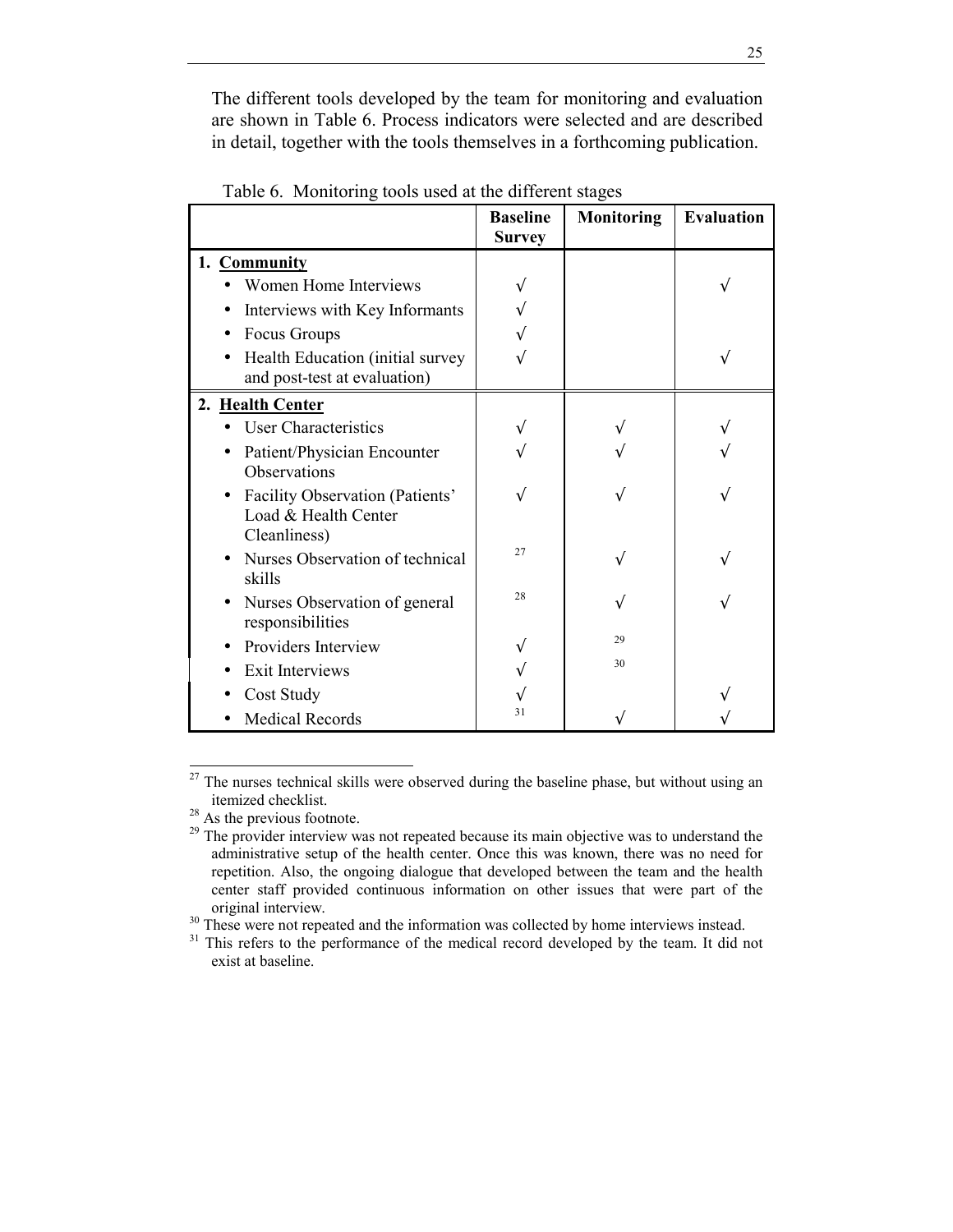What the monitoring exercise showed:

While the monitoring process showed general improvement, it also identified areas that required more attention and training. After retraining, the evaluation showed a degree of improvement across almost all the indicators applied. These changes ranged between quite substantial improvement in some areas and less in others, as described below. In general, the cleanliness of the centers and sterilization of instruments were two of the areas that showed a large improvement. The monitoring also showed that new services such as RTI diagnosis and treatment could be technically provided and were very acceptable and appreciated by the users. The providers' social skills also showed a marked improvement. Some issues remained problematic, as will be explained below.

## **Evaluation: Feasibility and not impact**

## The difficulty of attributing impact:

From the study's outset, the team decided not to try to document the service framework's potential impact on the health status of the community. Trying to document impact is problematic when interventions are aimed at entire communities which are influenced by many different physical, social and cultural variables. Health service utilization, which the team addressed, is but one factor among these. To associate a change in health status (or its absence) with the framework would be to ignore the role of many confounding variables which also affect health at the community level. While it is generally accepted that such services do have a positive effect on women's reproductive health, such an effect is difficult to quantify.

## Documenting process and outcome:

The objective was not to measure performance against quantitative targets. Focusing exclusively on quantitative targets is all too often at the expense of quality and for this reason the team did not put its emphasis on quantitative outcome indicators against which to measure the performance of the different components. The team instead focussed on process indicators (also sometimes called intermediate outputs) in an attempt to understand the different factors that affect the feasibility of offering these services at the primary clinics.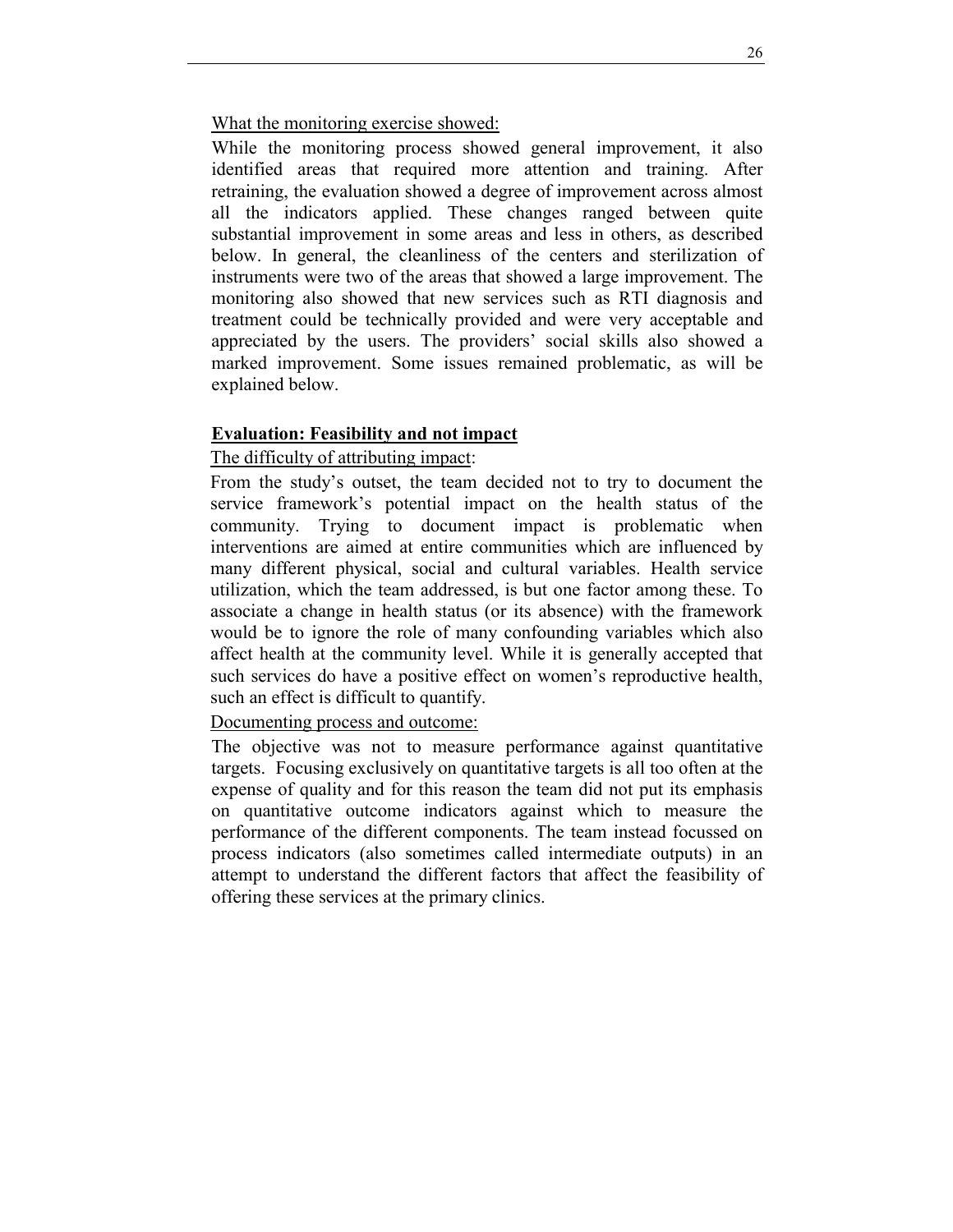The important changes and the lessons learned are outlined below:

# **Positive changes:**

- 1. The demand for reproductive health services increased: The proportion of women attending the services for reproductive health complaints increased in all three centers.<sup>32</sup>
- 2. Women appreciated the new services: as users became used to onsite lab analysis and treatment for RTIs for example, they showed their interest in having these services and began to demand them.
- 3. Women waited less and had more contact time: The ratio of the total time women spent at the health center to the time spent in actual contact with the physician improved. The time spent waiting for services decreased and the time with the provider was found to be at least double what it had been at baseline.
- 4. The quality of the care improved: The doctors were more sensitive to women's privacy. History-taking was more complete, examination procedures improved dramatically, as did appropriate diagnoses and information exchange during the encounter.
- 5. The providers came to feel the value of keeping individual records for the clients, and appreciated their value in keeping track of women's case histories over time.
- 6. Nurses' performance improved: The nurses assisted the doctors more and they became markedly more enthusiastic about their jobs.
- 7. Infection control improved: Instrument sterilization procedures in particular showed a very substantial and consistent improvement.
- 8. Lab technicians were trained to do reproductive tract infection identification: The provision of simple diagnostics for reproductive tract infections is technically feasible at this level of service delivery, provided that basic training is given to the technicians
- 9. On-site lab diagnostics were valuable: Having the lab technician aid diagnosis by identifying various reproductive tract infections improved the quality of care given and case management.<sup>33</sup>

l  $32$  Although this increase dropped to some extent in the evaluation phase, this was explained by its coinciding with annual school-entry, a period when healthcare utilization

generally decreases across the board.<br><sup>33</sup> Given the generally satisfactory performance of the lab technicians and their ability to accurately identify the most common RTI pathogens, the presence of simple lab diagnostics was found to be preferable to using the syndromic algorithm approach with its generally poor predictive value.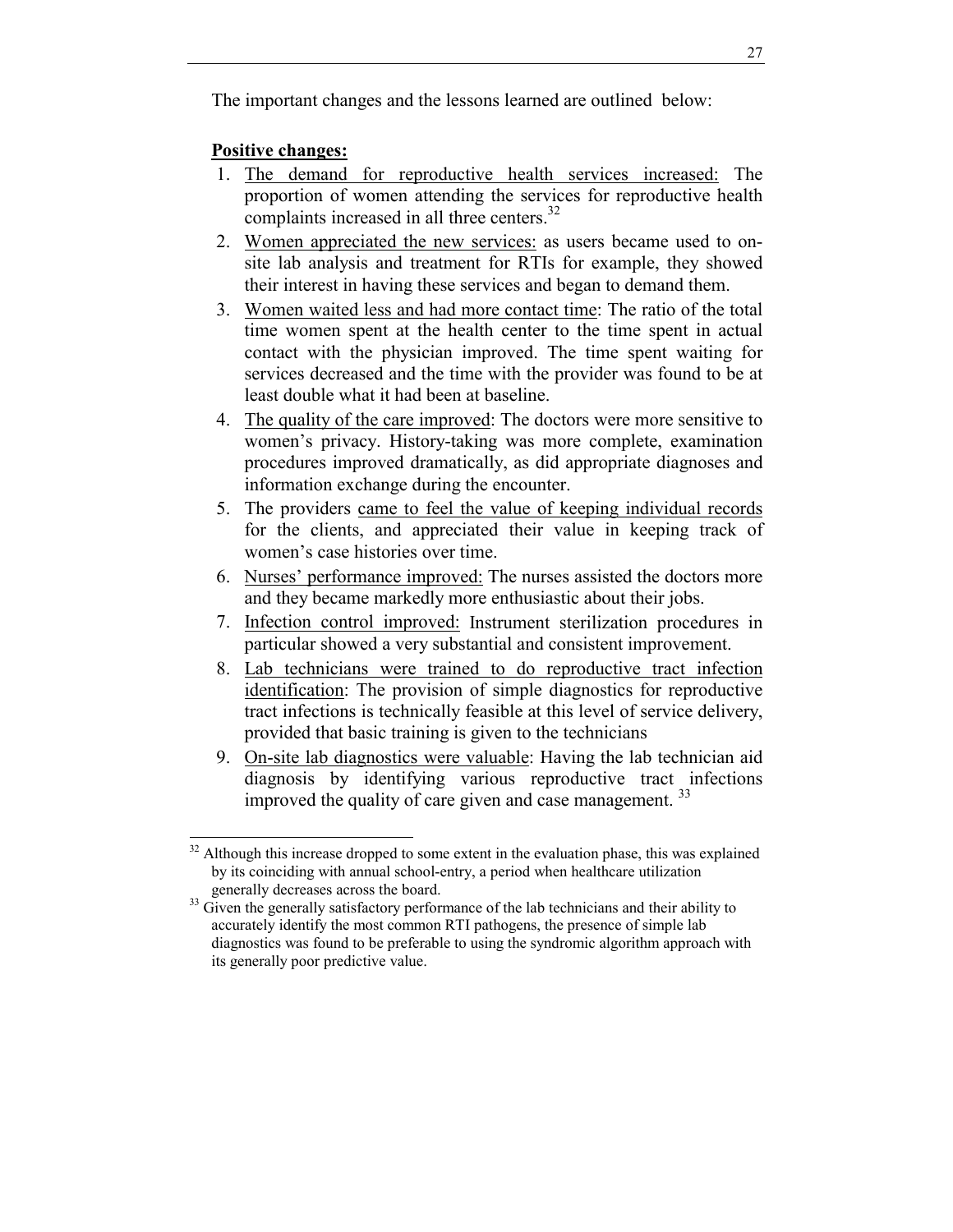- 10. The centers were cleaner: Hygienic conditions in general were found to be markedly for the better, at all three centers.
- 11. The health education program was effective: Health education very quickly affected the demand for reproductive health services and addressed a very real need in the community.

## **What did we learn?**

- A simple framework of essential reproductive health services can be provided at the primary care level.
- These should include treatment for simple gynecological conditions, family planning, antenatal and postpartum care.
- These services are very much needed and appreciated by users.
- The doctors providing these services don't have to be specialists.
- The doctors can learn new procedures even if they are used to providing the same services for years
- Nurses can be very responsive to the new services and eager to participate.
- The technicians already working at the centers can learn and carry out simple lab work for reproductive health conditions.
- The centers don't need a lot of new equipment in order to offer reproductive health services.
- The equipment that is needed is neither expensive nor sophisticated.
- The physical upgrading that is needed to provide these services is both basic and inexpensive.
- Using a carefully designed, integrated medical record, with spaces for sequential visits gives providers a perspective on the client's history, which results in better quality of care.
- Medical records that are designed for statistical collection rather than focusing on the individual clinical picture do not help the clinicians in case management.
- The increased utilization of the centers means more income for the providers.
- Increased caseload can be overcome by improving managerial skills and team work to a large extent.
- There is a huge amount of interest among providers and supervisors in having management training.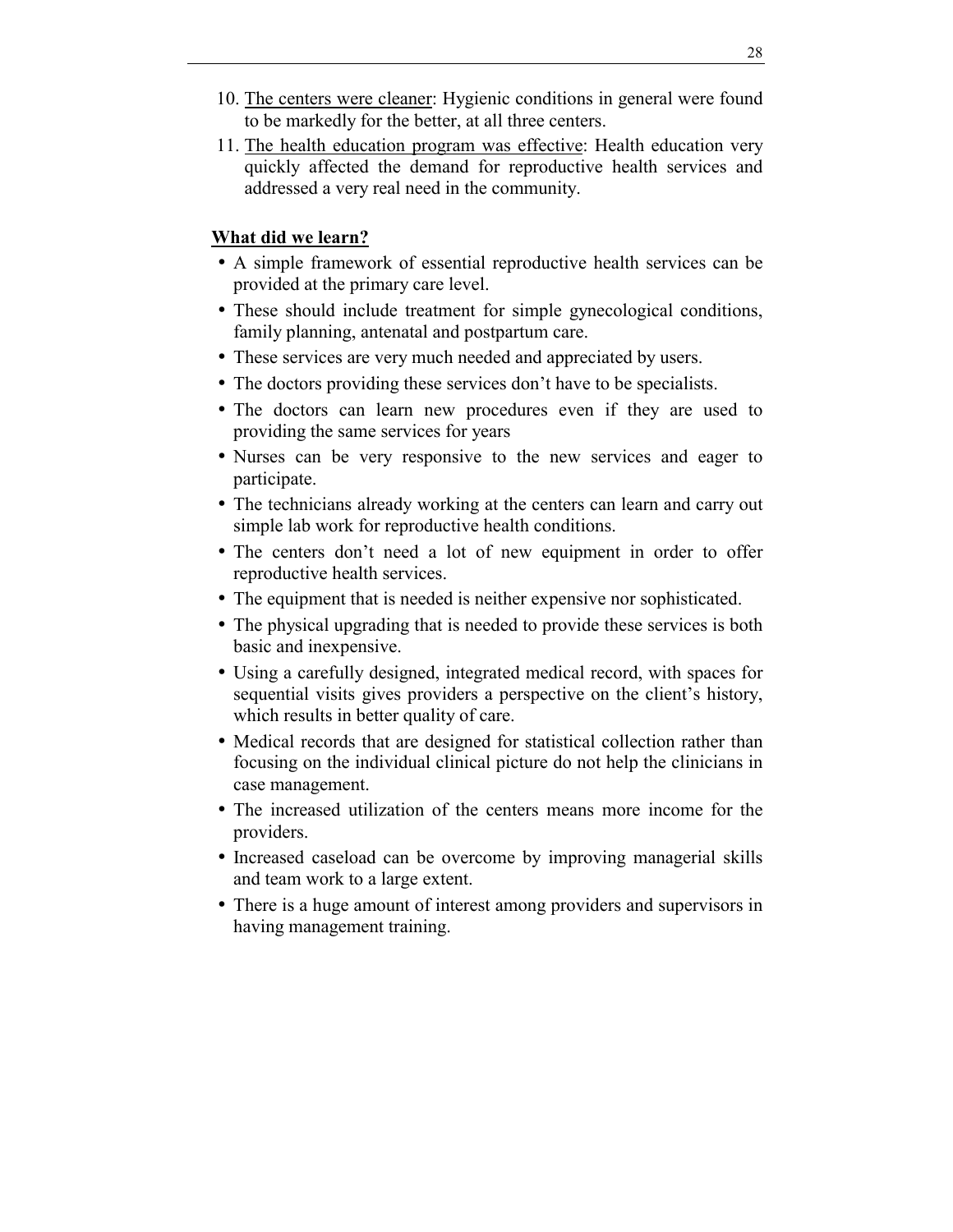- The availability of free or subsidized medication is an important factor in women's decision-making to utilize the services.  $34$
- The involvement of the providers in decision-making is essential, and ideally they should have more managerial autonomy.
- Carefully done health education does improve health awareness and gives women information which enables then to make decisions regarding their health.
- MOHP health education staff, used to delivering family planning messages, can be successfully re-trained to give reproductive health information and can act as trainers themselves.

## **Challenges**

l

Designing and implementing the reproductive health framework was not without its conceptual and logistical challenges.

- **I. Designing** the framework was conceptually challenging, since it meant selecting, from a very broad range of services, just those that would both address women's needs and yet be deliverable at the primary level. Many factors were taken into consideration in order to arrive at the components outlined above.
- **II. The logistical issues that were most challenging are described below:**
- 1. Health center management issues:

The physicians working in these health centers are much more than service providers. They also manage the health center and deal with all the issues that arise relating to supplies, maintenance and staffing problems. To a certain extent, management issues presented a challenge to the team:

i) Ensuring the continuity of **supplies** was problematic. The supplies needed for the diagnosis and treatment of RTIs (for example) were not part of the MOHP system. The team explored various possibilities to ensure the regular supply of the necessary solutions and basic equipment such as slides and disposable gloves. One of the options explored was to set aside a portion of the laboratory income from certain tests to purchase the necessary materials needed to keep the lab running. The MOHP solved the problem of

 $34$  The study team developed a list of low-cost medications for the most prevalent RTIs. The Ministry of Health and Population agreed to add these to the list of essential drugs routinely provided to the primary care level units on a national basis. Delivery is currently dependent on budgetary availability.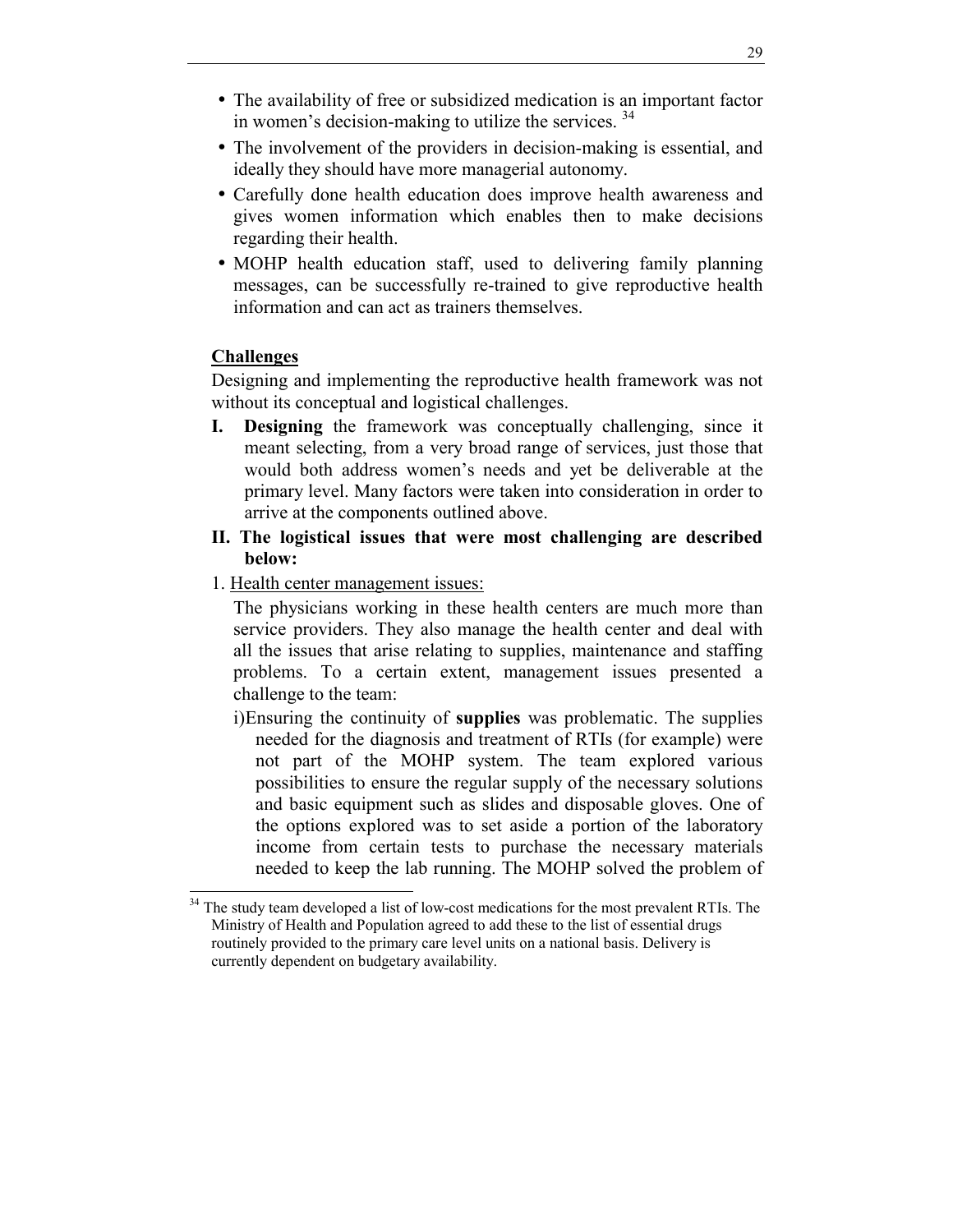medications for reproductive health conditions by offering to incorporate the list of drugs suggested by the team into its essential drugs list. (The supply of these medications has been somewhat irregular, however)

- ii) Administrative issues such as **maintenance** delays created more stumbling blocks for quality service provision than questions of technical skill, and this was true at all level of providers*.* (For example: the sterilizer in one of the units was not used because the electrical outlet was burnt out and this was not addressed for some time. In another instance a malfunctioning drain in the lab meant that lab services were suspended for a time).
- iii) **Staffing** problems such as punctuality, lack of job descriptions and appropriate attire occasionally arose.

Because problems occasionally arose due to poor decision-making, the team felt that the physicians would benefit greatly from a short course in management. This met with great interest.

2. Training:

While the training of the providers was successful in many cases, this was not always true. Some staff needed more retraining than others. This raises the issue of the amount of retraining that is necessary to reach acceptable levels of performance, of who should train and the associated costs.

3. Ensuring that the referral system functioned adequately

In spite of the team's efforts, the two-way referral system did not function satisfactorily. This was not seen to be due to the referral scheme's conception as much as to bureaucracy at the secondary referral centers. The referral system as a whole would probably be more successful in the scaling-up phase, which is planned to involve 14 health centers in a single district, affiliated with two hospitals.

## 4. Motivation issues:

While some of the providers were very motivated, this was not true in all cases. Careful thought has to be given to the issue of provider motivation in any attempt to broaden their duties and responsibilities. Within the Egyptian MOHP system, physicians are allowed to keep a certain proportion of the earnings, which they divide among the different providers at the clinic. The team found that once the service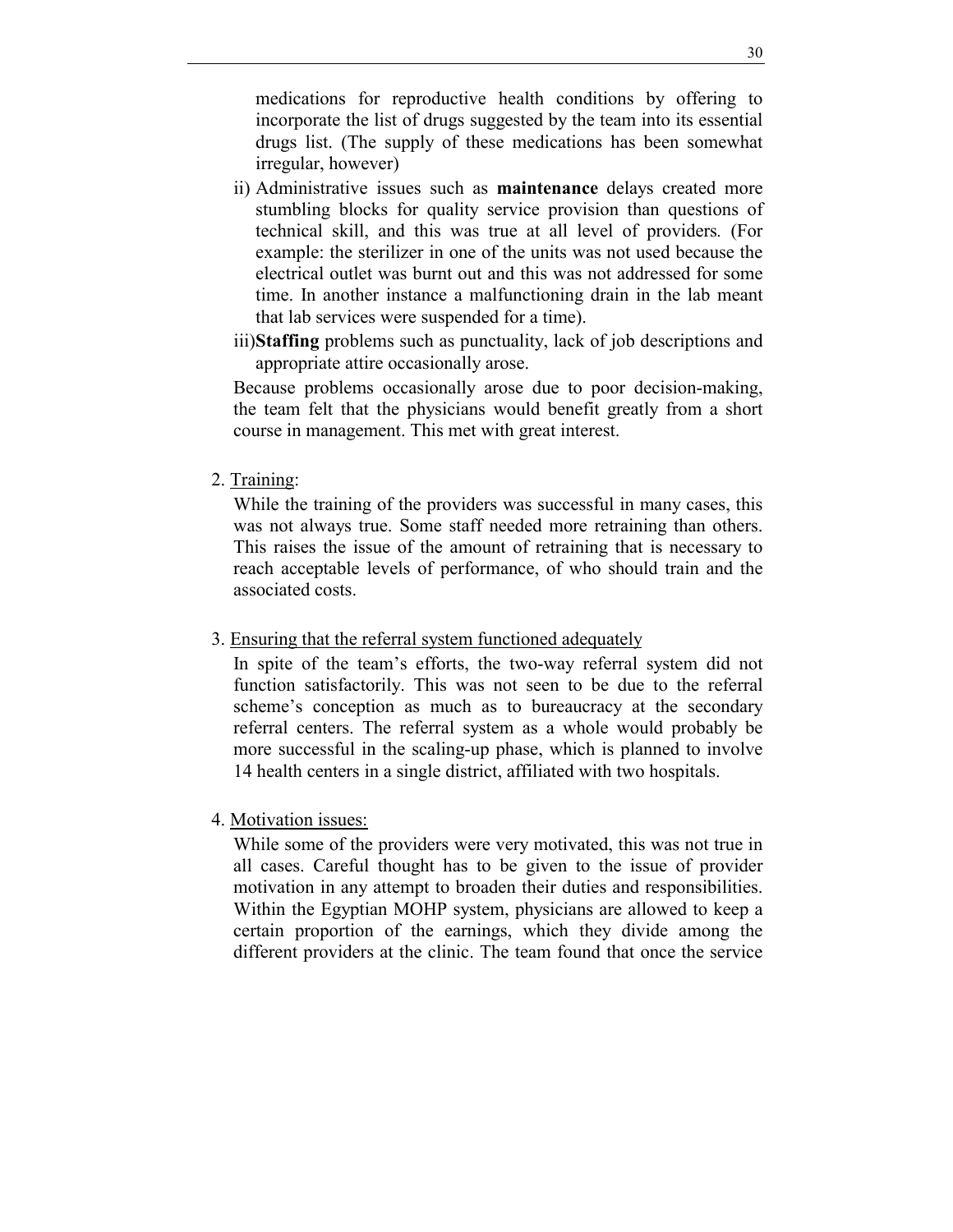framework was in place, the utilization increased, increasing with it the providers' incomes. This proved to be a good motivating factor.

5. Supervision issues

For the framework to perform adequately, strict supervision is required from the district level. The team had the full backing of senior policy makers at the central and governorate level. However, turnover at the district level was high. It is expected that the district supervisors will become much more involved in the scaling up phase.

#### **III.** Monitoring **the cost** of the framework:

One of the issues that the team was concerned with was the question of the framework's cost to the services, and the implications that would have for both feasibility and sustainability. In order to assess what the eventual costs of delivering such services would be to the Ministry of Health and Population, the team documented the costs of the existing services, over a financial year, to the Ministry. This exercise was repeated after the service framework was in place. At the baseline the team documented that the average cost per user at the three health centers (to the MOHP) was LE 7.1. Once the framework was in place, the average cost of services per user (again at the three health centers) was found to be L.E 7.4. The stability of the cost was felt to be largely due to a substantial increase in users. However, the drug supply was not and is still not at the time of writing, consistent, making estimation of the actual running costs of the framework over a financial year difficult. It is expected that the costs to the MOHP will increase substantially once drugs and replenishables needed for RH services are supplied regularly.

As mentioned, this estimate refers to what running such a service framework would in theory cost a public health service. It does not include the cost of the team's contribution to the framework's development. It also does not include the costs of the health education component or what a comprehensive training program would cost.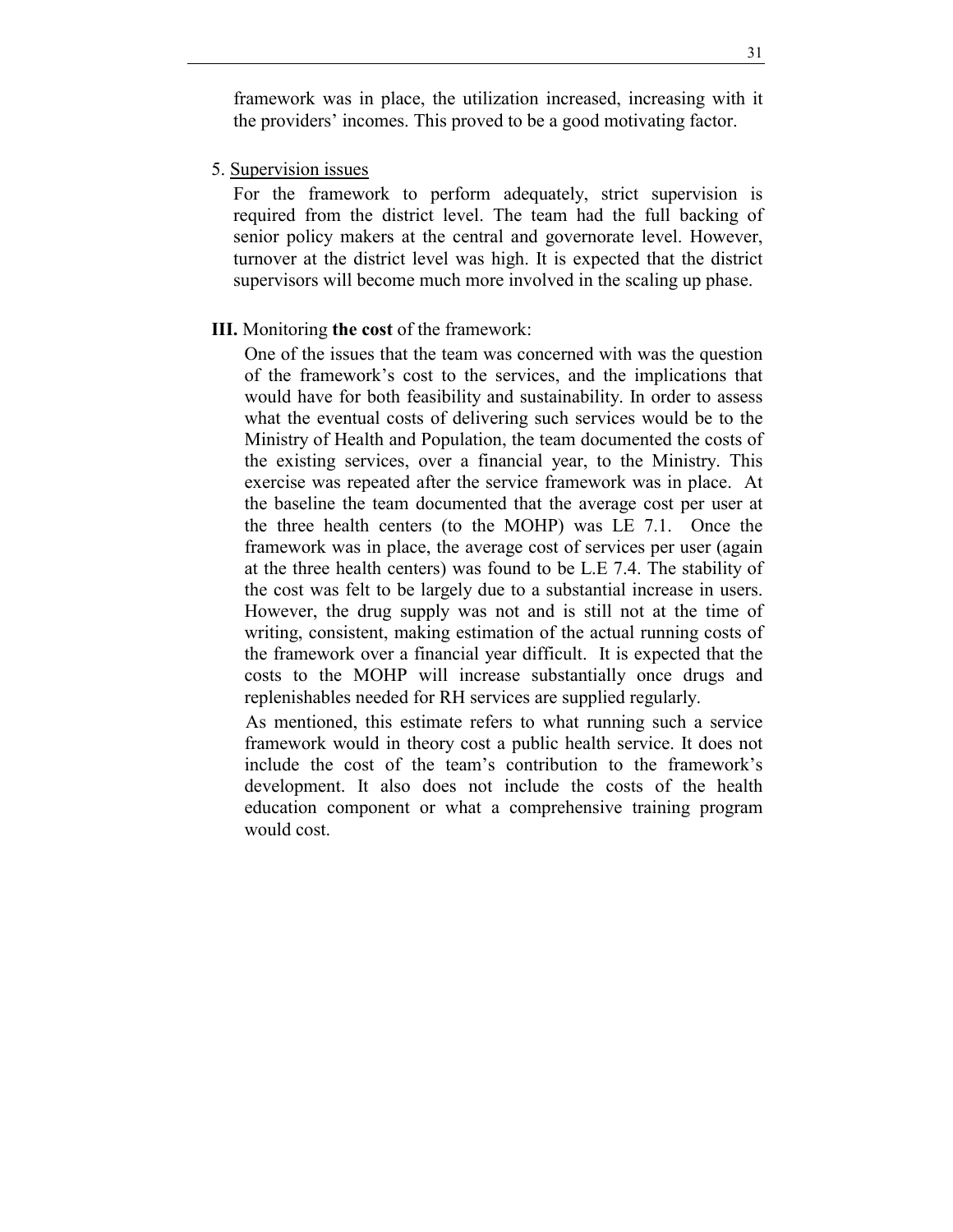## **Policy Implications**

l

The overall favorable performance of the framework that the team developed should encourage policy makers to integrate basic reproductive health services within primary level services. The team's experience has significant implications for the way primary care services are conceptualized and delivered in developing countries.

Services will need to be redesigned in order to provide this more womencentered approach. The framework described here was conceptualized in response to the local needs in Giza. It should be easily adaptable to other governorates in Egypt as well as to other developing countries. In order to disseminate the experience and aid others interested in expanding primary care service to address common reproductive health problems, the team has produced manuals describing the framework's different components, as shown below.

The implications for training are significant. If such frameworks are in place, future generations of physicians and nurses will automatically enter into a new system similar to the one described. For the present however, the system will have to allow for training of currently practicing providers in order for them to be able to deliver the services.

Primary care systems can also take advantage of staff already present who can do new tasks. Lab technicians are employed at these facilities and their presence can be taken advantage of. The teams' experience showed that with a minimum of training, lab technicians can perform the simple diagnostic tests quite satisfactorily, and are mostly enthusiastic to do so.  $35$ 

The experience also has implications for the way services are monitored and supervised. These have to date largely focused on quantitative targets, an overemphasis which can detract from focusing on the client and on the service provision process itself. Efforts are underway in different parts of the world to develop new indicators that focus on individuals' needs and on service quality. Systems will need to adapt to take advantage of these new methodologies as they develop. Providers as well as supervisors will need to be trained in how to use these new tools to assess progress. Checklists and monitoring tools would be

<sup>&</sup>lt;sup>35</sup> Similar findings support satisfactory performance of technicians at this level following basic training. Khan, M.E., et al.(1998).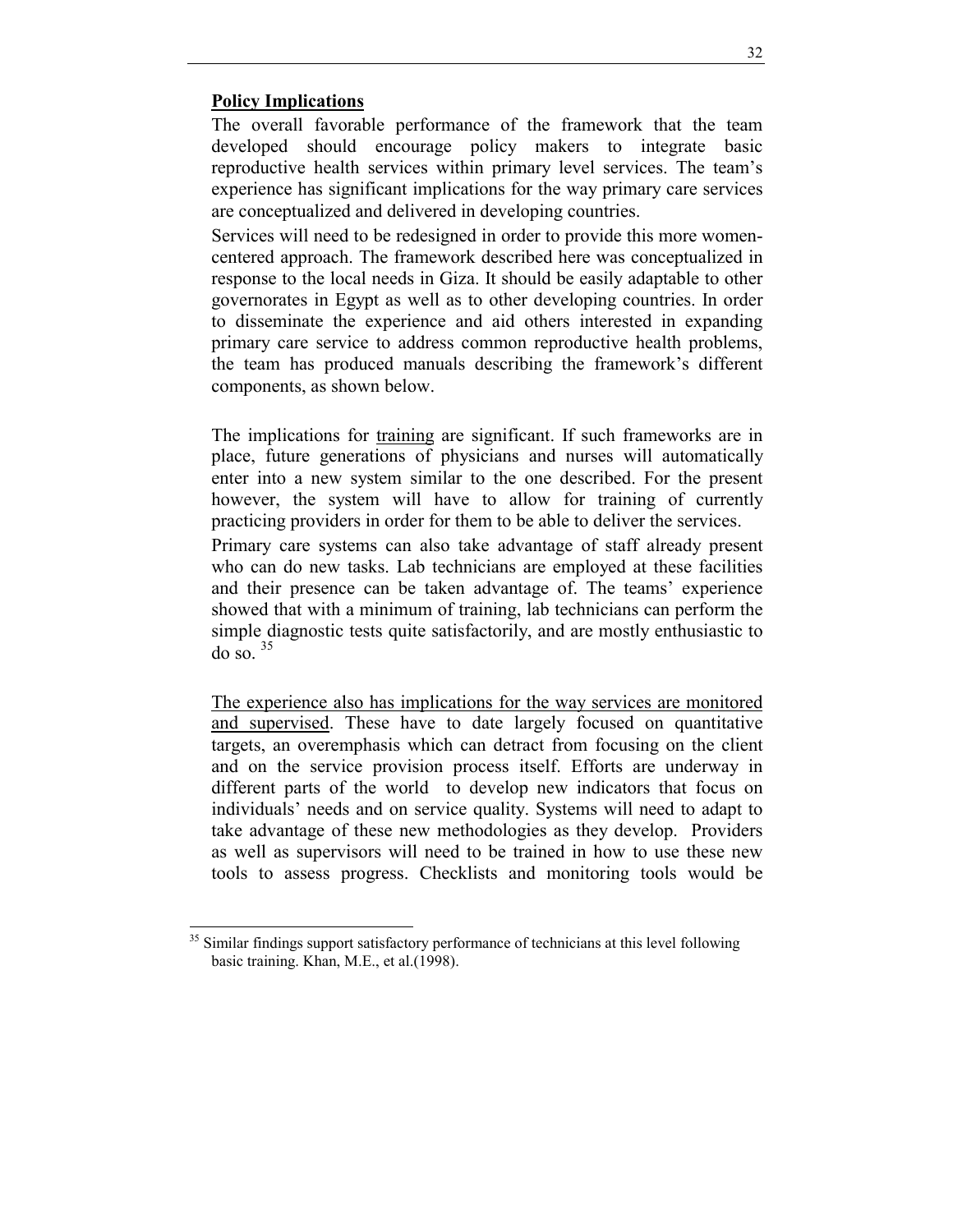needed and it is hoped that the ones developed by the team can be adapted for this purpose by others<sup>36</sup>.

The study team's experience also has implications for management at the health center level. The ICPD  $+ 5$  review of global progress in implementing the reproductive health approach  $37$  showed that management skills are very much needed at all levels of health systems, but particularly at the lower ones. The study team certainly found that decentralizing decision-making and problem solving would help address some of the more intractable managerial obstacles facing service provision. Greater flexibility in resource allocation and the input of local providers in the estimation of needed supplies and their ability to organize maintenance issues would contribute greatly to resolving simple but recurrent problems that hinder quality service provision. However, decentralizing decision-making does require considerable management capabilities and efficient structures linking the different levels within the system. While the global evidence (ibid) indicates that the success of decentralization efforts is still mixed, steps to minimize bureaucratic obstacles are very much needed.

Egypt is currently in the planning stage of a large-scale reform of its health sector which will involve some degree of decentralization. It is hoped that reproductive health will be a priority within the constellation of essential services being selected by the health sector reform process<sup>38</sup>.

The group's experience also suggests that in-depth health education has a larger role to play raising health awareness. Participatory training methods, are recommended.

l

 $36$  Galal et al. (forthcoming)

<sup>37</sup> Catino, J. (1999).

<sup>&</sup>lt;sup>38</sup> A rationale for including reproductive health services within health sector reform is discussed in El-Adawy, M., and Khalil, K. (1998).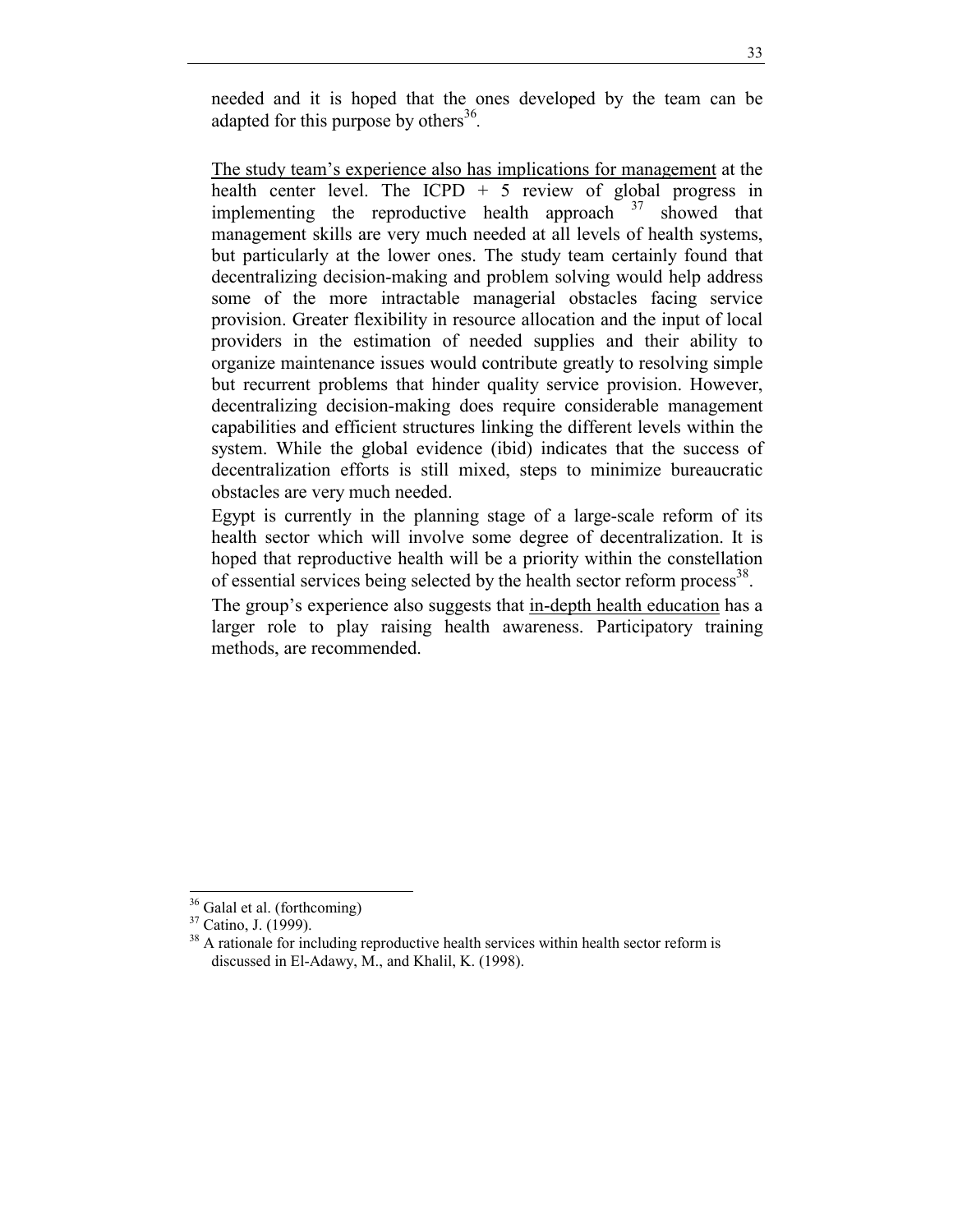## **Looking Ahead: The Next Step**

The team is currently expanding its experience to a larger number of health centers. This stage involves fifteen service delivery points in Giza, based on the suggestion of the MOHP. District-level specialists are the trainers for various aspects of the framework. This scaling up stage involves the training of service providers at the health center level as well as the training of district level supervisors on the monitoring tools developed by the team. While the team's experience in three initial health centers has been very encouraging, the true test of the framework's performance lies in the evaluation of the next phase.

## **Manuals produced by the Reproductive Health Intervention Study**

- Physical Upgrading required for reproductive health services
- Reproductive health service protocol for physicians
- Physician training manual for reproductive health services
- Nurses service protocol
- Reproductive health referral manual for physicians at the primary care level
- Monitoring tools and indicators for reproductive health services
- Community-based health education messages for reproductive health
- Health education manual
- Nurses outreach manual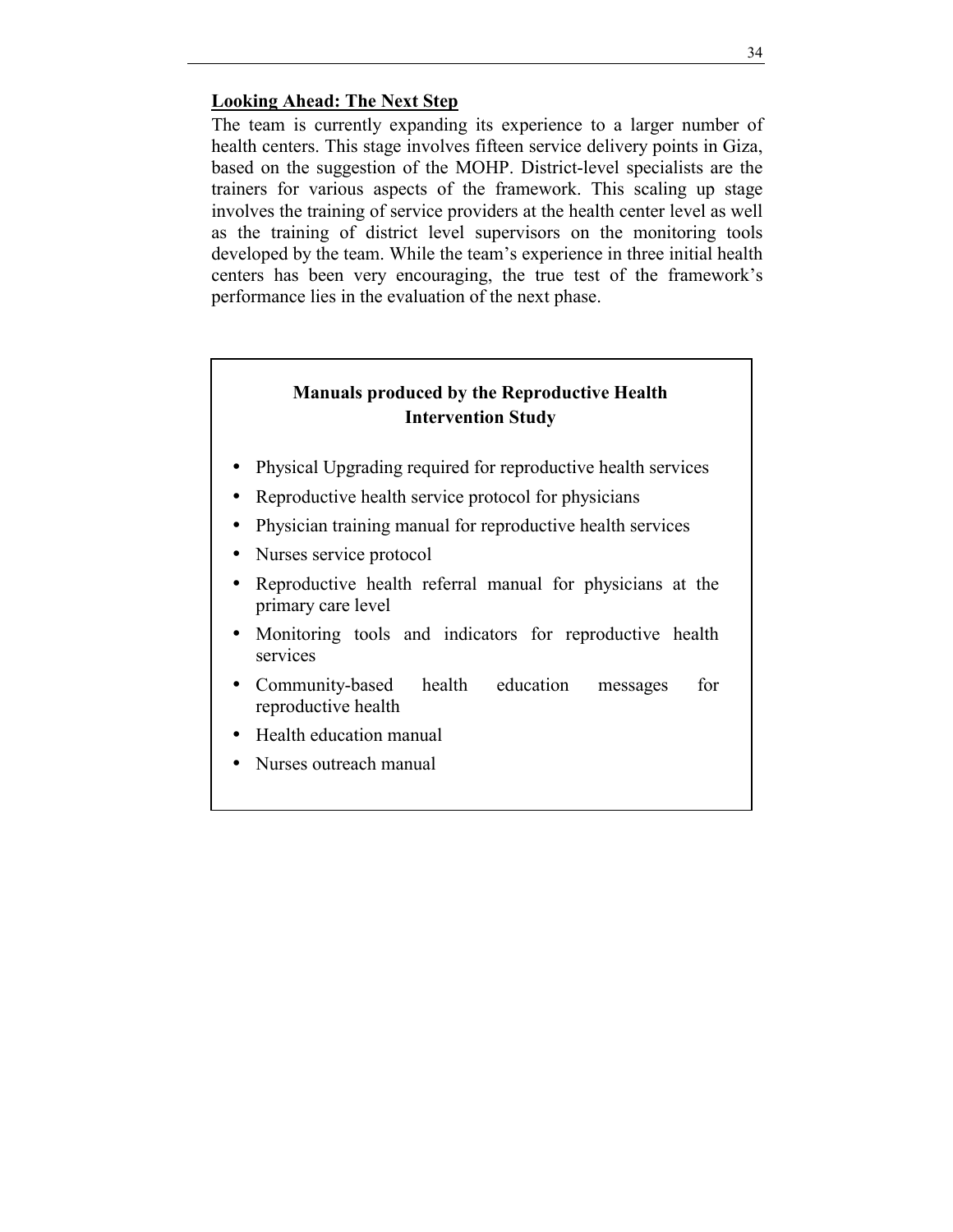## **REFERENCES**

Catino, J. (1999). Meeting the Cairo Challenge: Progress in Sexual and Reproductive Health. Implementing the ICPD Program of Action. Family Care International.

Chowdhury, S.N.M., Y.H. Ahmed, E. Karim, A.E. Masum. (1995). "A Study to Determine the Prevalence of Reproductive Tract Infections Among Health Care Users of a Bangladesh Women's Health Coalition Clinicî BWHC, Dhaka, Bangladesh.

El-Adawy, M and K. Khalil. (1998). "An Overview of Health Reform in the MENA Region: The Rationale for Including Reproductive Health Services". Background paper for Population Challenges in the Middle East and North Africa: Towards the  $21<sup>st</sup>$  Century, Workshop organised by the Economic Research Forum, Cairo, November 1998.

El-Zanaty, F., E. M. Hussein, G. A. Shawky, A. A. Way, and S. Kishor. (1996). *Egypt Demographic and Health Survey (EDHS) 1995.* Calverton, Maryland [USA]: National Population Council [Egypt] and Macro International Inc.

Elias, C. (1996). "A Puzzle of Will: Responding to Reproductive Tract Infections in the Context of Family Planning Programs". *Social Change*. September-December 1996: Vol. 26 No. 3-4.

Fathalla, M.F. (1991). "Reproductive Health: A Global Overview". *Annals of New York Academy of Sciences*. Vol. 1, P. 1-10.

Fortney, J.A. (1995). "Reproductive Morbidity: A Conceptual Framework". *Family Health International – Working Papers.* Sept. No. WP95-02.

Hardee, K. and K. Yount. (1995). From Rhetoric to Reality: Delivering Reproductive Health Promises Through Integrated Services. Family Health International Working Papers.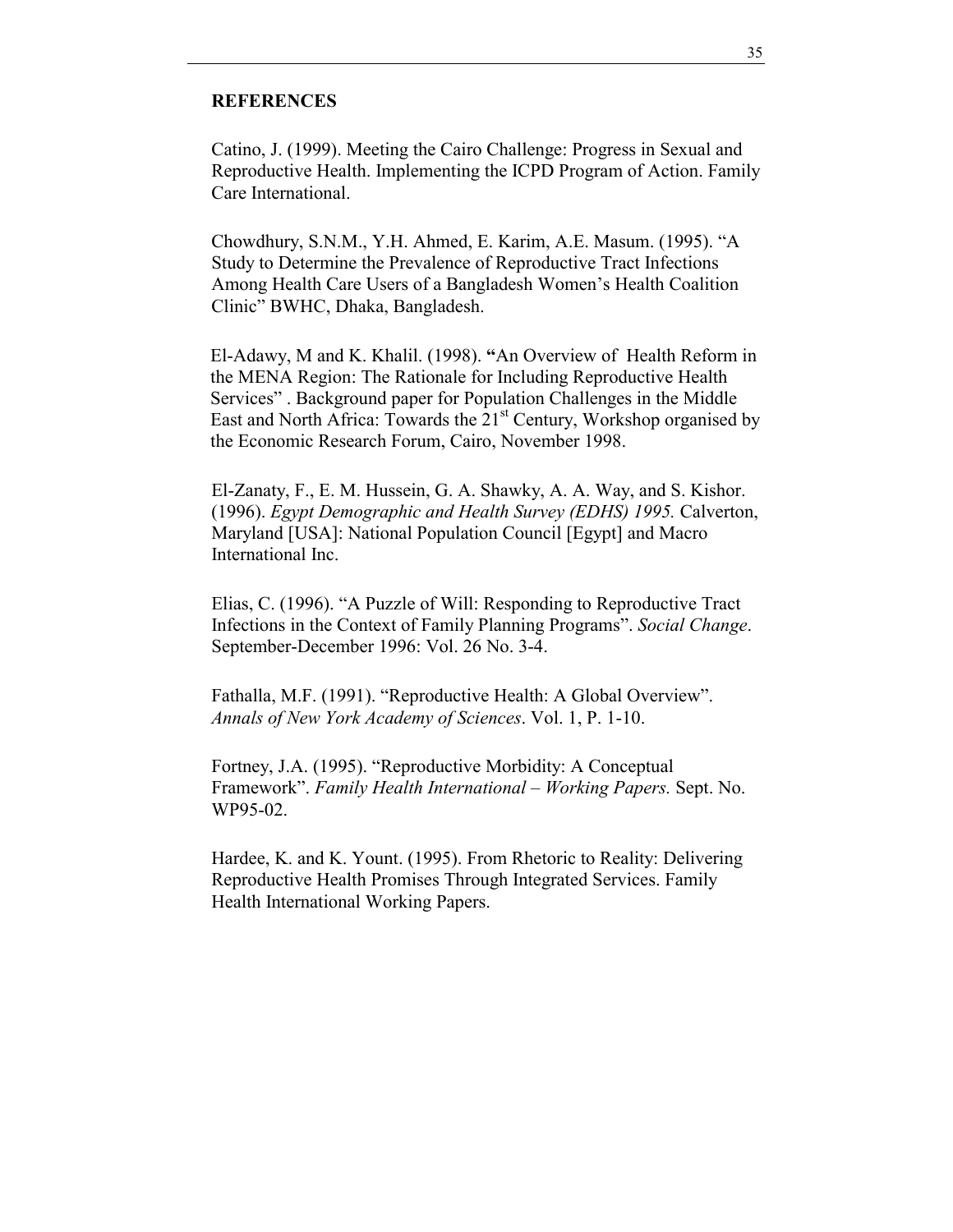Hardee, K., K. Agarwal, N. Luke, E. Wilson, M. Pendzich, M. Farrell and H. Cross. (1999). "Reproductive health policies in Eight Countries: Progress Since Cairo". *International Family Planning Perspectives, Vol.* 25, Supplement, p. S2-S9.

Hussain, M.A., G.S. Rahman, N.G. Banik, N. Begum. (1996). "A Study on Prevalence of RTI/STDs in a Rural Area of Bangladesh". Save the Children (USA). Dhaka

Khan, M., S. R. Rao, R.B. Gupta, B. Patel, L. Caleb, J. Tuladhar and J. Townsend. (1998). "Integrating RTI services in primary health care system: observations from an operations research in Uttar Pradesh, Indiaî. *Improving Reproductive Health: International Shared Experience (Proceeding of a two-day International Workshop in Bogor, West Java, December 4-5, 1997).* Jakarta: The Population Council. p. 169-186.

Khattab, H., K. Khalil and N. Younis. (1996). "Socio-medical Dimensions of Women's Utilization of Reproductive Health Services in Giza, Egypt". *Proceedings of the Arab Regional Population Conference in Cairo, December 8-12, Vol. 3.* Liege: International Union for the Scientific Study of Population, p. 101-122.

Khattab, H., M. Geneidy and N. Karraz Shorbagi. (1999). *Health Education as a Component of Health Promotion*. Intervention Study Policy Paper.

Khattab, H., O. Kamal, A.M. Farag and N. Abou-Seoud. (2000). *Nurses Outreach Manual for Primary Health Care*. Reproductive Health Intervention Study Manuals. Cairo, 2000.

Mamdani, M. (1999). "Management of Reproductive Tract Infections in Women: Lessons From the field". In Saroj Pachauri and Sangeeta Subramanian (eds.) *Implementing a Reproductive Health Agenda in India: The Beginning*. New York: The Population Council, p. 435-505.

Tsui, A. et al., eds., Reproductive Health in Developing Countries: Expanding Dimensions, Building Solutions (Washington, DC: National Academy Press, 1997).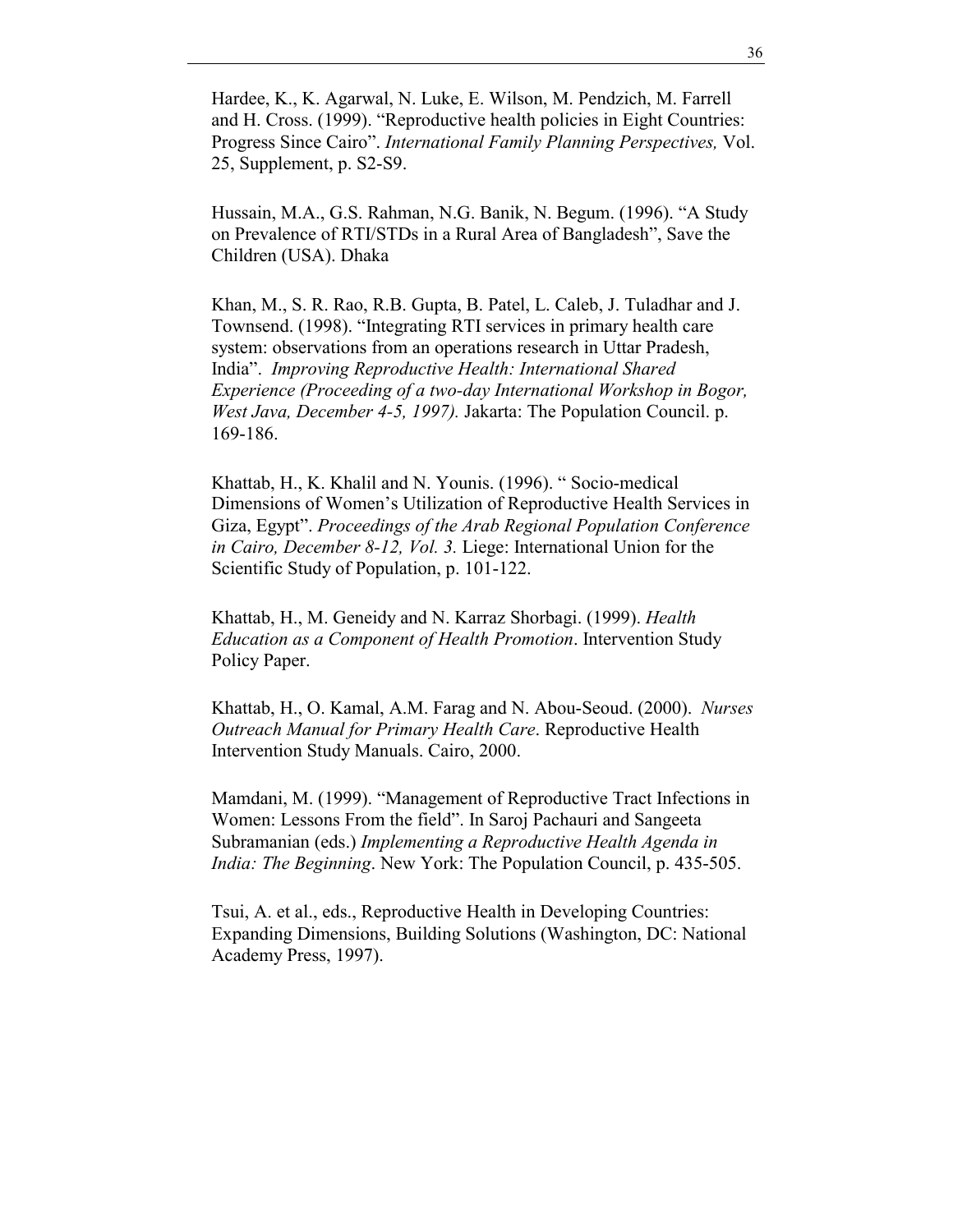Pachauri, S. (1995). Defining a Reproductive Health Package for India: A Proposed Framework. Regional Working Papers, No. 4, The Population Council.

Wasserheit, J. (1989). "The Significance and Scope of Reproductive Tract infections Among Third World Womenî. *International Journal of Obstetrics and Gynecology.* Supplement 3 (1989): 145-68.

Younis, N., Khattab, H., Zurayk, H., El-Mouelhy, M., Fadel Amin, M., and Farag, A.M. (1993). "A Community Study of Gynecological and Related Morbidities in Rural Egypt" *Studies in Family Planning*, Vol. 24, no. 3, pp.175-186.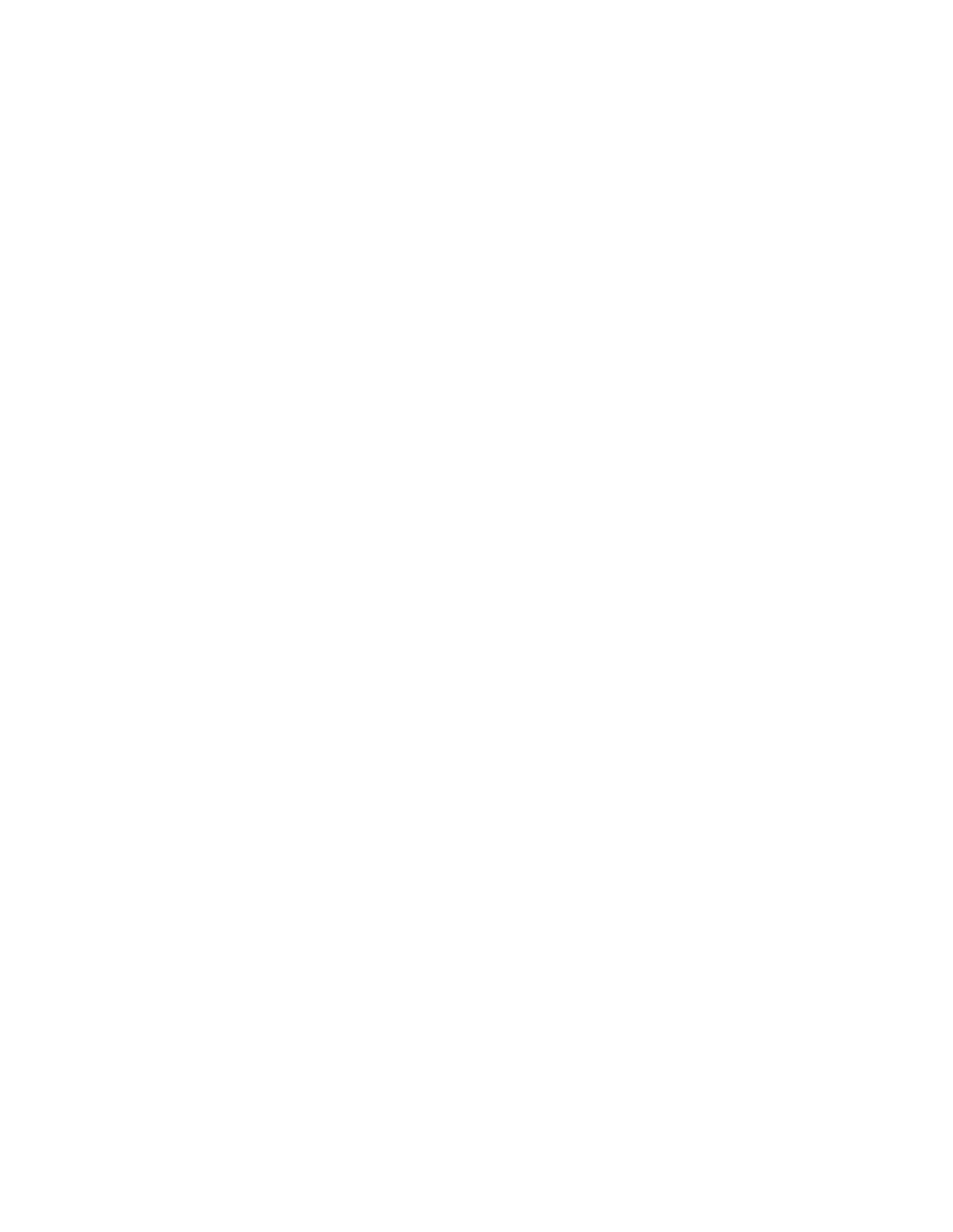#### **APPENDIX I: The Medical Record**

| Health center:                      | Serial number:                                           |
|-------------------------------------|----------------------------------------------------------|
| Date of first visit:                |                                                          |
| Name <sup>-</sup>                   | Age:                                                     |
| <b>Address</b>                      |                                                          |
| No of deliveries                    | No. of abortions:                                        |
| Rhesus factor (RH):                 | No. of live births:                                      |
| Type of previous deliveries (O.H.): | Assisted $\Box$ Cesarean section $\Box$<br>Normal $\Box$ |
| Obstetric history (Past history):   |                                                          |
|                                     |                                                          |

# **Antenatal Care**

|      |                |           |             | Date of last menstrual period: |                 |                |                        | Expected date of delivery: |                          |                       |               |                                 |
|------|----------------|-----------|-------------|--------------------------------|-----------------|----------------|------------------------|----------------------------|--------------------------|-----------------------|---------------|---------------------------------|
| Date | Comp-<br>laint | <b>BP</b> | Wei-<br>ght | Oedema<br>of lower<br>limbs    | Fundus<br>level | Fetal<br>pulse | Fetal<br>Posi-<br>tion | Hemo-<br>globin            | Urine<br>analy<br>$-sis$ | <b>Blood</b><br>sugar | Refer-<br>ral | Comme<br>nts/<br>treat-<br>ment |
|      |                |           |             |                                |                 |                |                        |                            |                          |                       |               |                                 |
|      |                |           |             |                                |                 |                |                        |                            |                          |                       |               |                                 |
|      |                |           |             |                                |                 |                |                        |                            |                          |                       |               |                                 |
|      |                |           |             |                                |                 |                |                        |                            |                          |                       |               |                                 |
|      |                |           |             |                                |                 |                |                        |                            |                          |                       |               |                                 |
|      |                |           |             |                                |                 |                |                        |                            |                          |                       |               |                                 |

Comments on referral : \_\_\_\_\_\_\_\_\_\_\_\_\_\_\_\_ Date of referral: \_\_\_\_\_\_\_\_\_\_\_\_\_ Evaluation of current pregnancy: \_\_\_\_\_\_\_\_\_\_\_\_\_\_\_\_\_\_\_\_\_\_\_\_\_\_\_\_

# **Post-Partum follow-up**

|      | Date of Delivery:  |                 |                 |            | Type of delivery:             |               |                    |       |               |
|------|--------------------|-----------------|-----------------|------------|-------------------------------|---------------|--------------------|-------|---------------|
|      | Place of delivery: |                 |                 | Attendant: |                               |               |                    |       |               |
| Date | Complaint          | Fundus<br>level | Temperatur<br>e | <b>BP</b>  | <b>Status</b><br>of<br>infant | <b>Breast</b> | Breast-<br>feeding | Tests | Com-<br>ments |
|      |                    |                 |                 |            |                               |               |                    |       |               |
|      |                    |                 |                 |            |                               |               |                    |       |               |
|      |                    |                 |                 |            |                               |               |                    |       |               |
|      |                    |                 |                 |            |                               |               |                    |       |               |
|      |                    |                 |                 |            |                               |               |                    |       |               |
|      |                    |                 |                 |            |                               |               |                    |       |               |

i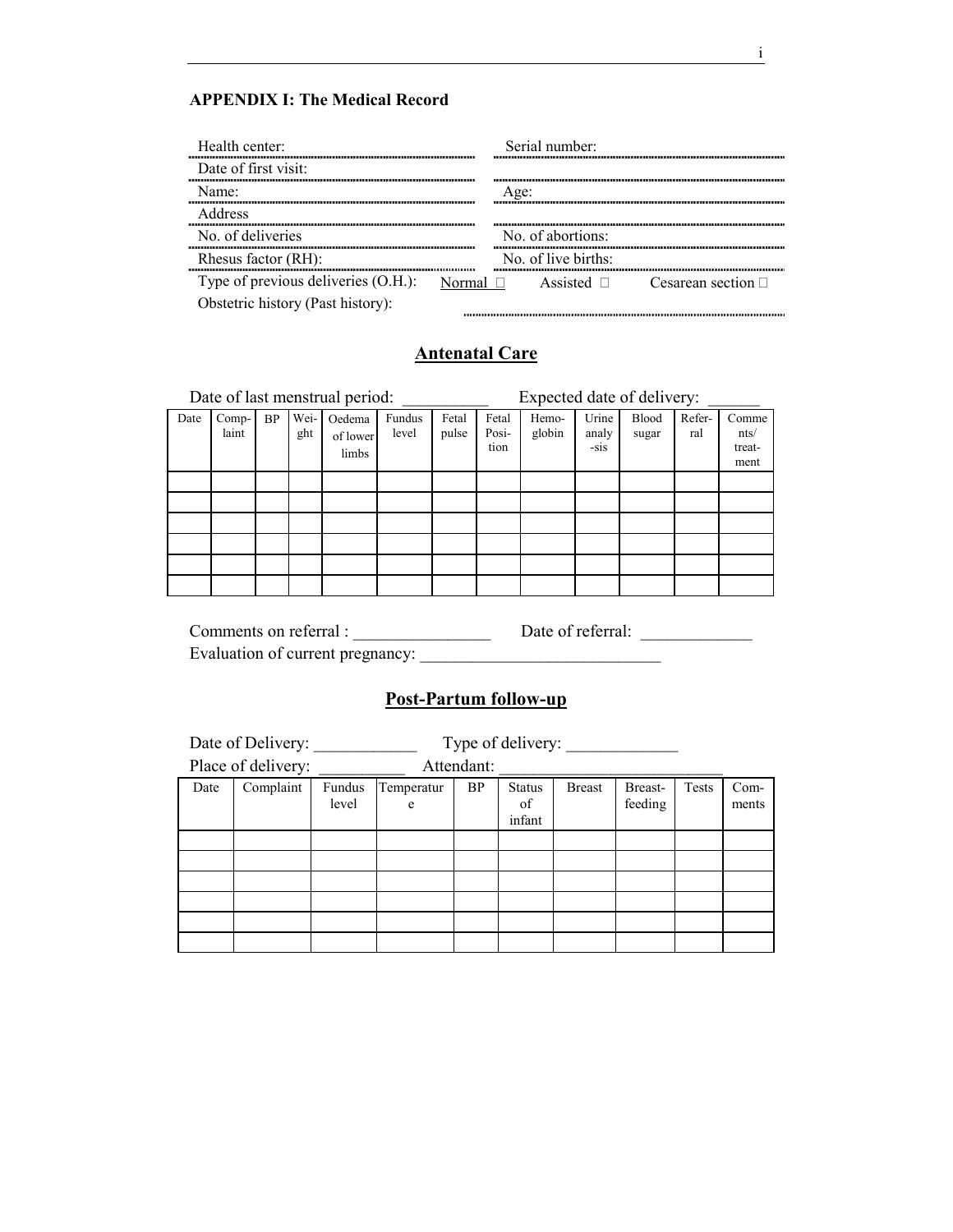| Diagnosis<br>Tests<br>Vaginal<br>examination<br>Examination<br>Prolapse<br>Breast<br>BP<br>Used<br>family<br>planning<br>method<br>Discharge<br>Date of Complaint<br>last<br>menstrual<br>period |                                                                                  |           |                |  |  | Reproductive Health |  |           |                                                                                                                                                                                                                                                  |  |
|--------------------------------------------------------------------------------------------------------------------------------------------------------------------------------------------------|----------------------------------------------------------------------------------|-----------|----------------|--|--|---------------------|--|-----------|--------------------------------------------------------------------------------------------------------------------------------------------------------------------------------------------------------------------------------------------------|--|
|                                                                                                                                                                                                  |                                                                                  | Present 1 | <b>History</b> |  |  |                     |  |           | Treatment and Follow-up                                                                                                                                                                                                                          |  |
|                                                                                                                                                                                                  | $\begin{bmatrix} \n\text{Date} \\ \n\text{of} \\ \n\text{visit} \n\end{bmatrix}$ |           |                |  |  |                     |  | Treatment | $\begin{tabular}{ l l } \hline \textbf{Precribe} & \textbf{Referral} & \textbf{Comm} \\ \hline \textbf{d family} & \textbf{nts} & \textbf{xs} \\ \textbf{planning} & \textbf{follow} \\ \textbf{method} & \textbf{blue} \\ \hline \end{tabular}$ |  |
|                                                                                                                                                                                                  |                                                                                  |           |                |  |  |                     |  |           |                                                                                                                                                                                                                                                  |  |
|                                                                                                                                                                                                  |                                                                                  |           |                |  |  |                     |  |           |                                                                                                                                                                                                                                                  |  |
|                                                                                                                                                                                                  |                                                                                  |           |                |  |  |                     |  |           |                                                                                                                                                                                                                                                  |  |
|                                                                                                                                                                                                  |                                                                                  |           |                |  |  |                     |  |           |                                                                                                                                                                                                                                                  |  |
|                                                                                                                                                                                                  |                                                                                  |           |                |  |  |                     |  |           |                                                                                                                                                                                                                                                  |  |
|                                                                                                                                                                                                  |                                                                                  |           |                |  |  |                     |  |           |                                                                                                                                                                                                                                                  |  |
|                                                                                                                                                                                                  |                                                                                  |           |                |  |  |                     |  |           |                                                                                                                                                                                                                                                  |  |
|                                                                                                                                                                                                  |                                                                                  |           |                |  |  |                     |  |           |                                                                                                                                                                                                                                                  |  |
|                                                                                                                                                                                                  |                                                                                  |           |                |  |  |                     |  |           |                                                                                                                                                                                                                                                  |  |